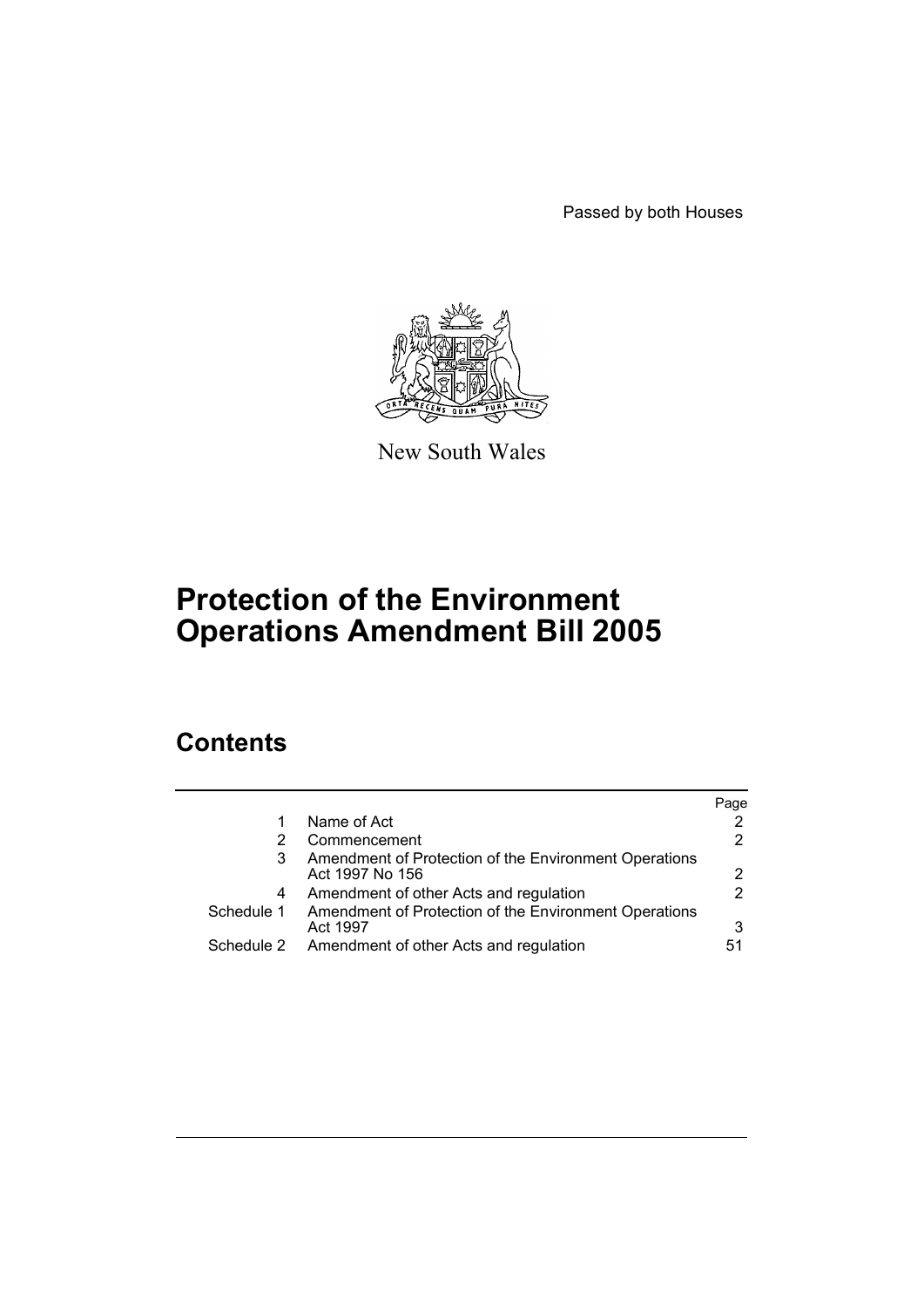*I certify that this PUBLIC BILL, which originated in the LEGISLATIVE ASSEMBLY, has finally passed the LEGISLATIVE COUNCIL and the LEGISLATIVE ASSEMBLY of NEW SOUTH WALES.*

> *Clerk of the Legislative Assembly. Legislative Assembly, Sydney, , 2005*



New South Wales

# **Protection of the Environment Operations Amendment Bill 2005**

Act No , 2005

An Act to make miscellaneous amendments to the *Protection of the Environment Operations Act 1997* and other Acts and a regulation relating to penalties, regulation of waste, land pollution, water pollution, smoke pollution from residences, green offsets, environment protection licences, reports and other matters; and for other purposes.

*I have examined this Bill, and find it to correspond in all respects with the Bill as finally passed by both Houses.*

*Chairman of Committees of the Legislative Assembly.*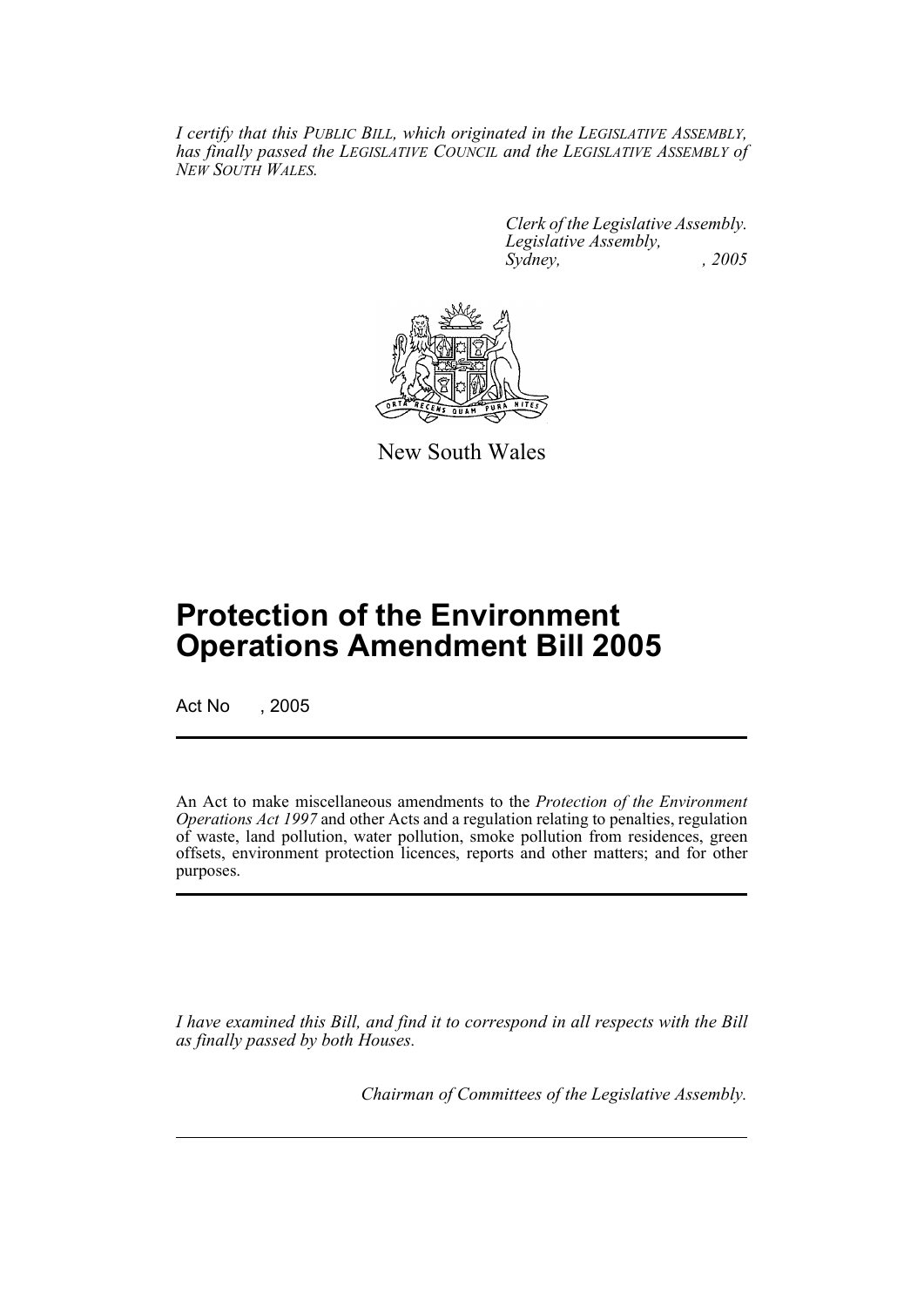## **The Legislature of New South Wales enacts:**

## **1 Name of Act**

This Act is the *Protection of the Environment Operations Amendment Act 2005*.

## **2 Commencement**

This Act commences on a day or days to be appointed by proclamation.

#### **3 Amendment of Protection of the Environment Operations Act 1997 No 156**

The *Protection of the Environment Operations Act 1997* is amended as set out in Schedule 1.

## **4 Amendment of other Acts and regulation**

The Acts and regulation specified in Schedule 2 are amended as set out in that Schedule.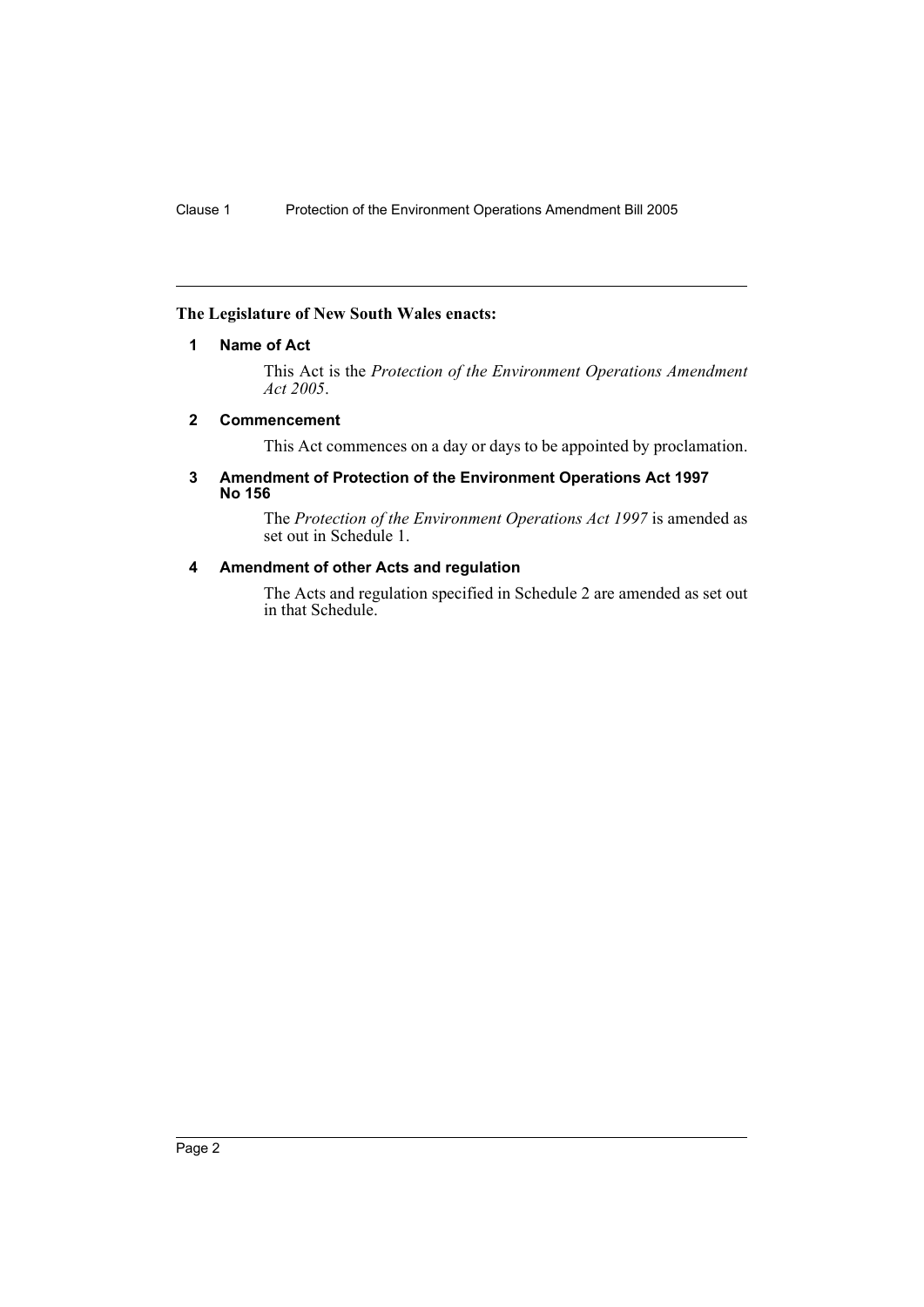Amendment of Protection of the Environment Operations Act 1997 Schedule 1

## **Schedule 1 Amendment of Protection of the Environment Operations Act 1997**

(Section 3)

#### **[1] Section 3 Objects of Act**

Insert ", recovery" after "re-use" in section 3 (d) (iii).

#### **[2] Section 6 Appropriate regulatory authority**

Omit the note to the section. Insert instead:

**Note.** The regulations have prescribed the Marine Parks Authority and certain other authorities as the appropriate regulatory authorities for certain non-scheduled activities in certain areas. By virtue of this Act, the marine authority is given jurisdiction in connection with noise control notices and noise abatement directions relating to vessels (see sections 263 and 275).

## **[3] Section 45 Matters to be taken into consideration in licensing functions**

Omit "being or likely to be caused" from section 45 (c).

Insert instead "caused or likely to be caused".

## **[4] Section 45 (e)**

Insert "green offset scheme, green offset works or" before "tradeable emission scheme".

## **[5] Section 45 (f1)**

Insert after section 45 (f):

- (f1) in relation to an activity or work that causes, is likely to cause or has caused water pollution:
	- (i) the environmental values of water affected by the activity or work, and
	- (ii) the practical measures that could be taken to restore or maintain those environmental values,

## **[6] Section 47 Licensing requirement—scheduled development work**

Omit the penalty provision at the end of section 47 (1). Insert instead: Maximum penalty:

> (a) in the case of a corporation—\$1,000,000 and, in the case of a continuing offence, a further penalty of \$120,000 for each day the offence continues, or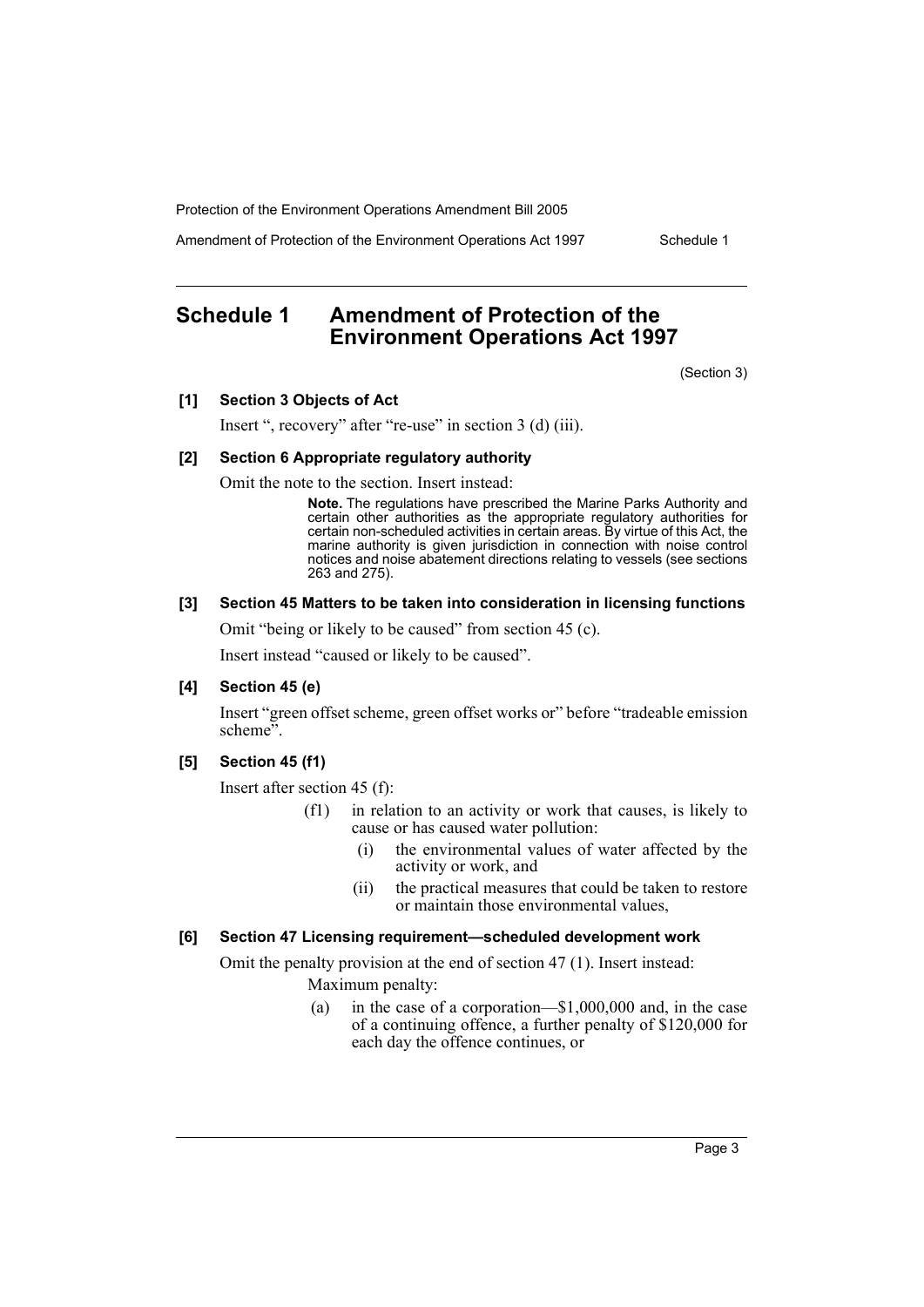Schedule 1 Amendment of Protection of the Environment Operations Act 1997

(b) in the case of an individual—\$250,000 and, in the case of a continuing offence, a further penalty of \$60,000 for each day the offence continues.

#### **[7] Section 48 Licensing requirement—scheduled activities (premises-based)**

Omit the penalty provision at the end of section 48 (2). Insert instead: Maximum penalty:

- (a) in the case of a corporation—\$1,000,000 and, in the case of a continuing offence, a further penalty of \$120,000 for each day the offence continues, or
- (b) in the case of an individual—\$250,000 and, in the case of a continuing offence, a further penalty of \$60,000 for each day the offence continues.

## **[8] Section 49 Licensing requirement—scheduled activities (not premisesbased)**

Omit the penalty provision at the end of section 49 (2). Insert instead: Maximum penalty:

- (a) in the case of a corporation—\$1,000,000 and, in the case of a continuing offence, a further penalty of \$120,000 for each day the offence continues, or
- (b) in the case of an individual—\$250,000 and, in the case of a continuing offence, a further penalty of \$60,000 for each day the offence continues.

## **[9] Section 50 Timing of licensing of development requiring consent under EP&A Act**

Insert "or varied (other than on the initiative of the EPA)" after "granted" where firstly occurring in section 50 (2).

## **[10] Section 50 (4)**

Insert ", and includes approval to carry out a project under Part 3A of that Act" after "*1979*" in the definition of *development consent*.

#### **[11] Section 57 Licence fees**

Insert "in accordance with the notice" before "an additional amount" in section 57 (4).

#### **[12] Section 60 Requirement for further information**

Omit "(other than an application for the approval of the surrender of a licence)" from section  $60(1)$ .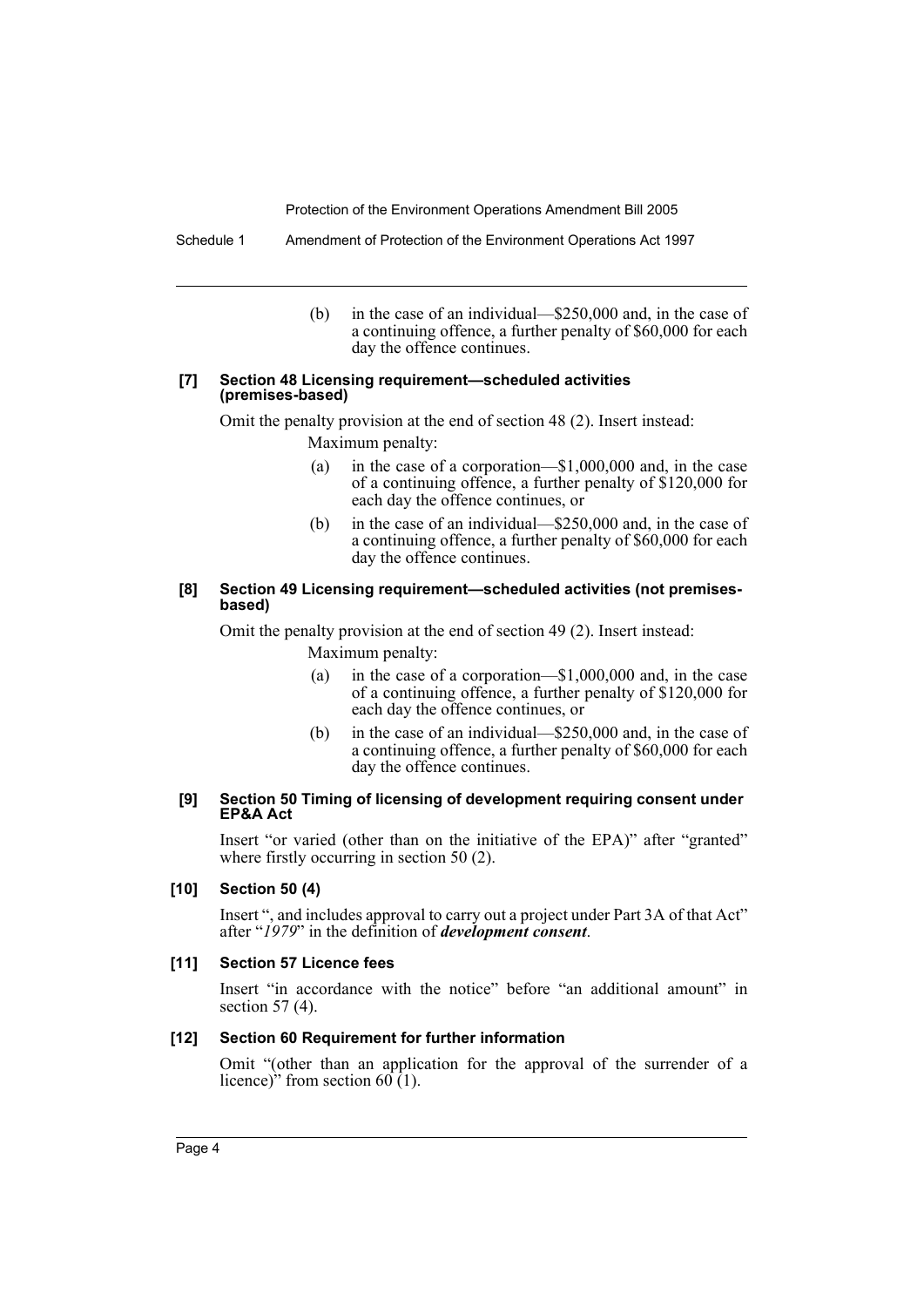Amendment of Protection of the Environment Operations Act 1997 Schedule 1

## **[13] Section 64 Failure to comply with condition**

Omit the penalty provisions at the end of section 64 (1). Insert instead: Maximum penalty:

- (a) in the case of a corporation—\$1,000,000 and, in the case of a continuing offence, a further penalty of \$120,000 for each day the offence continues, or
- (b) in the case of an individual—\$250,000 and, in the case of a continuing offence, a further penalty of \$60,000 for each day the offence continues.

## **[14] Section 66 Conditions requiring monitoring, certification or provision of information, and related offences**

Insert ", required" after "authorised" in section 66 (1) (a).

## **[15] Section 66 (2)**

Omit the penalty provision at the end of the subsection. Insert instead: Maximum penalty:

- (a) in the case of a corporation—\$1,000,000, or
- (b) in the case of an individual—\$250,000.

## **[16] Section 66 (3)**

Omit "or by another person approved by that authority".

Insert instead ", by another person approved by that authority or by a person prescribed by the regulations,".

## **[17] Section 66 (3) (a)**

Insert ", or any provisions of the regulations applicable to the activity or work authorised, required or controlled by the licence," after "licence".

## **[18] Section 66 (3) (b) and (c)**

Insert "or any such regulations" after "conditions" wherever occurring.

## **[19] Section 69**

Omit the section. Insert instead:

#### **69 Conditions relating to tradeable emission schemes, green offsets and other schemes involving economic measures**

The conditions of a licence may implement or otherwise relate to:

- (a) tradeable emission schemes, or
- (b) green offset schemes or works, or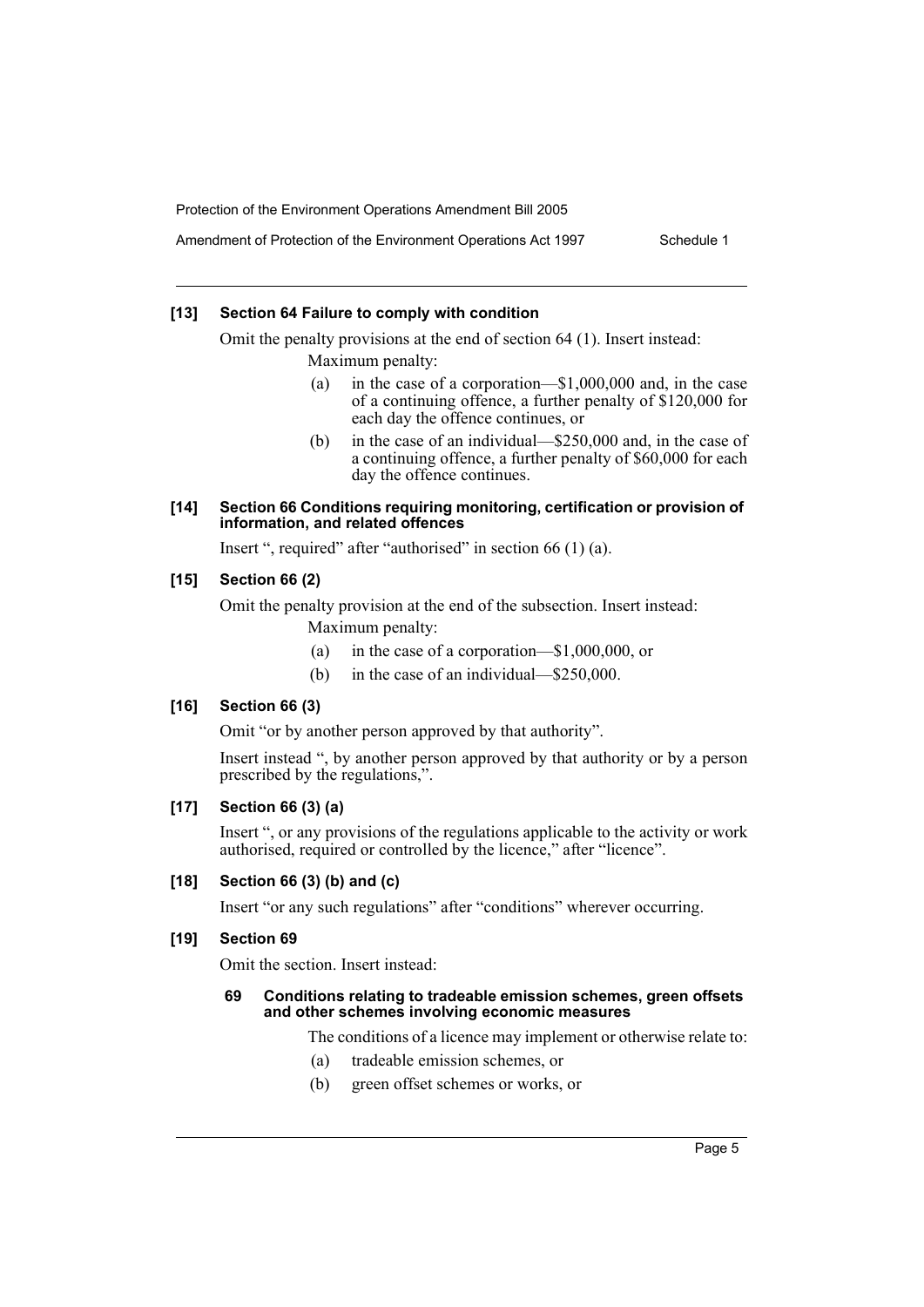Schedule 1 Amendment of Protection of the Environment Operations Act 1997

(c) other schemes involving economic measures,

as referred to in Part 9.3, 9.3A or 9.3B.

**Note.** Conditions relating to tradeable emission schemes or green offset schemes or works may also be attached to licences by the regulations (see Parts 9.3A and 9.3B).

#### **[20] Section 70**

Omit the section. Insert instead:

## **70 Conditions for financial assurances**

The conditions of a licence, including the conditions of the suspension, revocation or surrender of a licence, may require the holder or former holder of the licence to provide financial assurances, as provided by Part 9.4.

## **[21] Section 75 Conditions relating to waste**

Insert "storage," before "handling" wherever occurring in section 75 (1) and (4) (a).

## **[22] Section 75 (1)**

Omit "reprocessing". Insert instead "processing, recovery".

## **[23] Section 75 (5) (d)**

Insert "recovery," after "re-use,".

## **[24] Section 76**

Omit the section. Insert instead:

## **76 Post-closure requirements for waste facilities or other licensed premises**

- (1) The conditions of a licence, including the conditions of the suspension, revocation or surrender of a licence, may require:
	- (a) the holder of the licence to submit to the appropriate regulatory authority a closure plan in relation to the premises to which the licence applies or applied, and
	- (b) the last licensee to implement a closure plan approved by the appropriate regulatory authority.
- (2) A closure plan in relation to premises that is required to be submitted to an appropriate regulatory authority under the conditions of a licence must: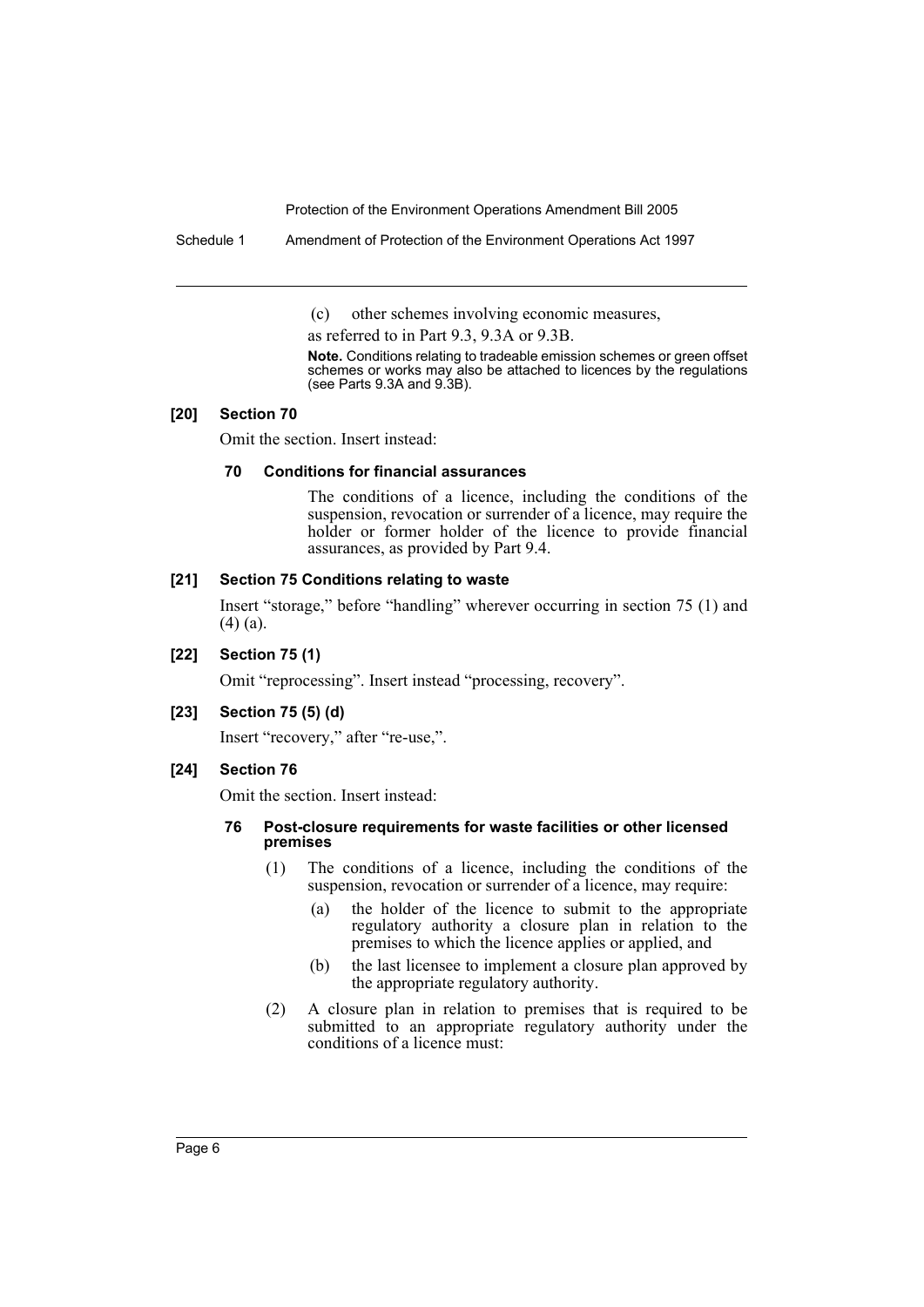Amendment of Protection of the Environment Operations Act 1997 Schedule 1

- (a) specify the steps taken (or to be taken) in closing, stabilising or rehabilitating the premises and the time-frame for doing so, and
- (b) provide for a post-closure monitoring and maintenance program, and
- (c) identify any proposed future uses of the premises, and
- (d) comply with any other specified requirements relating to the plan.
- (3) The appropriate regulatory authority may approve the closure plan as submitted to it, or may vary the plan before approving it.
- (4) In this section:

*last licensee* means the person who was the holder of a licence for any premises immediately before the licence ceased to be in force.

## **[25] Section 78 Review of licences**

Omit "3" from section 78 (1). Insert instead "5".

#### **[26] Section 78 (4) (a)**

Insert after section 78 (4):

(4A) The EPA must audit, on an industry wide or regional basis, compliance with licence requirements under this Act and whether such requirements reflect best practice in relation to the matters regulated by the licences.

#### **[27] Section 79 Suspension or revocation of licence by appropriate regulatory authority**

Insert after section 79 (3):

(3A) A licence may be revoked during the currency of a suspension.

#### **[28] Section 79 (5) (e1)**

Insert after section 79 (5) (e):

(e1) the holder is liable to pay a contribution in respect of waste under section 88 and has failed to pay the contribution by the due date for its payment,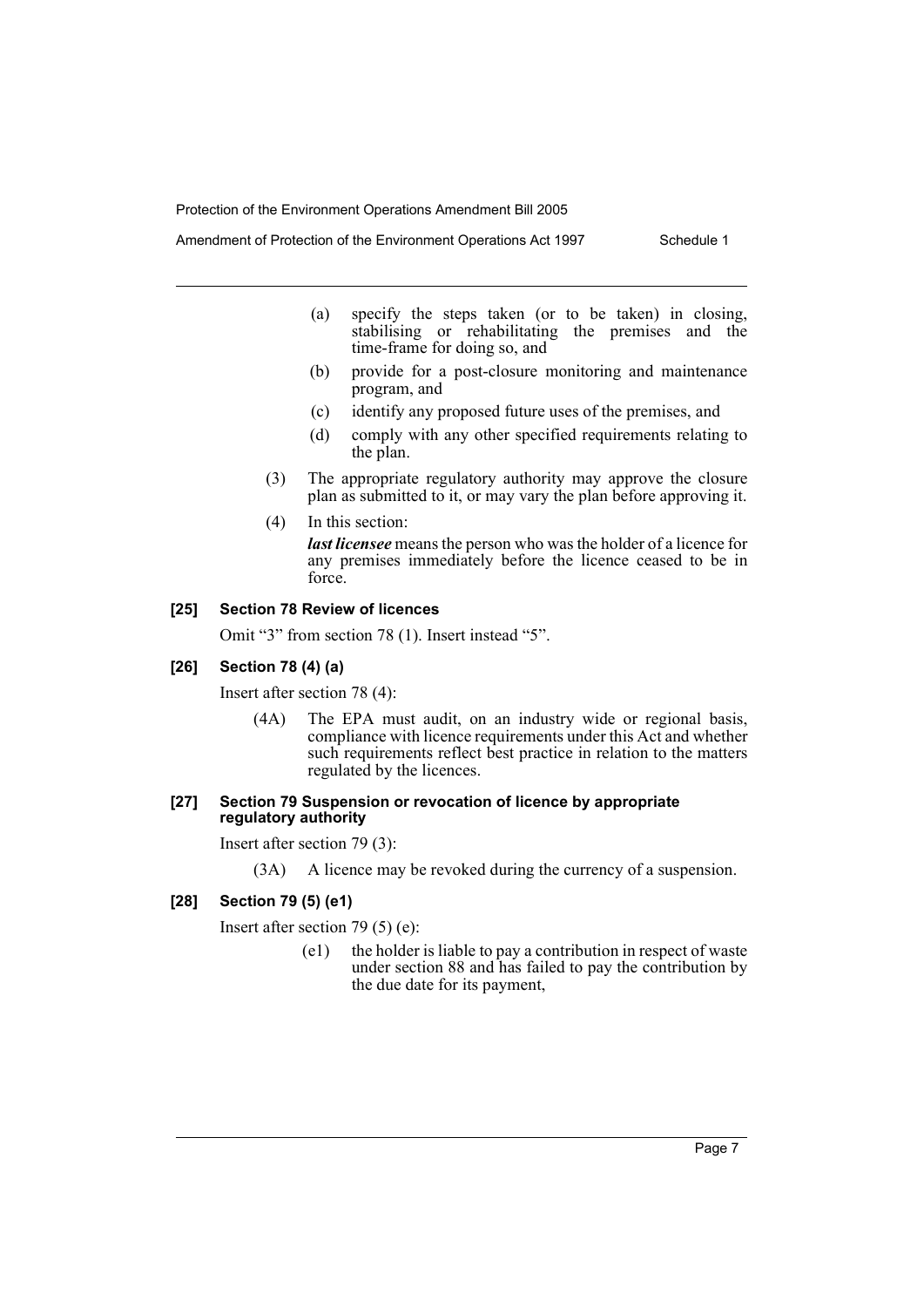Schedule 1 Amendment of Protection of the Environment Operations Act 1997

#### **[29] Section 80 Surrender of licence**

Insert after section 80 (1A):

- (1B) Without limiting the grounds for refusal, an appropriate regulatory authority may refuse an application for surrender of a licence relating to a scheduled activity if it is of the opinion that:
	- (a) there will be an ongoing environmental impact arising from the activity after the activity ceases to be carried on, and
	- (b) it is appropriate to manage that impact through conditions of the licence.

#### **[30] Section 82 Minister may suspend or revoke licence if holder convicted of major pollution offence**

Omit the definition of *major pollution offence* from section 82 (2).

Insert instead:

*major pollution offence* means an offence the commission of which has caused or is likely to cause harm to the environment, being an offence punishable by a fine of \$1,000,000 or more (in the case of a corporation) or \$250,000 or more (in the case of an individual).

#### **[31] Section 83 Fit and proper persons**

Omit section 83 (2) (c) and (d). Insert instead:

- (c) the person's record of compliance with the environment protection legislation,
- (d) if the person is a body corporate, the record of compliance with the environment protection legislation of any director or other person concerned in the management of the body corporate,
- (e) whether, in the opinion of the appropriate regulatory authority, the management of the activities or works that are or are to be authorised, required or regulated under the relevant licence are not or will not be in the hands of a technically competent person,
- (f) whether, in the opinion of the appropriate regulatory authority, the person is of good repute, having regard to character, honesty and integrity,
- (g) if the person is a body corporate, whether, in the opinion of the appropriate regulatory authority, a director or other person concerned in the management of the body corporate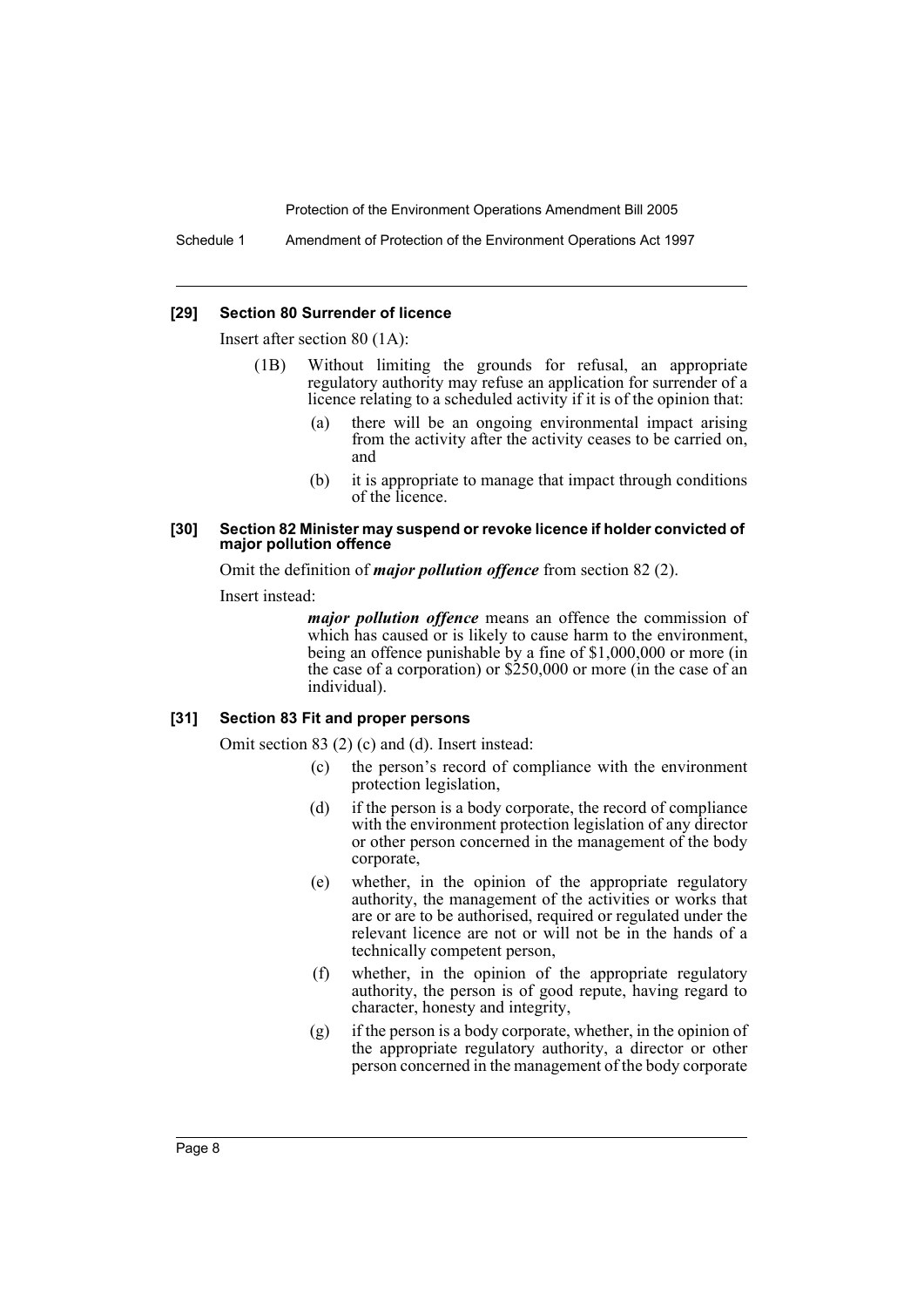is of good repute, having regard to character, honesty and integrity,

- (h) whether the person, in the previous 10 years, has been convicted in New South Wales or elsewhere of an offence involving fraud or dishonesty,
- (i) if the person is a body corporate, whether a director or other person concerned in the management of the body corporate has, in the previous 10 years, been convicted in New South Wales or elsewhere of an offence involving fraud or dishonesty,
- (j) whether the person, during the previous 3 years, was an undischarged bankrupt or applied to take the benefit of any law for the relief of bankrupt or insolvent debtors, compounded with his or her creditors or made an assignment of his or her remuneration for their benefit,
- (k) if the person is an individual, whether he or she is or was a director or person concerned in the management of a body corporate that is the subject of a winding up order or for which a controller or administrator has been appointed during the previous 3 years,
- (l) if the person is a body corporate, whether the body corporate is the subject of a winding up order or has had a controller or administrator appointed during the previous 3 years,
- (m) whether the person has demonstrated to the EPA the financial capacity to comply with the person's obligations under the licence or the proposed licence,
- (n) whether the person is in partnership, in connection with activities that are subject to a licence or licence application, with a person whom the appropriate regulatory authority does not consider to be a fit and proper person under this section,
- (o) any other ground prescribed by the regulations.

#### **[32] Section 84 Date from which decision operates**

Omit section 84 (2). Insert instead:

(2) If an appeal is made against a decision of the appropriate regulatory authority to vary, suspend or revoke a licence, to approve or refuse the surrender of a licence subject to conditions, or to attach any new conditions to, or vary any conditions of, a suspension, revocation or surrender of a licence and the Land and Environment Court directs that the decision is stayed, the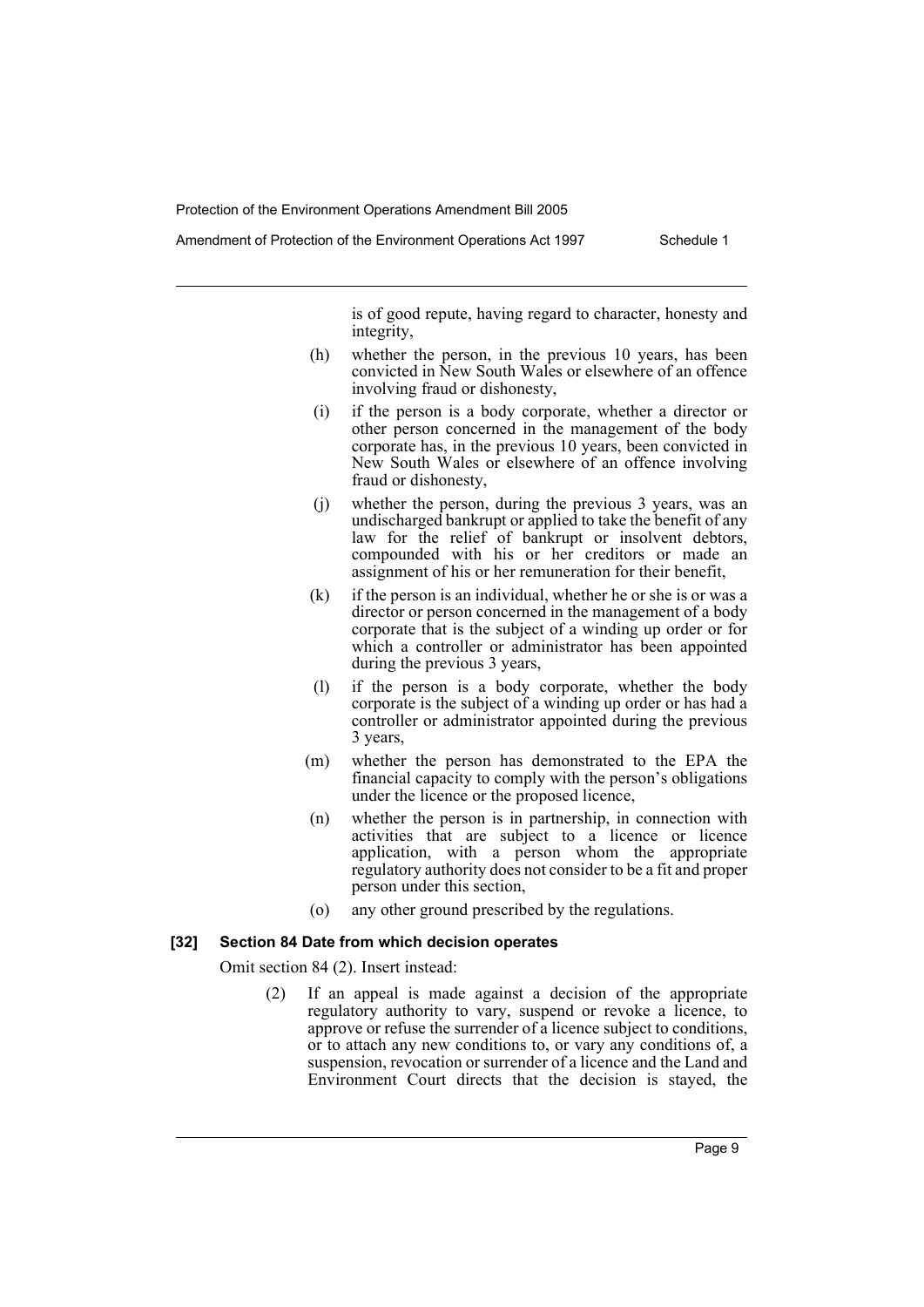Schedule 1 Amendment of Protection of the Environment Operations Act 1997

decision does not operate until the stay ceases to have effect or the Land and Environment Court confirms the decision or the appeal is withdrawn, whichever first occurs.

## **[33] Section 84 (4)**

Omit the subsection.

## **[34] Section 86 Notice for breach of licensing requirements**

Omit section 86 (2). Insert instead:

- (2) A notice under this section operates from the day the notice is given or from such later day as the notice specifies.
- (2A) If an appeal is made against a notice under this section and the Land and Environment Court directs that the notice is stayed, the notice does not operate until the stay ceases to have effect or the Land and Environment Court confirms the notice or the appeal is withdrawn, whichever first occurs.

## **[35] Section 86 (3)**

Omit the penalty provision at the end of the subsection. Insert instead: Maximum penalty:

- (a) in the case of a corporation—\$1,000,000 and, in the case of a continuing offence, a further penalty of \$120,000 for each day the offence continues, or
- (b) in the case of an individual—\$250,000 and, in the case of a continuing offence, a further penalty of \$60,000 for each day the offence continues.

#### **[36] Section 87 Putrescible waste landfill sites—licensing arrangements**

Omit section 87 (4) (c). Insert instead:

(c) any matters the authority thinks necessary to facilitate the implementation of a waste strategy in force under the *Waste Avoidance and Resource Recovery Act 2001*.

## **[37] Section 88 Contributions by licensee of waste facilities**

Omit "re-using, recycling or reprocessing" from section 88 (1). Insert instead "re-using, recovering, recycling or processing".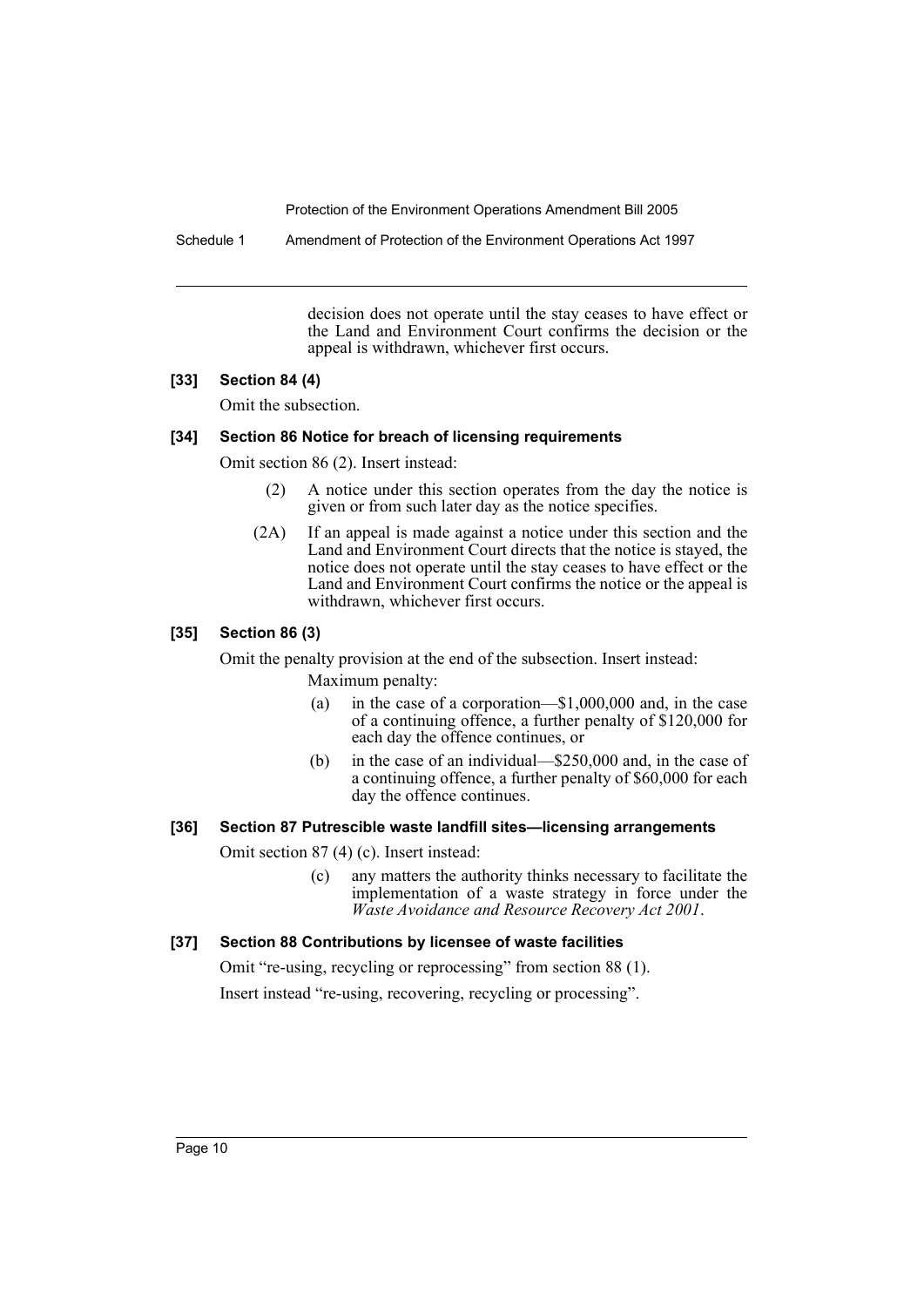Amendment of Protection of the Environment Operations Act 1997 Schedule 1

## **[38] Section 88 (3)**

Omit section 88 (3) and (4) and the penalty provision at the end of section 88 (4).

Insert instead:

- (3) An occupier who fails to pay the whole or any part of the contribution payable by the occupier under this section:
	- (a) in the manner (if any) prescribed by the regulations or as otherwise directed by the EPA by notice in writing given to the occupier, or
	- (b) within the time or at such intervals as prescribed by the regulations, or within the time or at such intervals as may be otherwise directed by the EPA by notice in writing given to the occupier,

is guilty of an offence.

Maximum penalty:

- (a) in the case of a corporation—\$1,000,000 and, in the case of a continuing offence, a further penalty of \$120,000 for each day the offence continues, or
- (b) in the case of an individual—\$250,000 and, in the case of a continuing offence, a further penalty of \$60,000 for each day the offence continues.

#### **[39] Section 88 (5) (a)**

Omit the paragraph. Insert instead:

(a) provide for contributions to be calculated on such basis (including such estimates), and in accordance with such factors, as may be specified or described in the regulations, and

## **[40] Section 88 (5) (c)**

Omit "or reprocessed". Insert instead "recovered or processed".

## **[41] Section 88 (7)**

Insert "or any unpaid portion of the contribution" after "unpaid contribution".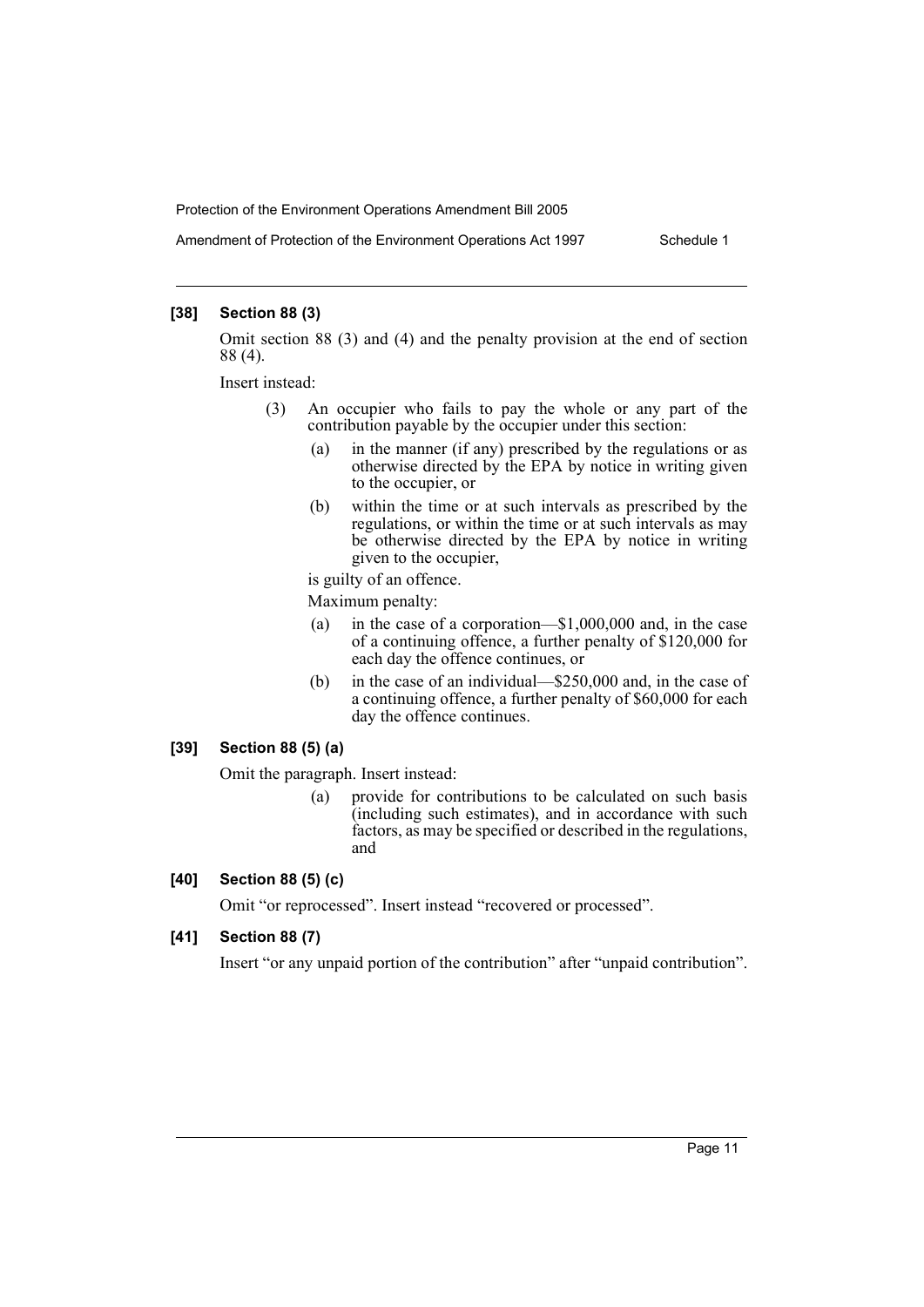Schedule 1 Amendment of Protection of the Environment Operations Act 1997

## **[42] Section 91 Clean-up by occupiers or polluters**

Omit the penalty provision at the end of section 91 (5). Insert instead: Maximum penalty:

- (a) in the case of a corporation—\$1,000,000 and, in the case of a continuing offence, a further penalty of \$120,000 for each day the offence continues, or
- (b) in the case of an individual—\$250,000 and, in the case of a continuing offence, a further penalty of \$60,000 for each day the offence continues.

## **[43] Section 94 Fee**

Omit section 94 (3). Insert instead:

- (3) The regulatory authority may:
	- (a) extend the time for payment of the fee, on the application of a person to whom subsection (2) applies, or
	- (b) waive payment of the whole or any part of the fee, on the authority's own initiative or on the application of a person to whom subsection (2) applies.

#### **[44] Section 94, note**

Insert at the end of the section:

**Note.** Section 110 (5) provides that a fee is not payable for the variation of an environment protection notice under this Chapter.

## **[45] Section 95 Meaning of environmentally unsatisfactory manner**

Insert "(including a condition of a surrender of a licence) or an exemption given under this Act or the regulations" after "licence" in section 95 (a).

#### **[46] Section 96 Preventive action**

Omit section 96 (3) (h). Insert instead:

(h) action with respect to the transportation, collection, reception, re-use, recovery, recycling, processing, storage or disposal of any waste or other substance,

## **[47] Section 96 (3) (j)**

Insert after section 96 (3) (i):

(j) reviewing the carrying out of an activity.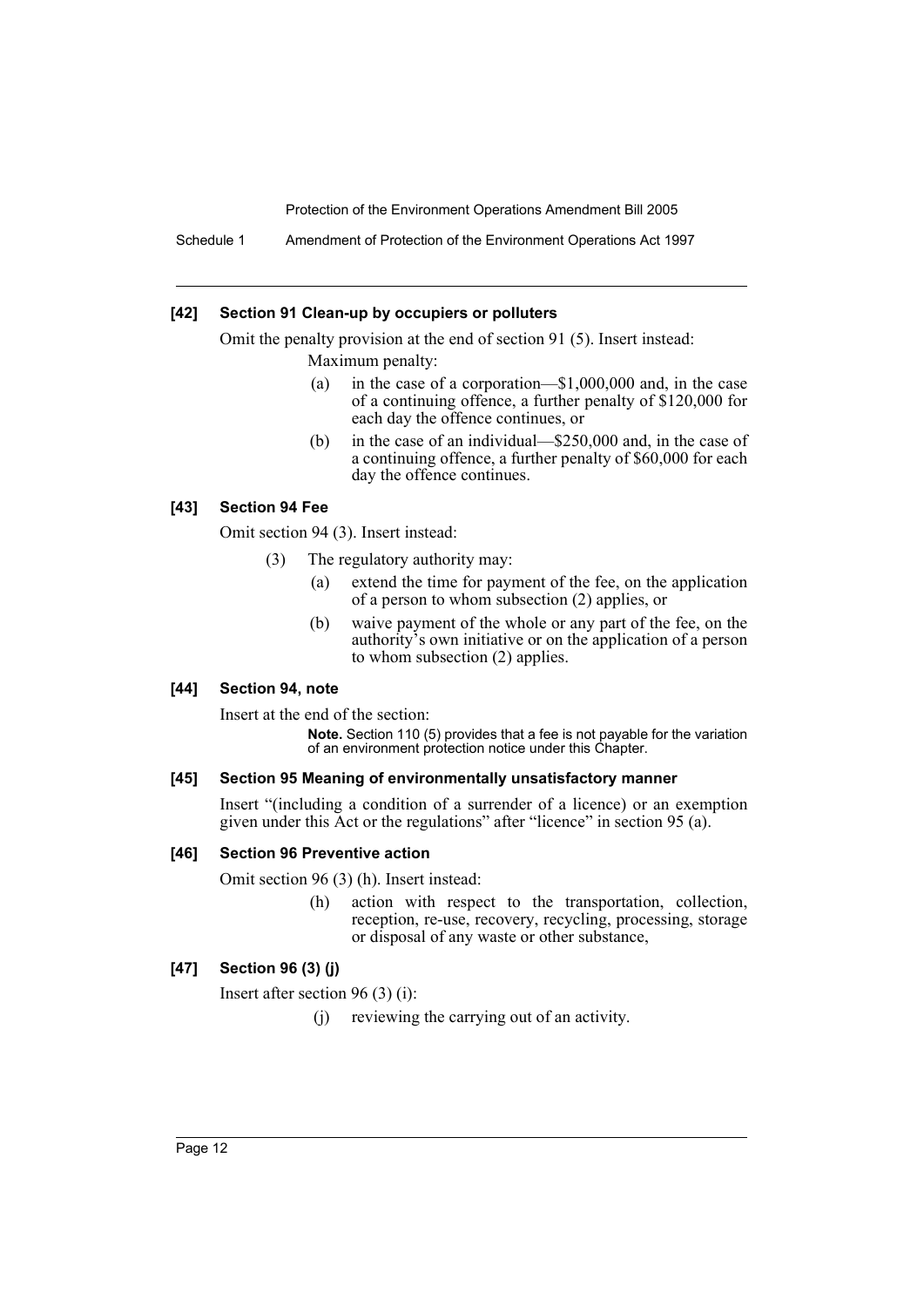Amendment of Protection of the Environment Operations Act 1997 Schedule 1

## **[48] Section 96 (3A)**

Insert after section 96 (3):

#### (3A) **Water pollution considerations**

The appropriate regulatory authority, when determining the action to be specified in a notice relating to an activity that causes, is likely to cause or has caused water pollution, must consider:

- (a) the environmental values of water affected by the activity, and
- (b) the practical measures that could be taken to restore or maintain those environmental values, and
- (c) if the appropriate regulatory authority is not the EPA—any guidelines issued by the EPA to the authority relating to the exercise of functions under this section.

#### **[49] Section 97 Offence**

Omit the penalty provision at the end of the section. Insert instead: Maximum penalty:

- (a) in the case of a corporation—\$1,000,000 and, in the case of a continuing offence, a further penalty of \$120,000 for each day the offence continues, or
- (b) in the case of an individual—\$250,000 and, in the case of a continuing offence, a further penalty of \$60,000 for each day the offence continues.

#### **[50] Section 99**

Omit the section. Insert instead:

#### **99 Commencement of operation of prevention notices or variations**

- (1) A prevention notice, or a variation of a prevention notice, operates from the day the notice or notice of the variation is given or from such later day as the notice specifies.
- (2) If an appeal is made against a prevention notice or the variation of a prevention notice and the Land and Environment Court directs that the notice is stayed, the notice or variation does not operate until the stay ceases to have effect or the Land and Environment Court confirms the notice or the appeal is withdrawn, whichever first occurs.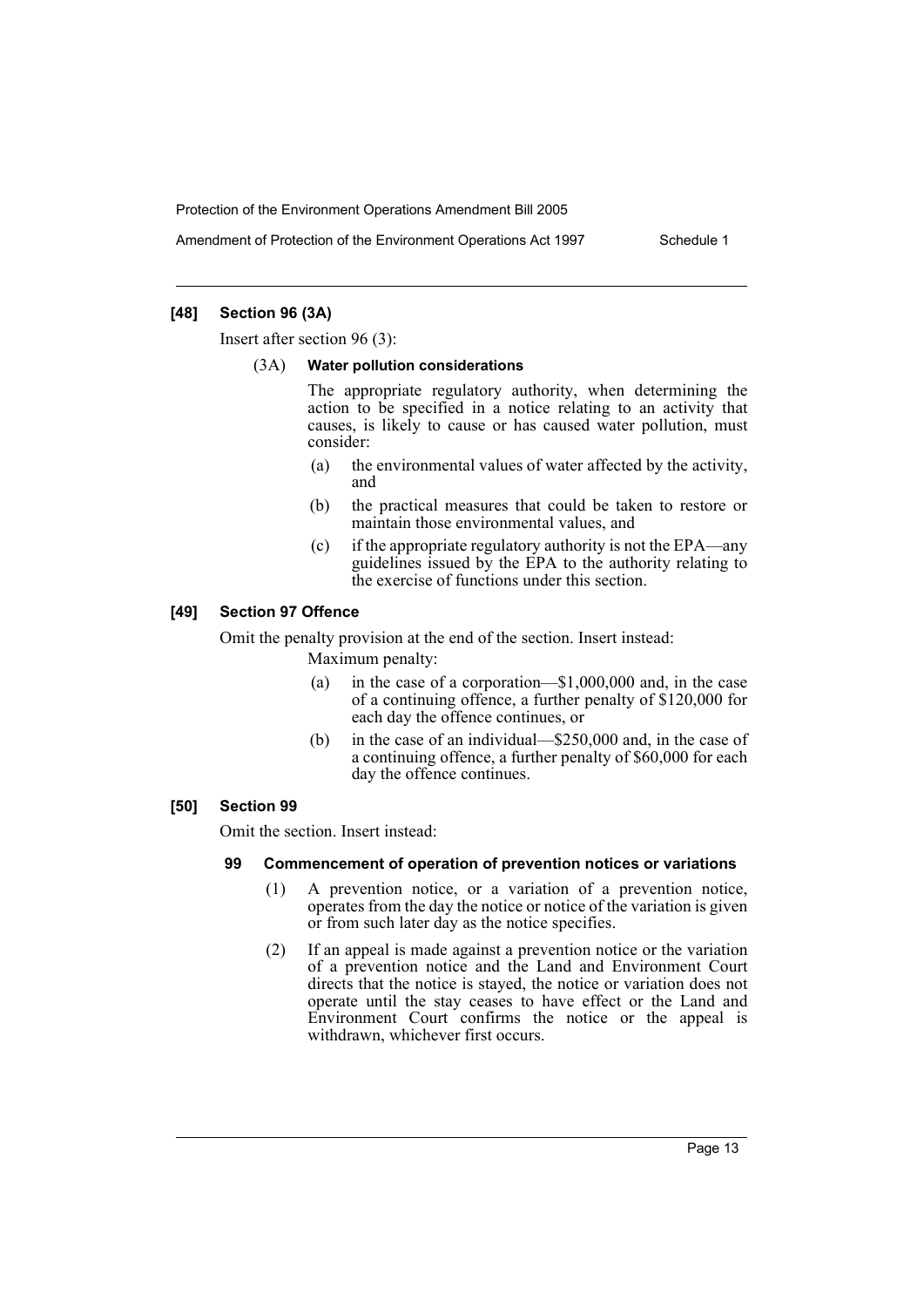Schedule 1 Amendment of Protection of the Environment Operations Act 1997

## **[51] Section 100 Fee**

Omit section 100 (3). Insert instead:

- (3) The regulatory authority may:
	- (a) extend the time for payment of the fee, on the application of a person to whom subsection (2) applies, or
	- (b) waive payment of the whole or any part of the fee, on the authority's own initiative or on the application of a person to whom subsection (2) applies.

#### **[52] Section 100, note**

Insert at the end of the section:

**Note.** Section 110 (5) provides that a fee is not payable for the variation of an environment protection notice under this Chapter.

## **[53] Section 102 Offence**

Omit the penalty provision at the end of the section. Insert instead:

Maximum penalty:

- (a) in the case of a corporation—\$1,000,000 and, in the case of a continuing offence, a further penalty of \$120,000 for each day the offence continues, or
- (b) in the case of an individual—\$250,000 and, in the case of a continuing offence, a further penalty of \$60,000 for each day the offence continues.

#### **[54] Section 107 Charge on land subject to compliance cost notice**

Insert after section 107 (7):

#### (8) **Recovery of costs relating to charge**

A regulatory authority or public authority that lodges or registers a compliance cost notice under section 106 may, by notice in writing, require the person to whom the compliance cost notice was given to pay all or any of the reasonable costs and expenses incurred by the authority in respect of the lodgment or registration of the compliance cost notice and the registration of any resulting charge (including the costs of discharging the charge). The regulatory authority or public authority may recover any unpaid amounts specified in the notice as a debt in a court of competent jurisdiction.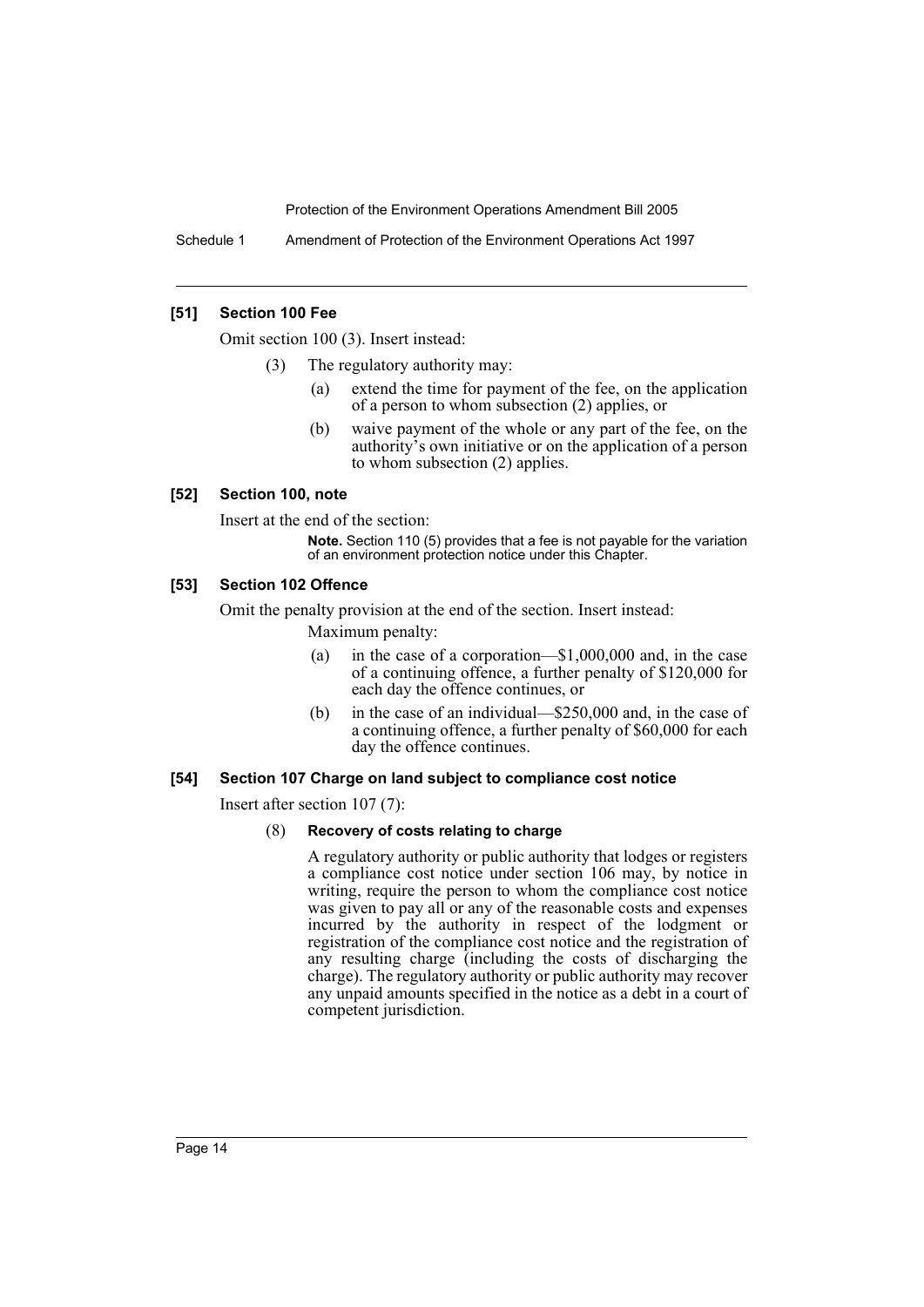Amendment of Protection of the Environment Operations Act 1997 Schedule 1

## **[55] Section 110 Revocation or variation**

Insert after section 110 (4):

(5) A fee is not payable for the variation of an environment protection notice under this Chapter.

#### **[56] Section 112 Obstruction of persons**

Omit the penalty provision at the end of the section. Insert instead: Maximum penalty:

- (a) in the case of a corporation—\$1,000,000 and, in the case of a continuing offence, a further penalty of \$120,000 for each day the offence continues, or
- (b) in the case of an individual—\$250,000 and, in the case of a continuing offence, a further penalty of \$60,000 for each day the offence continues.

## **[57] Section 113 False or misleading statements in reports**

Omit the penalty provision at the end of the section. Insert instead: Maximum penalty:

- (a) in the case of a corporation—\$1,000,000, or
- (b) in the case of an individual—\$250,000.

## **[58] Section 115 Disposal of waste—harm to environment**

Omit the definition of *waste* from section 115 (3).

## **[59] Section 119**

Omit the section. Insert instead:

## **119 Maximum penalty for tier 1 offences**

A person who is guilty of an offence under this Part is liable, on conviction:

- (a) in the case of a corporation—to a penalty not exceeding \$5,000,000 for an offence that is committed wilfully or \$2,000,000 for an offence that is committed negligently, or
- (b) in the case of an individual—to a penalty not exceeding \$1,000,000 or 7 years' imprisonment, or both, for an offence that is committed wilfully or \$500,000 or 4 years' imprisonment, or both, for an offence that is committed negligently.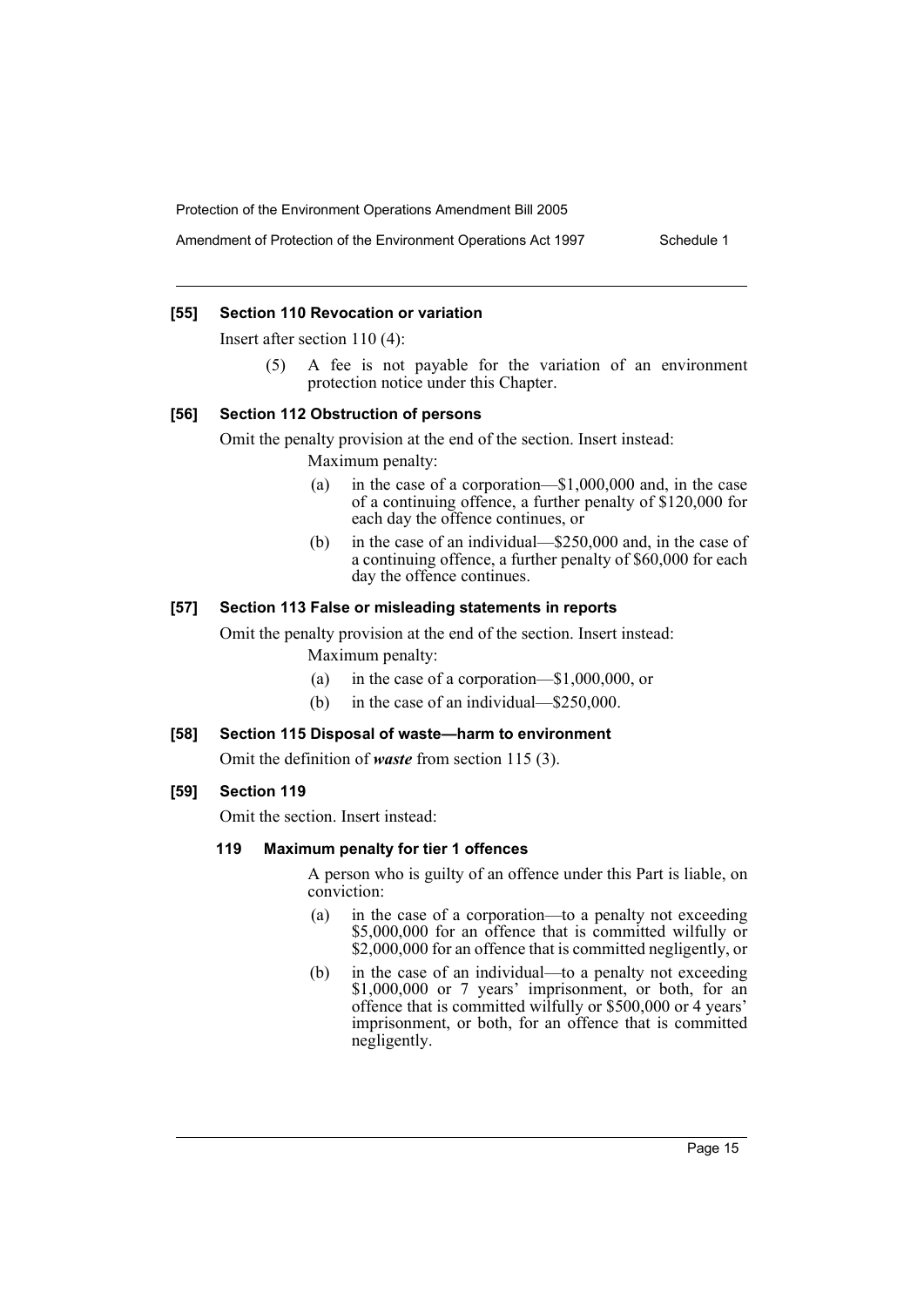Schedule 1 Amendment of Protection of the Environment Operations Act 1997

#### **[60] Section 123**

Omit the section. Insert instead:

#### **123 Maximum penalty for water pollution offences**

A person who is guilty of an offence under this Part is liable, on conviction:

- (a) in the case of a corporation—to a penalty not exceeding \$1,000,000 and, in the case of a continuing offence, to a further penalty not exceeding \$120,000 for each day the offence continues, or
- (b) in the case of an individual—to a penalty not exceeding \$250,000 and, in the case of a continuing offence, to a further penalty not exceeding \$60,000 for each day the offence continues.

#### **[61] Section 132**

Omit the section. Insert instead:

## **132 Maximum penalty for air pollution offences**

A person who is guilty of an offence under this Division is liable, on conviction:

- (a) in the case of a corporation—to a penalty not exceeding \$1,000,000 and, in the case of a continuing offence, to a further penalty not exceeding \$120,000 for each day the offence continues, or
- (b) in the case of an individual—to a penalty not exceeding \$250,000 and, in the case of a continuing offence, to a further penalty not exceeding \$60,000 for each day the offence continues.

#### **[62] Part 5.4, Division 3**

Insert after Division 2 of Part 5.4:

## **Division 3 Domestic air pollution**

#### **135A Definitions**

In this Division:

*chimney* means a chimney, flue, pipe or other similar means of conveying smoke emitted inside residential premises to the outside.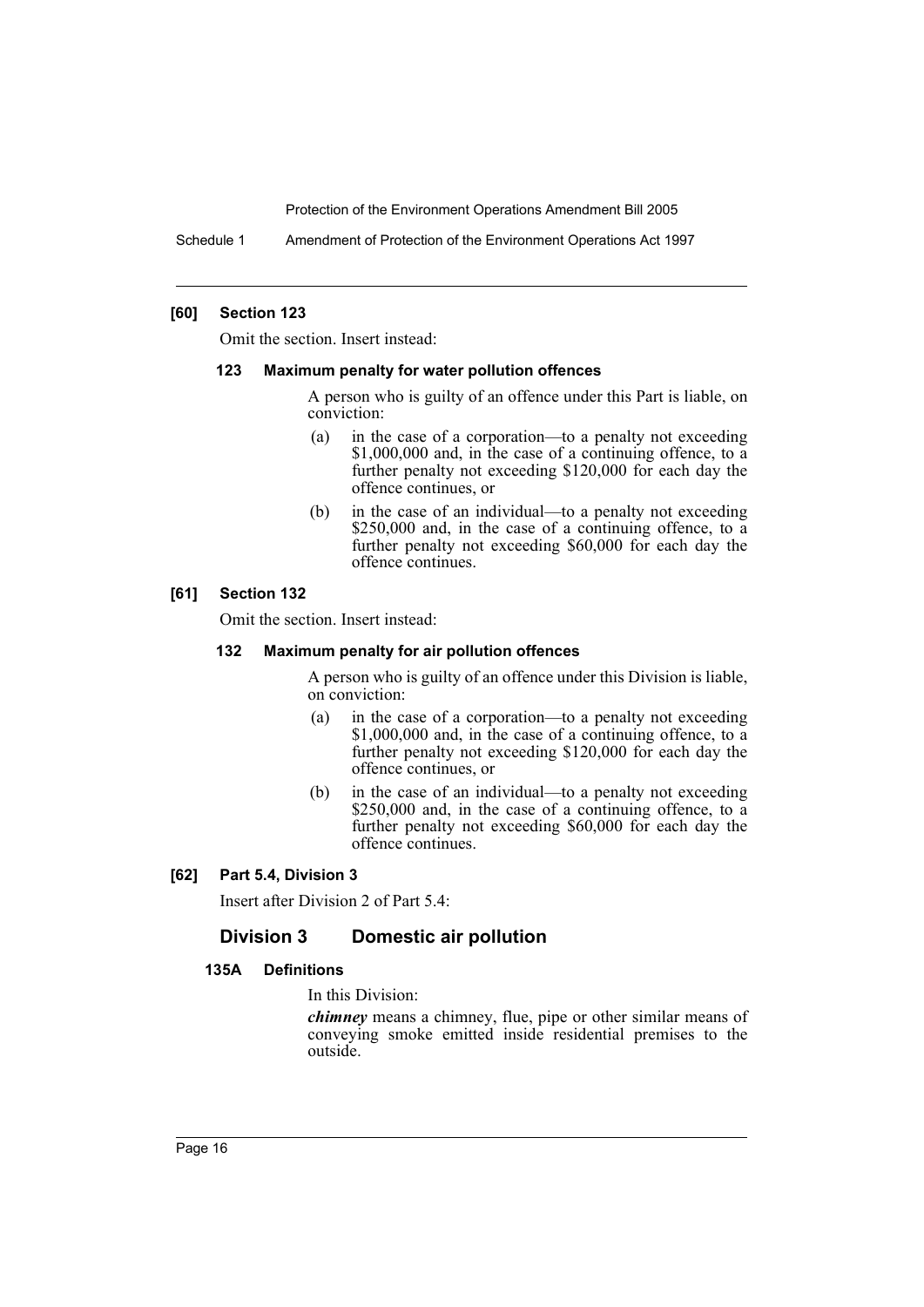*excessive smoke* means the emission of a visible plume of smoke from a chimney for a continuous period of not less than 10 minutes, including a period of not less than 30 seconds when the plume extends at least 10 metres from the point at which the smoke is emitted from the chimney.

*residential premises* means premises used wholly or partly as a residence.

#### **135B Smoke abatement notices**

- (1) If it appears to an authorised officer of an appropriate regulatory authority that is a local authority that excessive smoke is being, or has at any time within the past 7 days been, emitted from a chimney on or in residential premises, the officer may give the person whom the officer believes to be the occupier of the premises a smoke abatement notice directing the person to ensure that excessive smoke is not emitted from the chimney at any time after 21 days following the giving of the notice.
- (2) A smoke abatement notice is to be in writing.
- (3) A smoke abatement notice ceases to have effect 6 months after the day on which it is given or when it is revoked, whichever occurs first.
- (4) This section does not apply to a chimney that is in or on an incinerator or is used only in relation to smoke originating from outside a residence.

## **135C Contravention of smoke abatement notices**

(1) A person to whom a smoke abatement notice has been given must not, without reasonable excuse, fail to comply with the notice while the notice remains in force.

Maximum penalty: 30 penalty units.

- (2) A smoke abatement notice does not prevent the emission of smoke that is not excessive smoke.
- (3) In any proceedings for an offence under this section, a document signed by the authorised officer of an appropriate regulatory authority who issued a smoke abatement notice certifying that the officer had, at a specified time and place:
	- (a) observed a plume of smoke being emitted from a chimney on or in premises specified in the certificate for a continuous period of not less than 10 minutes, and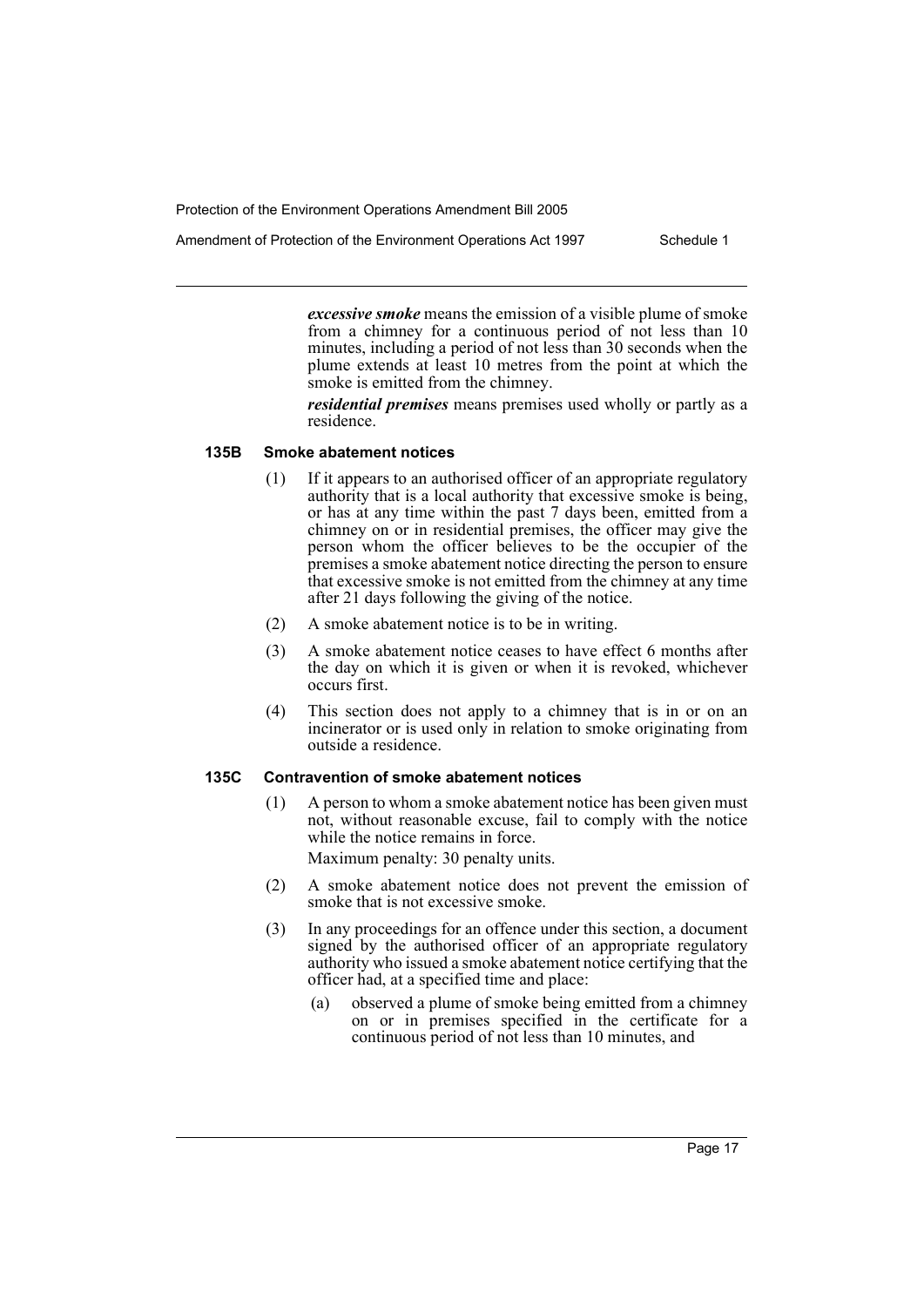Schedule 1 Amendment of Protection of the Environment Operations Act 1997

(b) observed during that period a plume of smoke extending at least 10 metres from the point at which the smoke was emitted from the chimney for a period of not less than 30 seconds,

is evidence of the matters so certified, unless the contrary is proved.

#### **135D Revocation of smoke abatement notices**

A smoke abatement notice may be revoked by the appropriate regulatory authority for which the person who gave the notice is an authorised officer.

## **[63] Section 141**

Omit the section. Insert instead:

## **141 Maximum penalty for noise offences**

A person who is guilty of an offence under this Part is liable, on conviction:

- (a) in the case of a corporation—to a penalty not exceeding \$1,000,000 and, in the case of a continuing offence, to a further penalty not exceeding \$120,000 for each day the offence continues, or
- (b) in the case of an individual—to a penalty not exceeding \$250,000 and, in the case of a continuing offence, to a further penalty not exceeding \$60,000 for each day the offence continues.

## **[64] Part 5.6, heading**

Omit "**pollution: waste**". Insert instead "**pollution and waste**".

## **[65] Part 5.6, Division 1, heading**

Insert before section 142:

## **Division 1 Preliminary**

## **[66] Part 5.6, Division 2**

Insert after section 142:

## **Division 2 Land pollution**

## **142A Pollution of land**

(1) A person who pollutes land is guilty of an offence.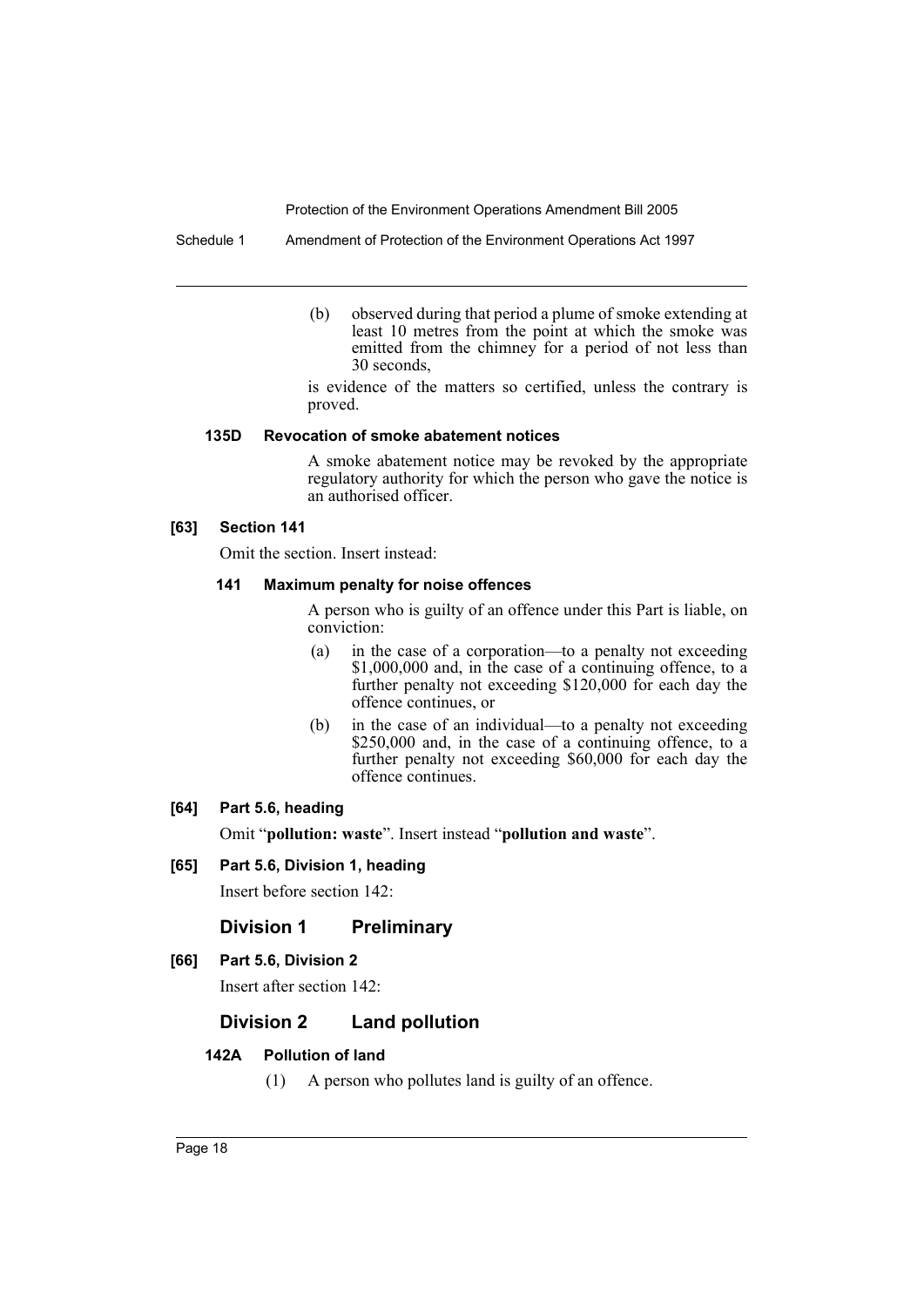Maximum penalty:

- (a) in the case of a corporation—\$1,000,000, and in the case of a continuing offence, a further penalty of \$120,000 for each day the offence continues, or
- (b) in the case of an individual—\$250,000, and in the case of a continuing offence, a further penalty of \$60,000 for each day the offence continues.
- (2) In this section:

*pollute land* includes cause or permit any land to be polluted.

## **142B Defence of authority conferred by regulation**

- (1) The regulations may, for the purposes of this Division, regulate the carrying out of an activity that pollutes land.
- (2) It is a defence in proceedings for an offence under this Division if the person establishes that:
	- (a) the pollution resulted from an activity regulated by such a regulation, and
	- (b) the requirements of that regulation were not contravened.

## **142C Defence of authority conferred by licence**

It is a defence in proceedings for an offence under this Division if the person establishes that:

- (a) the pollution was regulated by an environment protection licence held by the person or another person, and
- (b) the conditions to which that licence was subject relating to the pollution of land were not contravened.

#### **142D Defences relating to pesticides and fertilisers and other substances**

- (1) It is a defence in proceedings for an offence under this Division if the person establishes that the substance placed in or on, or otherwise introduced into or onto, land is any of the following:
	- (a) a pesticide (within the meaning of the *Pesticides Act 1999*) placed in or on, or otherwise introduced into or onto the land, in the course of being used within the meaning of that Act,
	- (b) a fertiliser, liming material or trace element product within the meaning of the *Fertilisers Act 1985* that may lawfully be sold as such,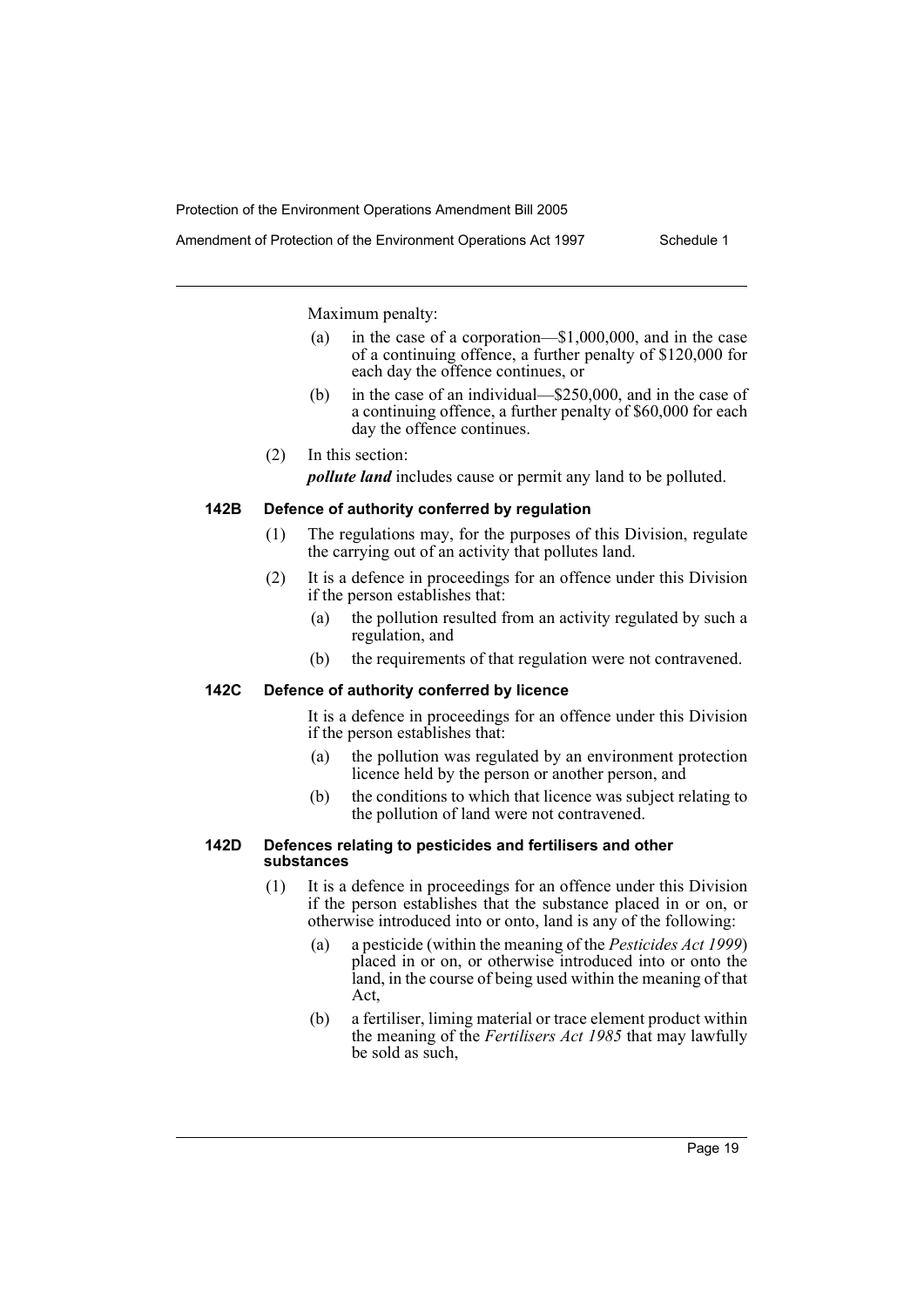Schedule 1 Amendment of Protection of the Environment Operations Act 1997

- (c) non-hazardous agricultural or crop waste, including stock feed made solely from such waste,
- (d) manure,
- (e) virgin excavated natural material,
- (f) biosolids or any other substances prescribed by the regulations for the purposes of this section.
- (2) Words and expressions used in this section have the meanings prescribed by the regulations.

#### **142E Defences relating to unlicensed landfills**

It is a defence in proceedings for an offence under this Division if the person establishes that a substance was placed in or on, or otherwise introduced into or onto, land that was an unlicensed landfill site notified to the EPA in accordance with, and operated in accordance with, any requirements of the regulations.

#### **[67] Part 5.6, Division 3, heading**

Insert before section 143:

#### **Division 3 Waste offences**

#### **[68] Section 143 Unlawful transporting or depositing of waste**

Omit section 143 (1). Insert instead:

(1) **Offence**

If a person transports waste to a place that cannot lawfully be used as a waste facility for that waste, or causes or permits waste to be so transported:

- (a) the person, and
- (b) if the person is not the owner of the waste, the owner,

are each guilty of an offence.

- Maximum penalty:
- (a) in the case of a corporation—\$1,000,000, or
- (b) in the case of an individual—\$250,000.

## **[69] Section 143 (4), definition of "waste"**

Omit the definition.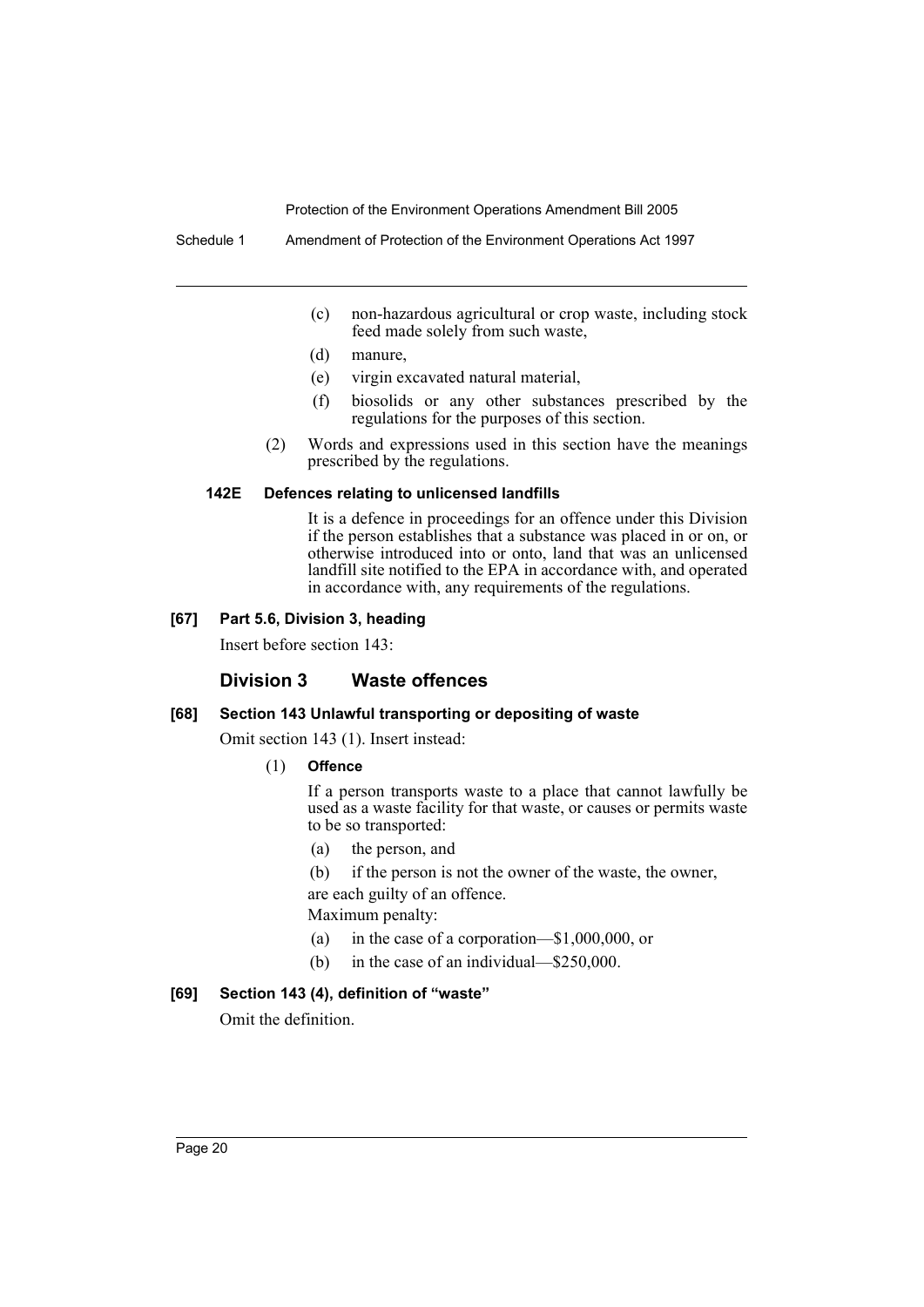Amendment of Protection of the Environment Operations Act 1997 Schedule 1

## **[70] Sections 144 and 144AA**

Omit section 144. Insert instead:

#### **144 Use of land as waste facility without lawful authority**

- (1) A person who is the owner or occupier of any land and who uses the land, or causes or permits the land to be used, as a waste facility without lawful authority is guilty of an offence. Maximum penalty:
	- (a) in the case of a corporation—\$1,000,000 and, in the case of a continuing offence, a further penalty of \$120,000 for each day the offence continues, or
	- (b) in the case of an individual—\$250,000 and, in the case of a continuing offence, a further penalty of \$60,000 for each day the offence continues.
- (2) In any proceedings for an offence under this section the defendant bears the onus of proving that there is lawful authority to use the land concerned as a waste facility.

## **144AA False or misleading information about waste**

(1) A person who supplies information, or causes or permits information to be supplied, that is false or misleading in a material respect about waste to another person in the course of dealing with the waste is guilty of an offence.

Maximum penalty:

- (a) in the case of a corporation—\$250,000, or
- (b) in the case of an individual—\$120,000.
- (2) It is a defence in any proceedings against a person for an offence under this section if the person establishes that the person took all reasonable steps to ensure that the information was not false or misleading in a material respect.
- (3) In this section, information is taken to be supplied to a person *in the course of dealing with waste* if it is supplied:
	- (a) in the course of an activity relating to the sale or disposal of waste, or
	- (b) in the course of an activity relating to the storage, transport, handling, deposit, transfer, processing, recycling, recovery, re-use or use of the waste.
- (4) In this section, *information about waste* means information about any of the following: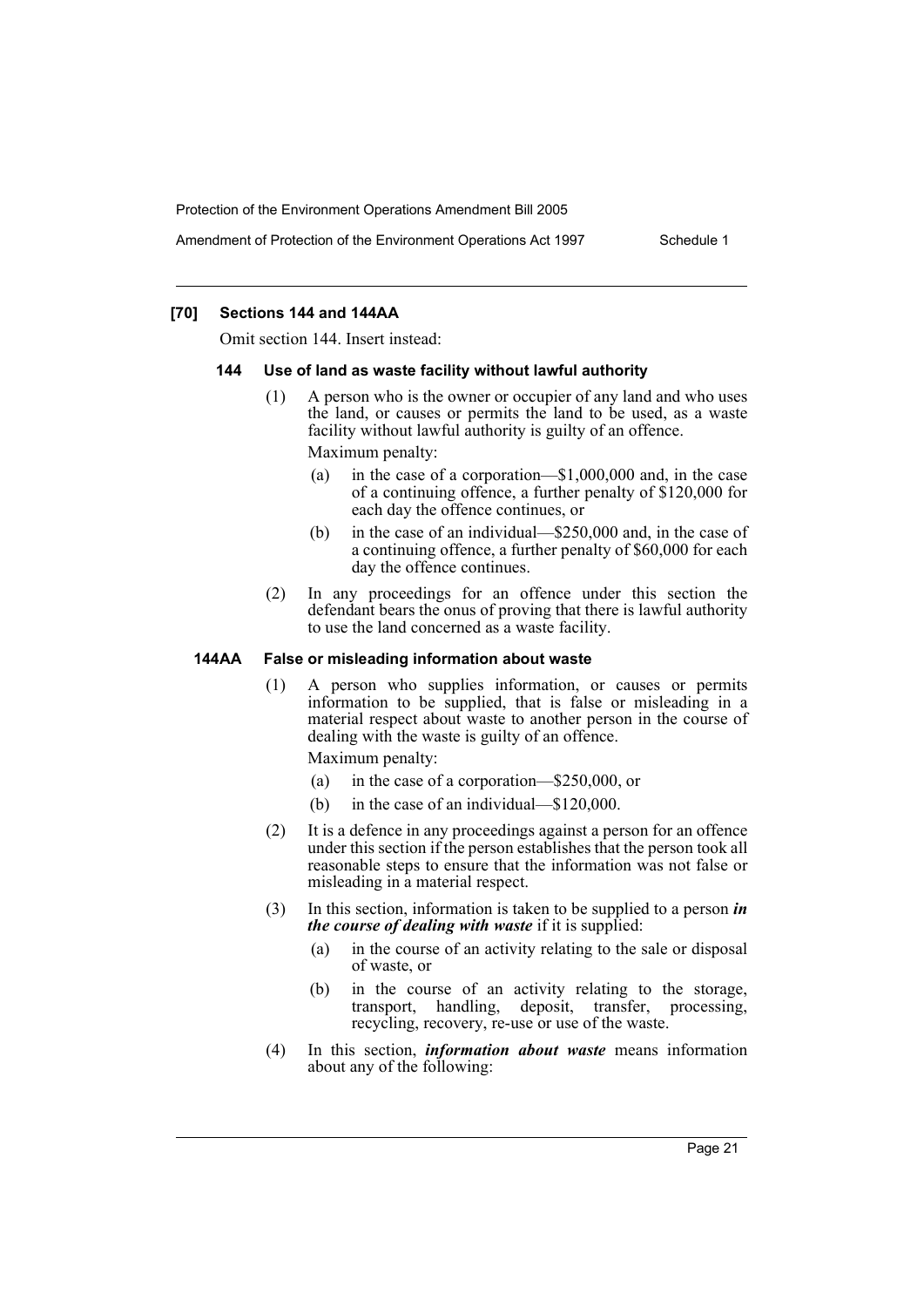Schedule 1 Amendment of Protection of the Environment Operations Act 1997

- (a) the type, classification, characteristics, composition or quantity of the waste,
- (b) the actual or proposed storage, transport, handling, deposit, transfer, disposal, processing, recycling, recovery, re-use or use of the waste,
- (c) the hazards or potential harm to the environment or human health associated with the waste or an activity referred to in paragraph (b).
- (5) In this section, *information* includes a record containing information.
- (6) Proceedings for an offence against this section may be instituted only by the EPA.

## **[71] Section 145 Littering generally**

Omit the penalty provision at the end of section 145 (1). Insert instead: Maximum penalty: 20 penalty units.

#### **[72] Section 146 Owners and drivers of motor vehicles and trailers involved in littering**

Omit section 146 (7) (b). Insert instead:

(b) if a court is dealing with the offence—the notice must be given to the prosecutor within 28 days after service of the summons or court attendance notice for the offence.

#### **[73] Section 148 Pollution incidents causing or threatening material harm to be notified**

Insert after section 148 (3):

## (3A) **Duty of employer to notify**

Without limiting subsection (2), an employer who is notified of an incident under subsection (3) or who otherwise becomes aware of a pollution incident which is related to an activity of the employer, must, as soon as practicable after being notified or otherwise becoming aware of the incident, notify the appropriate regulatory authority of the incident and all relevant information about it.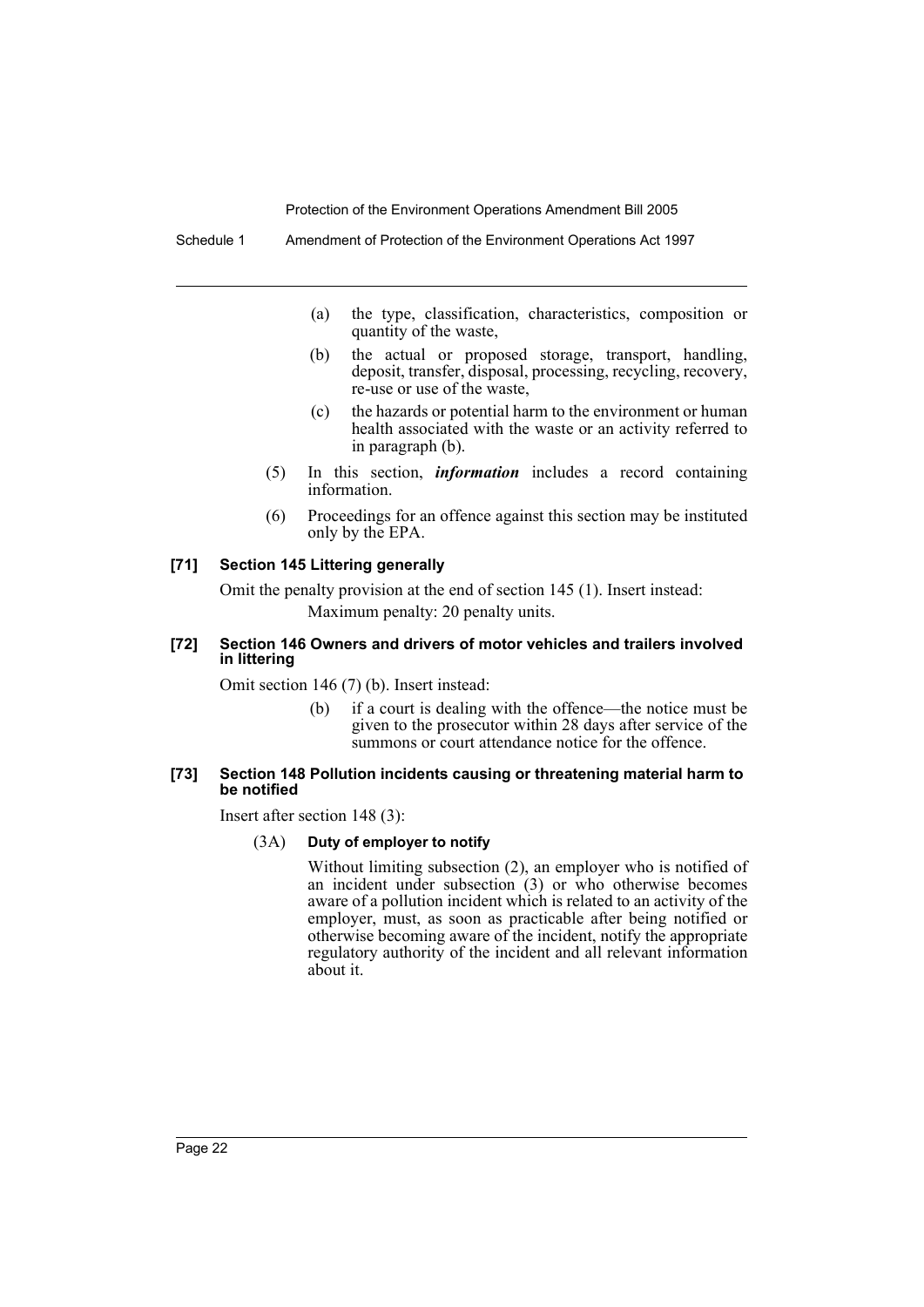Amendment of Protection of the Environment Operations Act 1997 Schedule 1

## **[74] Section 148 (7)**

Insert after section 148 (6):

#### (7) **Odour not required to be reported**

This section does not extend to a pollution incident involving only the emission of an odour.

## **[75] Section 152 Offence**

Omit the penalty provision at the end of the section. Insert instead:

Maximum penalty:

- (a) in the case of a corporation—\$1,000,000 and, in the case of a continuing offence, a further penalty of \$120,000 for each day the offence continues, or
- (b) in the case of an individual—\$250,000 and, in the case of a continuing offence, a further penalty of \$60,000 for each day the offence continues.

## **[76] Section 155 Sale of motor vehicles**

Omit the penalty provision at the end of the section. Insert instead: Maximum penalty:

- (a) in the case of a corporation—\$1,000,000, or
- (b) in the case of an individual—\$250,000.

## **[77] Section 156 Sale of motor vehicles without anti-pollution devices**

Omit the penalty provision at the end of the section. Insert instead: Maximum penalty:

- (a) in the case of a corporation—\$1,000,000, or
- (b) in the case of an individual—\$250,000.

## **[78] Section 157 Adjustment etc of anti-pollution devices and motor vehicles**

Omit the penalty provision at the end of the section. Insert instead: Maximum penalty:

- (a) in the case of a corporation—\$1,000,000, or
- (b) in the case of an individual—\$250,000.

#### **[79] Section 158 Service or repair of motor vehicles**

Omit the penalty provision at the end of the section. Insert instead:

- Maximum penalty:
	- (a) in the case of a corporation—\$1,000,000, or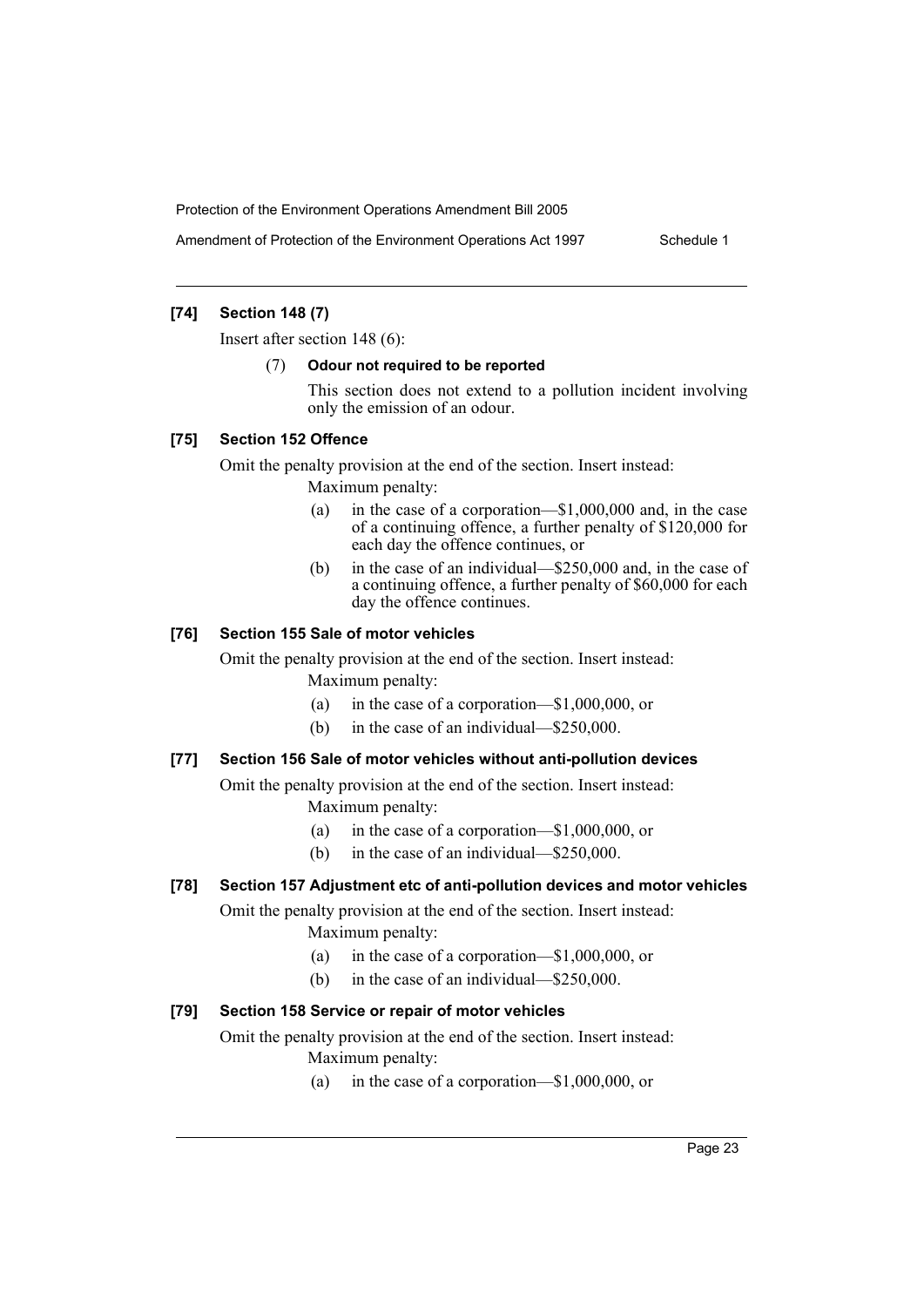Schedule 1 Amendment of Protection of the Environment Operations Act 1997

(b) in the case of an individual—\$250,000.

#### **[80] Section 159 Sale of motor vehicles not serviced, maintained or adjusted as prescribed**

Omit the penalty provision at the end of the section. Insert instead:

Maximum penalty:

- (a) in the case of a corporation—\$1,000,000, or
- (b) in the case of an individual—\$250,000.

## **[81] Section 162 Minister's power to prohibit use of motor vehicles in certain circumstances**

Omit the penalty provision at the end of section 162 (5). Insert instead: Maximum penalty:

- (a) in the case of a corporation—\$1,000,000, or
- (b) in the case of an individual—\$250,000.

## **[82] Part 5.8, Division 3 Unleaded petrol**

Omit the Division.

## **[83] Section 167 Control equipment**

Omit the penalty provision at the end of section 167 (4). Insert instead: Maximum penalty:

(a) in the case of a corporation—\$1,000,000 and, in the case of a continuing offence, a further penalty of \$120,000 for each day the offence continues, or

(b) in the case of an individual—\$250,000 and, in the case of a continuing offence, a further penalty of \$60,000 for each day the offence continues.

#### **[84] Section 169 Offences by corporations**

Omit section 169 (1) (a).

## **[85] Section 169 (4)**

Omit "intention" wherever occurring. Insert instead "state of mind".

## **[86] Section 169 (5)**

Insert after section 169 (4):

- (5) In this section, the *state of mind* of a person includes:
	- (a) the knowledge, intention, opinion, belief or purpose of the person, and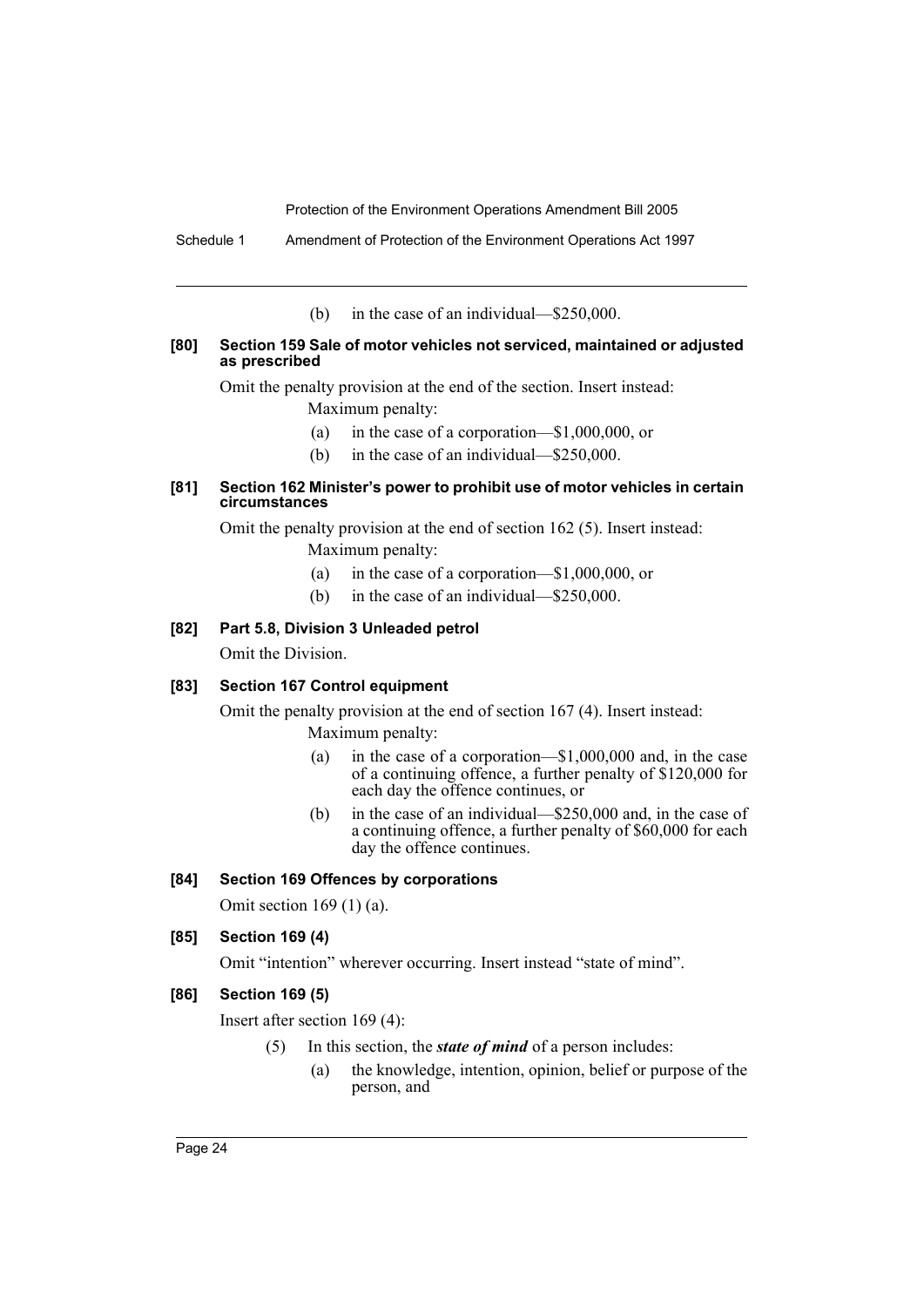Amendment of Protection of the Environment Operations Act 1997 Schedule 1

(b) the person's reasons for the intention, opinion, belief or purpose.

#### **[87] Section 198A**

Insert after section 198:

## **198A Power to disable intruder alarms**

- (1) An authorised officer may turn off or otherwise disable a building intruder alarm or a motor vehicle intruder alarm that is or has been sounding in breach of this Act or the regulations.
- (2) In this section:

*motor vehicle intruder alarm* means a device that:

- (a) incorporates or connects to a sounding device, and
- (b) on being triggered, causes the sounding device to emit sound,

being a device that is attached to or forms part of the motor vehicle for use as an intruder alarm, whether or not the device is also designed to be used for any other purpose.

#### **[88] Section 203 Power of authorised officers to require answers**

Insert after section 203 (4):

- (5) An authorised officer may, by notice in writing, require a person to attend at a specified place and time to answer questions under this section if attendance at that place is reasonably required in order that the questions can be properly put and answered.
- (6) The place and time at which a person may be required to attend under subsection (5) is to be:
	- (a) a place or time nominated by the person, or
	- (b) if the place and time nominated is not reasonable in the circumstances or a place and time is not nominated by the person, a place and time nominated by the authorised officer that is reasonable in the circumstances.

## **[89] Section 203A**

Insert after section 203:

## **203A Recording of evidence**

(1) An authorised officer may cause any questions and answers to questions given under this Part to be recorded if the officer has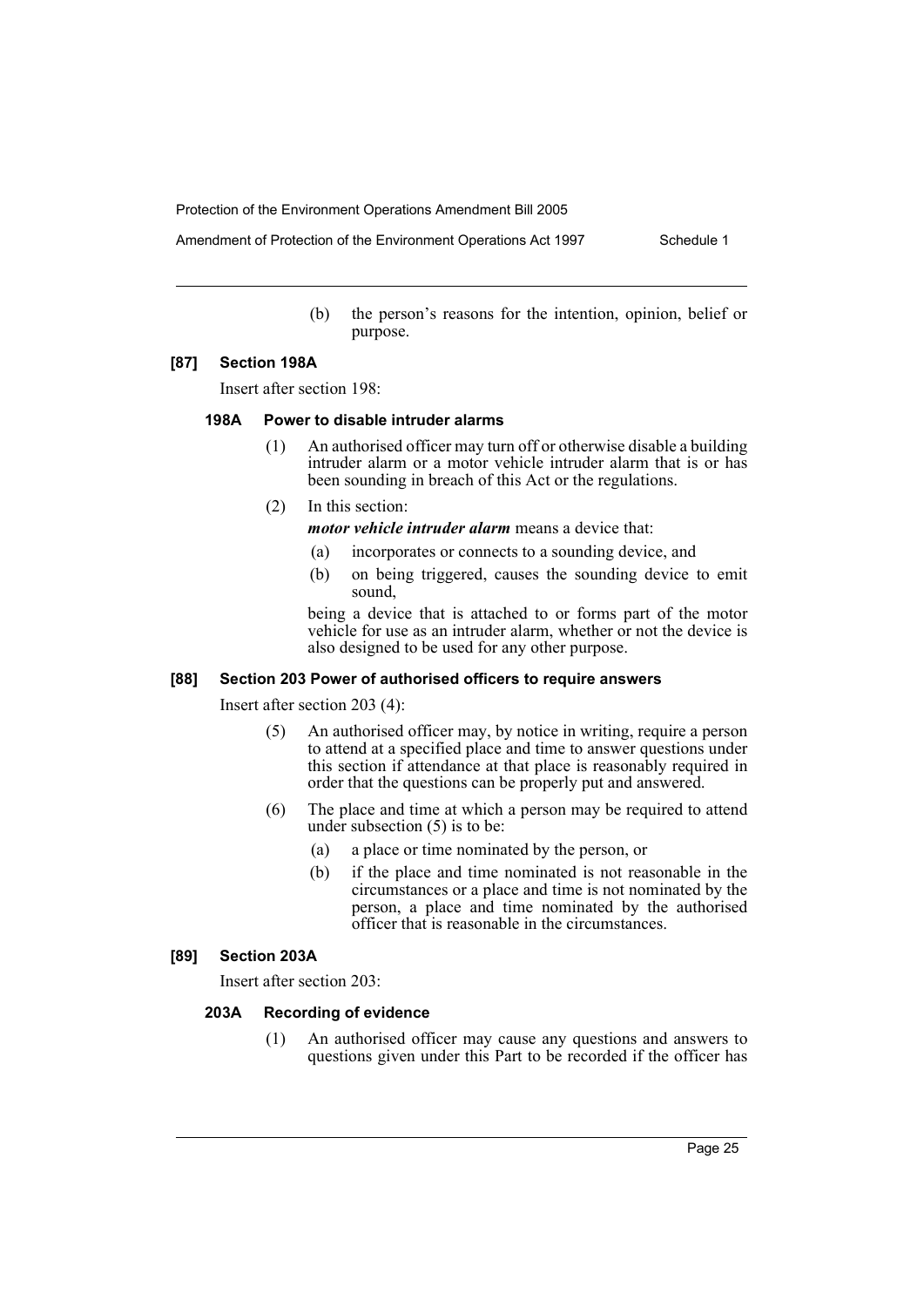Schedule 1 Amendment of Protection of the Environment Operations Act 1997

informed the person who is to be questioned that the record is to be made.

- (2) A record may be made using sound recording apparatus or audio visual apparatus, or any other method determined by the authorised officer.
- (3) A copy of any such record must be provided by the authorised officer to the person who is questioned as soon as practicable after it is made.
- (4) A record may be made under this section despite the provisions of any other law.

#### **[90] Section 204 Power of authorised officers to demand name and address**

Insert after section 204 (2):

#### (2A) **Proof of name and address**

An authorised officer may request a person who is required under this section to state his or her full name and residential address to provide proof of the name and address. It is not an offence under section 211 to fail to comply with any such request.

#### **[91] Section 205 Definitions**

Insert after paragraph (c) of the definition of *authorised officer*:

, and

(d) extends, in sections 206 and 208, in relation to vessels situated within marine parks, to a marine park ranger appointed under section 35A of the *Marine Parks Act 1997* authorised by the Marine Parks Authority for the purposes of those sections.

#### **[92] Section 206 Power to inspect and test**

Omit "(not exceeding 1 litre)" from section 206 (2) (f).

## **[93] Section 208 Stopping of vehicles and vessels for inspection or testing**

Insert at the end of section 208 (1) (b):

, or

(c) to move the vehicle or vessel to a suitable place for inspection or testing.

## **[94] Section 208 (2)**

Insert "(other than a direction to move the vehicle or vessel to a suitable place for inspection or testing at a later time)" after "such a direction".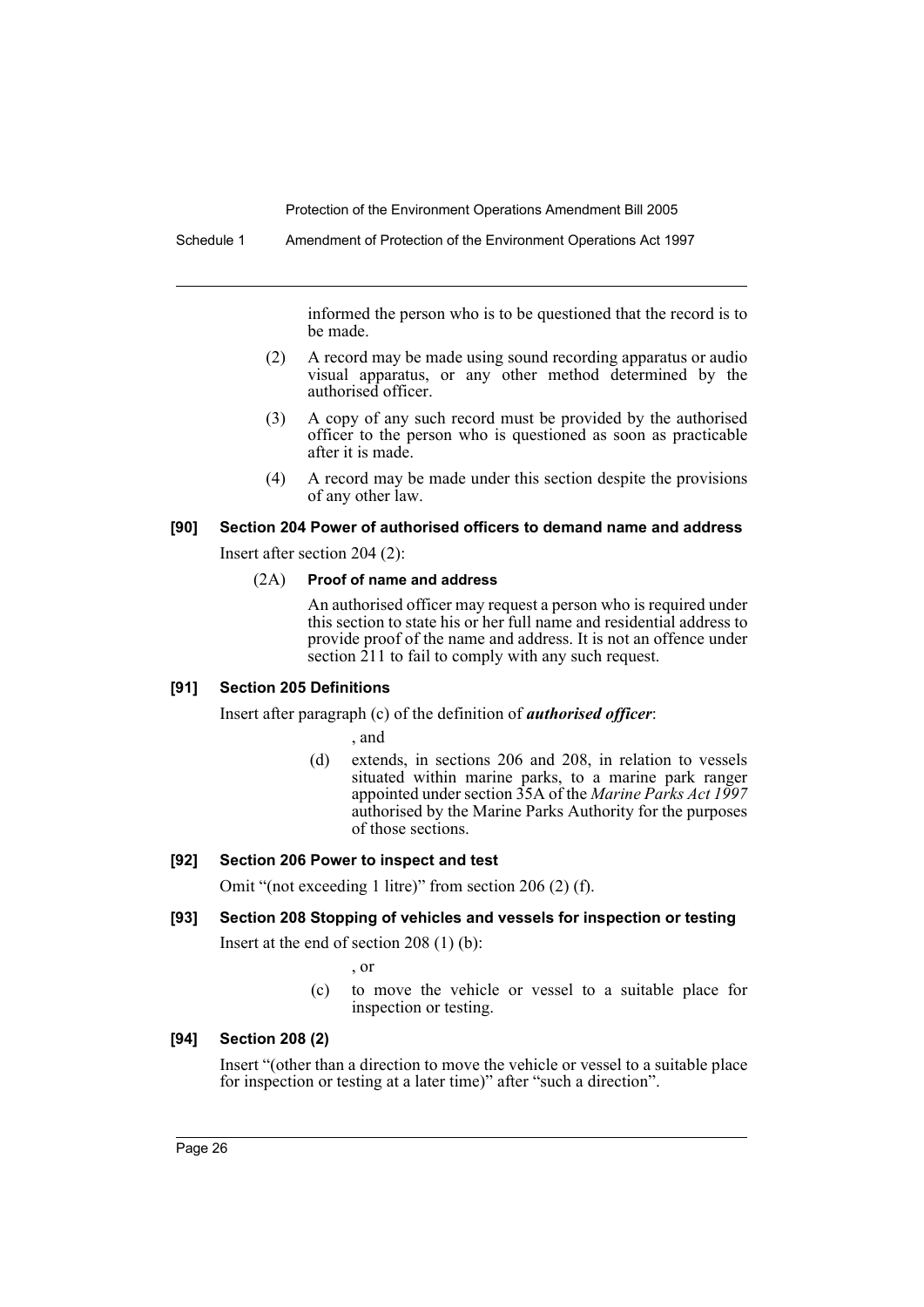Amendment of Protection of the Environment Operations Act 1997 Schedule 1

## **[95] Section 208 (2A)**

Insert after section 208 (2):

(2A) If a direction is given to move a vehicle or vessel to a suitable place for inspection or testing and the inspection or testing is not to take place at the time, the direction must be given by notice in writing specifying the time, date and place for the inspection or testing.

## **[96] Section 211 Offences**

Omit the penalty provision at the end of the section. Insert instead:

Maximum penalty (subject to sections 204 and 208):

- (a) in the case of a corporation—\$1,000,000 and, in the case of a continuing offence, a further penalty of \$120,000 for each day the offence continues, or
- (b) in the case of an individual—\$250,000 and, in the case of a continuing offence, a further penalty of \$60,000 for each day the offence continues.

## **[97] Section 212C Actions by incorrect regulatory authority**

Omit ", in good faith," from section 212C (1).

## **[98] Section 212E**

Insert after section 212D:

## **212E Extraterritorial exercise of functions**

- (1) The Minister may enter into an arrangement with a Minister of another State or Territory providing for the exercise, in another State or Territory, by authorised officers or by officers of that State or Territory of functions under this Act or the regulations.
- (2) An authorised officer or an officer of another State or Territory may, in accordance with any such arrangement, exercise functions under this Act, but only to the extent that the matters concerned relate to the environment of this State.

## **[99] Section 213 Application of Chapter**

Insert after section 213 (2) (b):

(c) *Environmentally Hazardous Chemicals Act 1985* and the regulations under that Act.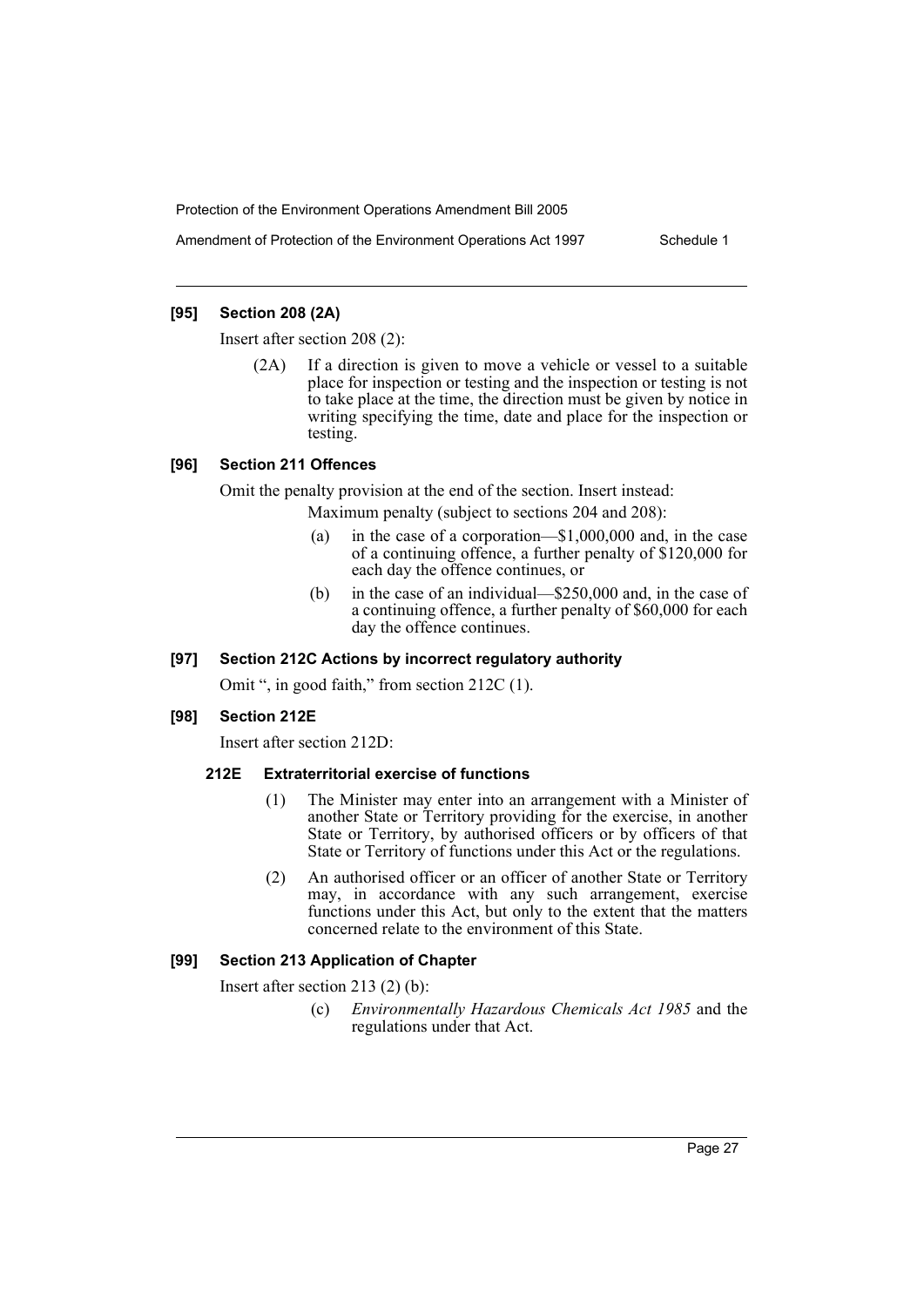Schedule 1 Amendment of Protection of the Environment Operations Act 1997

## **[100] Section 213 (3)**

Insert after section 213 (2):

#### (3) **Limitation**

Sections 217 (2) and 218 do not extend to proceedings under the *Environmentally Hazardous Chemicals Act 1985* or the regulations under that Act.

#### **[101] Section 216 Time within which summary proceedings may be commenced**

Insert after paragraph (c) of the definition of *prescribed offence* in section 216 (6):

- (c1) an offence under section 142A (Pollution of land) or 144AA (False or misleading information about waste), or
- (c2) an offence arising under the *Environmentally Hazardous Chemicals Act 1985* to which this Chapter extends by virtue of section 213, or

#### **[102] Section 218A**

Insert after section 218:

#### **218A Agents may institute proceedings**

Proceedings that may be instituted under section 217 or 218 may also be instituted on behalf of an appropriate regulatory authority or any other authority or person specified in those sections by an agent of the authority or person appointed for that purpose.

#### **[103] Sections 237A and 237B**

Insert after section 237:

#### **237A Recovery of costs of registering charge on land**

- (1) A person (including a public authority) who registers a charge on land to which a restraining order applies under section 236 may, by notice in writing, require the defendant to pay all or any of the reasonable costs and expenses incurred by the person in respect of the lodgment and registration of the charge (including the costs of discharging the charge).
- (2) The person may recover from the defendant any unpaid amounts specified in the notice as a debt in a court of competent jurisdiction.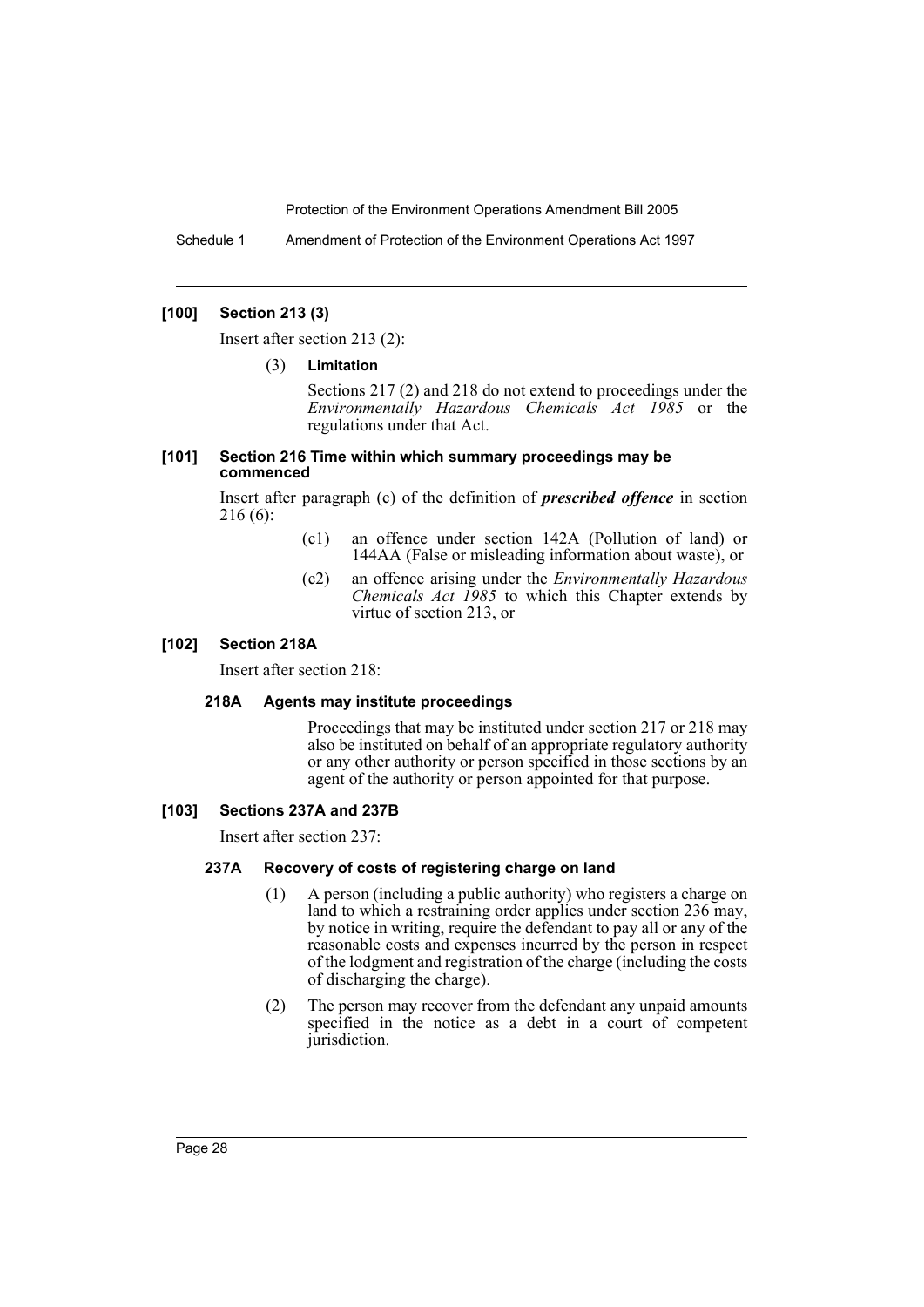Amendment of Protection of the Environment Operations Act 1997 Schedule 1

## **237B Recovery of costs of lodging caveat**

- (1) A person (including a public authority) who lodges a caveat in respect of land to which a restraining order applies under section 237 may, by notice in writing, require the defendant to pay all or any of the reasonable costs and expenses incurred by the person in respect of the lodgment and registration of the caveat (including the costs of withdrawal of the caveat).
- (2) The person may recover from the defendant any unpaid amounts specified in the notice as a debt in a court of competent jurisdiction.

## **[104] Section 248 Orders regarding costs and expenses of investigation**

Omit the definition of *costs and expenses* from section 248 (3). Insert instead: *costs and expenses*, in relation to the investigation of an offence, means the costs and expenses:

- (a) in taking any sample or conducting any inspection, test, measurement or analysis, or
- (b) of transporting, storing or disposing of evidence, during the investigation of the offence.

**[105] Section 249 Orders regarding monetary benefits**

Omit "not exceeding the court's estimation of" from section 249 (1).

Insert instead "the court is satisfied, on the balance of probabilities, represents".

## **[106] Section 250 Additional orders**

Insert "(including the circumstances of the offence)" after "offence" wherever occurring in section 250 (1) (a) and (b).

## **[107] Section 250 (1) (e)–(h)**

Insert after section 250 (1) (d):

- (e) order the offender to pay a specified amount to the Environmental Trust established under the *Environmental Trust Act 1998*, or a specified environmental organisation, for the purposes of a specified project for the restoration or enhancement of the environment or for general environmental purposes,
- (f) order the offender to attend, or to cause an employee or employees or a contractor or contractors of the offender to attend, a training or other course specified by the court,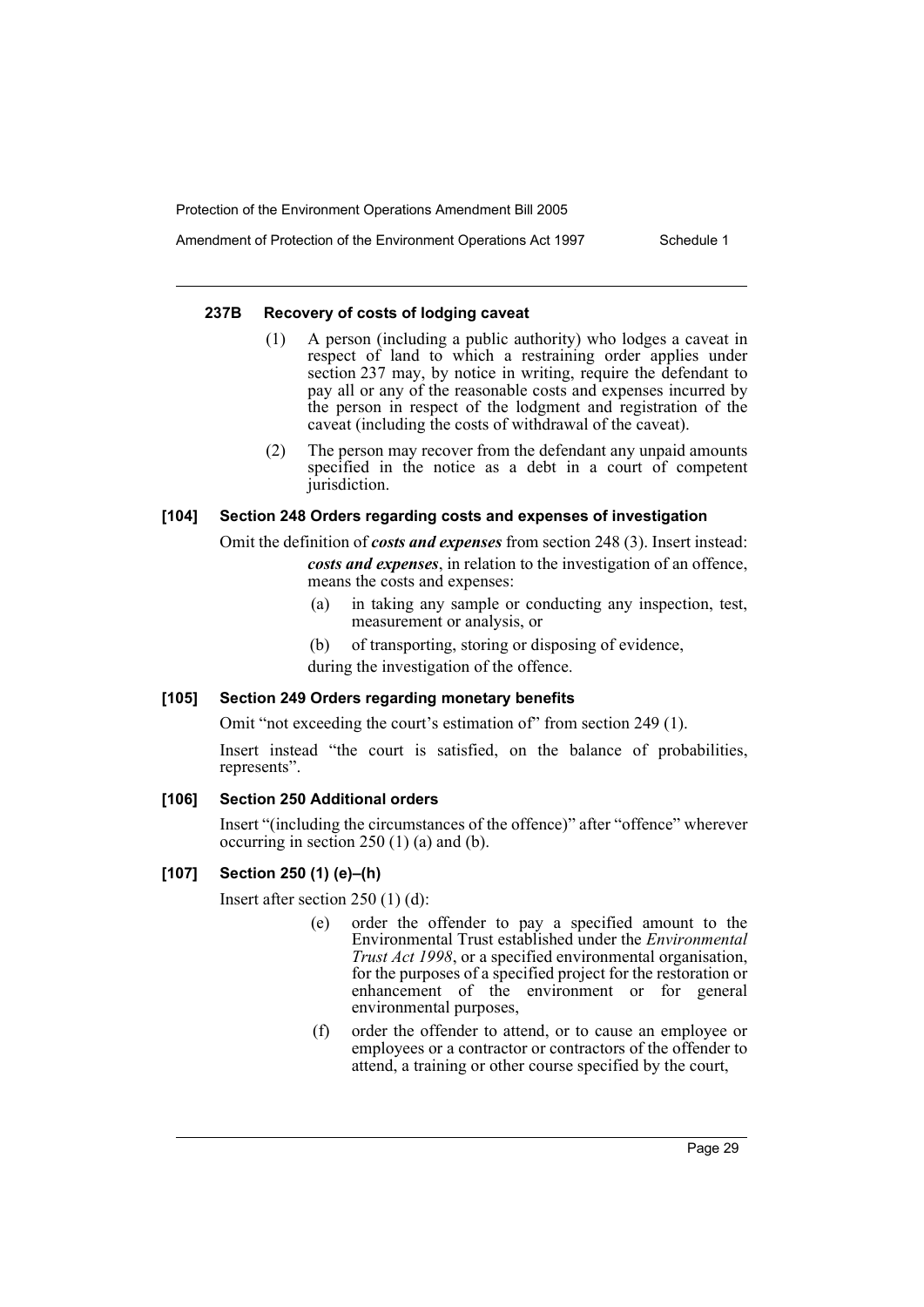Schedule 1 Amendment of Protection of the Environment Operations Act 1997

- (g) order the offender to establish, for employees or contractors of the offender, a training course of a kind specified by the court,
- (h) if the EPA is a party to the proceedings, order the offender to provide a financial assurance, of a form and amount specified by the court, to the EPA, if the court orders the offender to carry out a specified work or program for the restoration or enhancement of the environment.

#### **[108] Section 250 (1)**

Omit "or  $(d)$ ". Insert instead ",  $(d)$ ,  $(e)$  or  $(h)$ ".

#### **[109] Section 250 (5)**

Insert after section 250 (4):

#### (5) **Financial assurances**

Sections 302–307 apply to a financial assurance provided by an offender under an order made under this section in the same way as they apply to a financial assurance given by a holder of a licence under a condition of a licence under Part 9.4.

#### **[110] Part 8.4, heading**

Insert "**or enforce undertakings**" after "**environment**".

#### **[111] Section 253A**

Insert after section 253:

#### **253A Enforcement of undertakings**

- (1) The EPA may accept a written undertaking given by a person for the purposes of this section in connection with a matter in relation to which the EPA has a function under this Act.
- (2) The person may withdraw or vary the undertaking at any time, but only with the consent in writing of the EPA. The consent of the EPA is required even if the undertaking purports to authorise withdrawal or variation of the undertaking without that consent.
- (3) The EPA may apply to the Land and Environment Court for an order under subsection (4) if the EPA considers that the person who gave the undertaking has breached any of its terms.
- (4) The Court may make all or any of the following orders if it is satisfied that the person has breached a term of the undertaking:
	- (a) an order directing the person to comply with that term of the undertaking,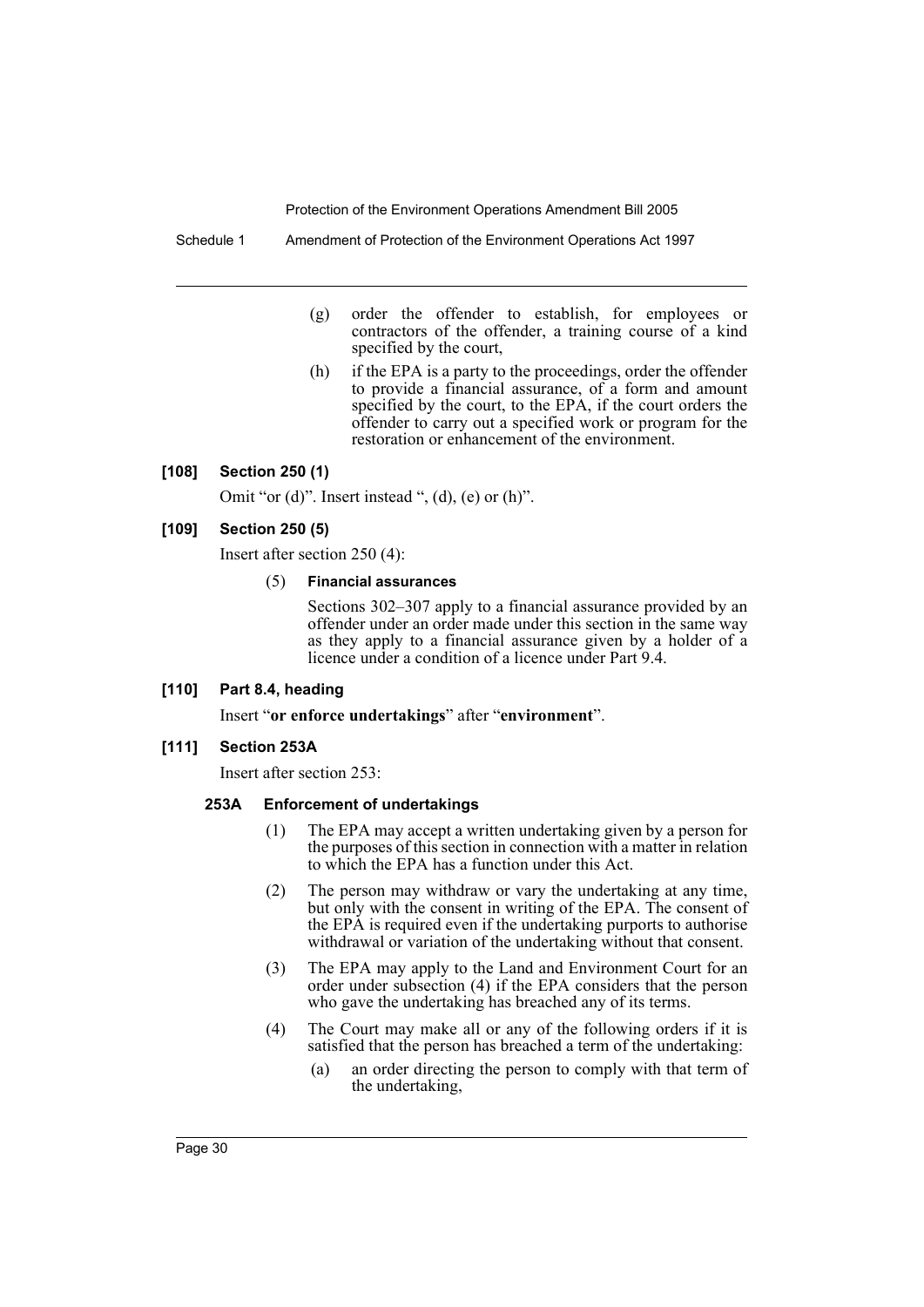Amendment of Protection of the Environment Operations Act 1997 Schedule 1

- (b) an order directing the person to pay to the State an amount not exceeding the amount of any financial benefit that the person has obtained directly or indirectly and that is reasonably attributable to the breach,
- (c) any order that the Court thinks appropriate directing the person to compensate any other person who has suffered loss or damage as a result of the breach,
- (d) an order suspending or revoking any environment protection licence held by the person,
- (e) an order requiring the person to prevent, control, abate or mitigate any actual or likely harm to the environment caused by the breach,
- (f) an order requiring the person to make good any actual or likely harm to the environment caused by the breach,
- (g) any other order the Court considers appropriate.

#### **[112] Section 261 Certificate evidence of certain matters**

Insert after section 261 (2) (o):

- (p) that a person was or was not appointed by the EPA as an analyst under this Act during a specified period,
- (q) that information required to be furnished to a regulatory authority or authorised officer pursuant to this Act or the regulations was or was not received,
- (r) that a document is a copy of part of, or an extract from, a register kept under this Act,
- (s) that an amount is payable under this Act or the regulations by a specified person and has not been paid,
- (t) that a person was served with a notice under this Act or the regulations,
- (u) that a specified function of the EPA or Director-General was delegated to a specified person under section 21 of the *Protection of the Environment Administration Act 1991* during a specified period.

#### **[113] Section 262 Evidence of analysts**

Omit section 262 (3). Insert instead:

A certificate of such an analyst that, on receipt of a container containing a sample submitted to the analyst by an authorised officer or any other person, the container was sealed and the seal securing the container was unbroken is admissible in evidence in any proceedings under this Act or the regulations as evidence: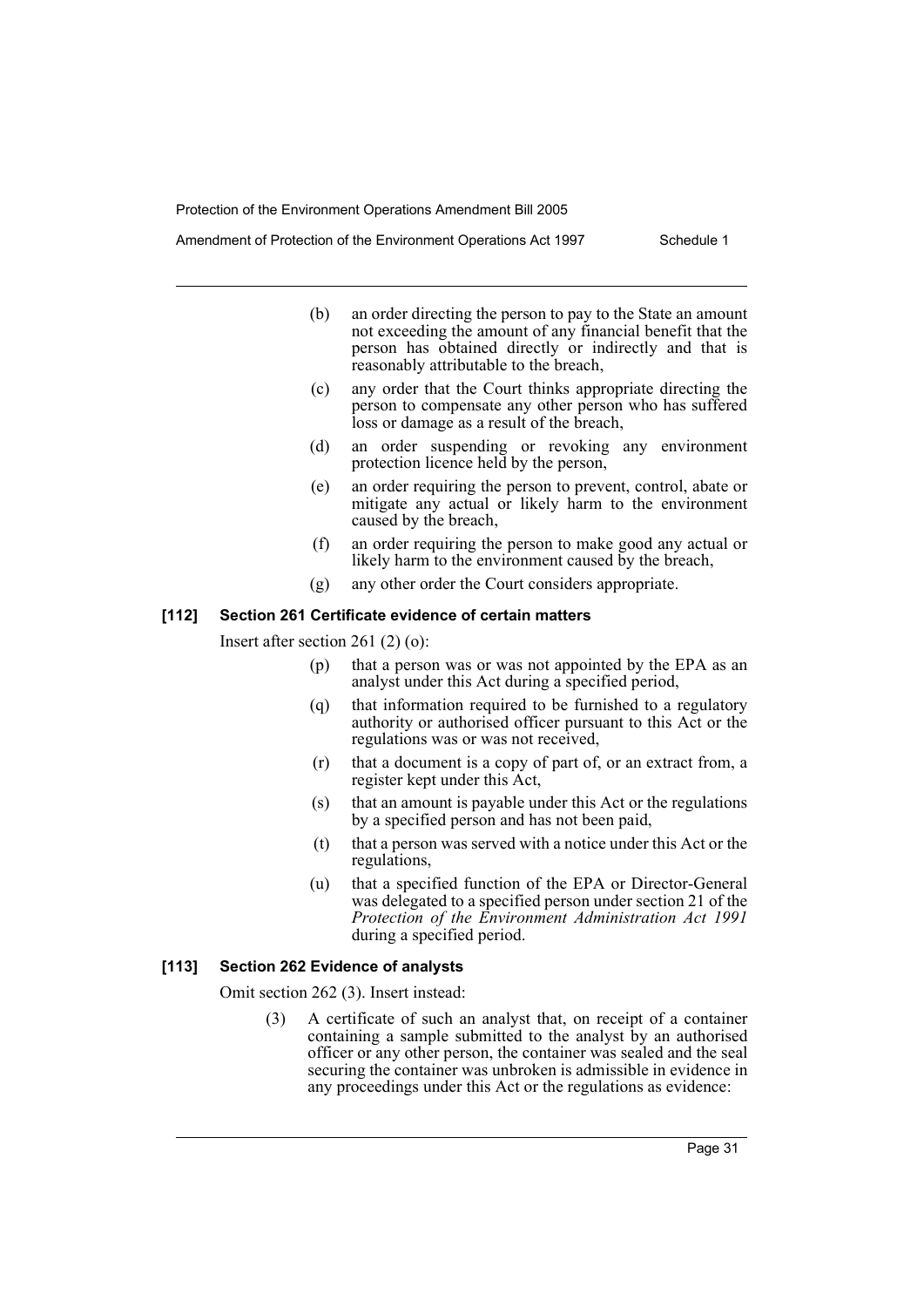Schedule 1 Amendment of Protection of the Environment Operations Act 1997

- (a) of the facts stated in the certificate, and
- (b) that the sample was the same sample as the one obtained by the authorised officer or other person, and
- (c) that the sample had not been tampered with before it was received by the analyst.

#### **[114] Section 264 Noise control notices relating to premises**

Omit section 264 (1) (b). Insert instead:

(b) the person who carries on or proposes to carry on an activity at any premises or who uses or operates or proposes to use or operate an article at any premises.

## **[115] Section 267**

Omit the section. Insert instead:

#### **267 Commencement of operation of noise control notices**

- (1) A noise control notice operates from the day the notice is given or from such later day as the notice specifies.
- (2) If an appeal is made against a noise control notice and the Land and Environment Court directs that the notice is stayed, the notice does not operate until the stay ceases to have effect or the Land and Environment Court confirms the notice or the appeal is withdrawn, whichever first occurs.

#### **[116] Sections 267A and 267B**

Insert after section 267:

## **267A Fee**

- (1) The purpose of this section is to enable a regulatory authority to recover the administrative costs of preparing and giving noise control notices.
- (2) A person who is given a noise control notice by a regulatory authority must within 30 days pay the prescribed fee to the authority.
- (3) The regulatory authority may:
	- (a) extend the time for payment of the fee on the application of a person to whom subsection (2) applies, or
	- (b) waive payment of the whole or any part of the fee on the authority's initiative or on the application of a person to whom subsection (2) applies.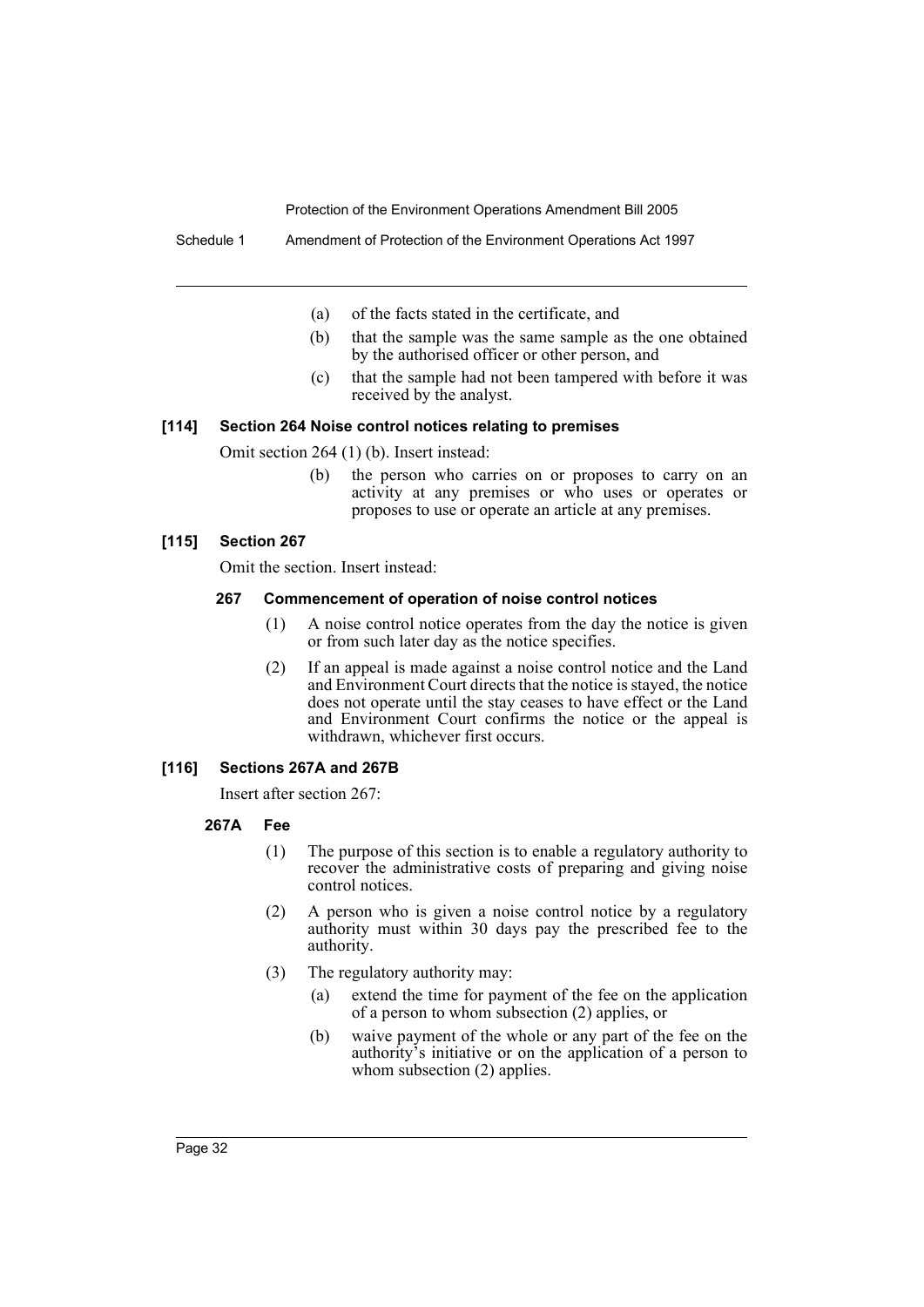- (4) The fee is not payable during the currency of an appeal against the noise control notice.
- (5) A fee is not payable on the variation or revocation of a noise control notice.
- (6) If the decision of the Court on an appeal does not invalidate the noise control notice, the fee is payable within 30 days of the decision.
- (7) A person who does not pay the fee within the time provided under this section is guilty of an offence. Maximum penalty (subsection (7)): 200 penalty units.

## **267B Compliance costs**

- (1) The appropriate regulatory authority that gives a noise control notice to a person may, by notice in writing (in this section referred to as a *compliance cost notice*), require the person to pay all or any reasonable costs incurred by the authority in connection with:
	- (a) monitoring action under the notice, and
	- (b) ensuring that the notice is complied with, and
	- (c) any other associated matters.
- (2) A regulatory authority may recover any unpaid amounts specified in a compliance cost notice as a debt in a court of competent jurisdiction.
- (3) If the person given a compliance cost notice complies with the notice but was not the person who caused the noise, the cost of complying with the notice may be recovered by the person who complied with the notice as a debt in a court of competent jurisdiction from the person who caused the noise.

## **[117] Section 271**

Omit the section. Insert instead:

## **271 Commencement of operation of noise abatement order**

- (1) A noise abatement order operates from the day the order is made or from such later day as the order specifies.
- (2) If an appeal is made against a noise abatement order and the Land and Environment Court directs that the order is stayed, the order does not operate until the stay ceases to have effect or the Land and Environment Court confirms the order or the appeal is withdrawn, whichever first occurs.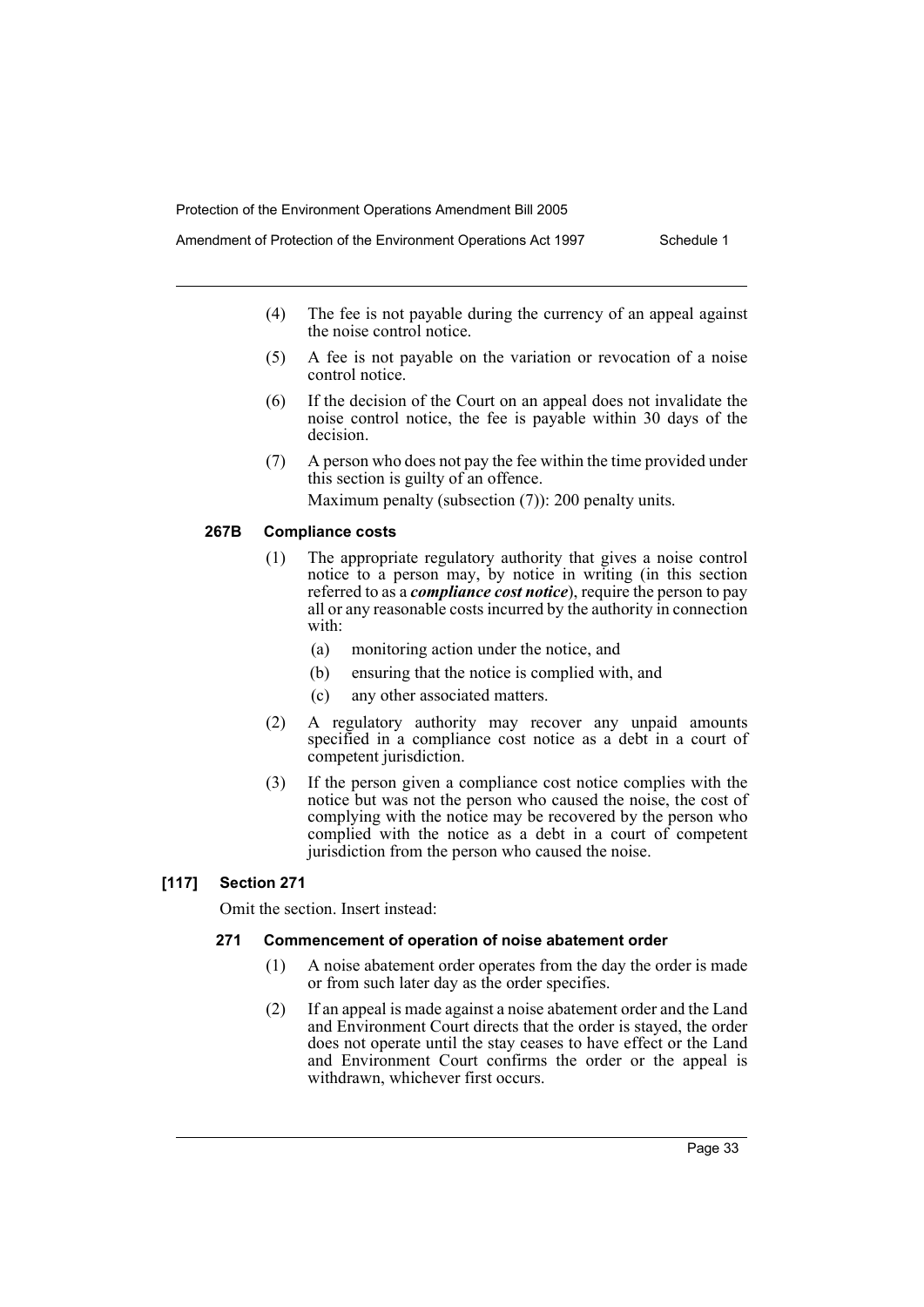Schedule 1 Amendment of Protection of the Environment Operations Act 1997

#### **[118] Section 278 Restrictions on noise abatement directions**

Insert "(other than a direction given by an authorised officer appointed by the EPA)" after "direction" wherever occurring.

**[119] Section 285 Exemption for fire brigades and other emergency services** Omit "bush fire brigade" from section 285 (1). Insert instead "rural fire brigade".

## **[120] Section 285 (1)**

Omit "officially".

#### **[121] Section 285 (3)**

Insert after section 285 (2):

(3) In this section:

*accredited rescue unit* has the same meaning as it has in the *State Emergency and Rescue Management Act 1989*.

*rural fire brigade* has the same meaning as it has in the *Rural Fires Act 1997*.

## **[122] Section 287 Appeals regarding licence applications and licences**

Insert after section 287 (1):

(1A) The lodging of an appeal does not, except to the extent that the Land and Environment Court otherwise directs in relation to the appeal, operate to stay the decision appealed against.

#### **[123] Section 288 Appeals regarding notices under section 86 relating to work at premises**

Insert at the end of the section:

(2) The lodging of an appeal does not, except to the extent that the Land and Environment Court otherwise directs in relation to the appeal, operate to stay the notice appealed against.

## **[124] Section 289 Appeals against prevention notices**

Insert after section 289 (1):

(1A) The lodging of an appeal does not, except to the extent that the Land and Environment Court otherwise directs in relation to the appeal, operate to stay the notice appealed against.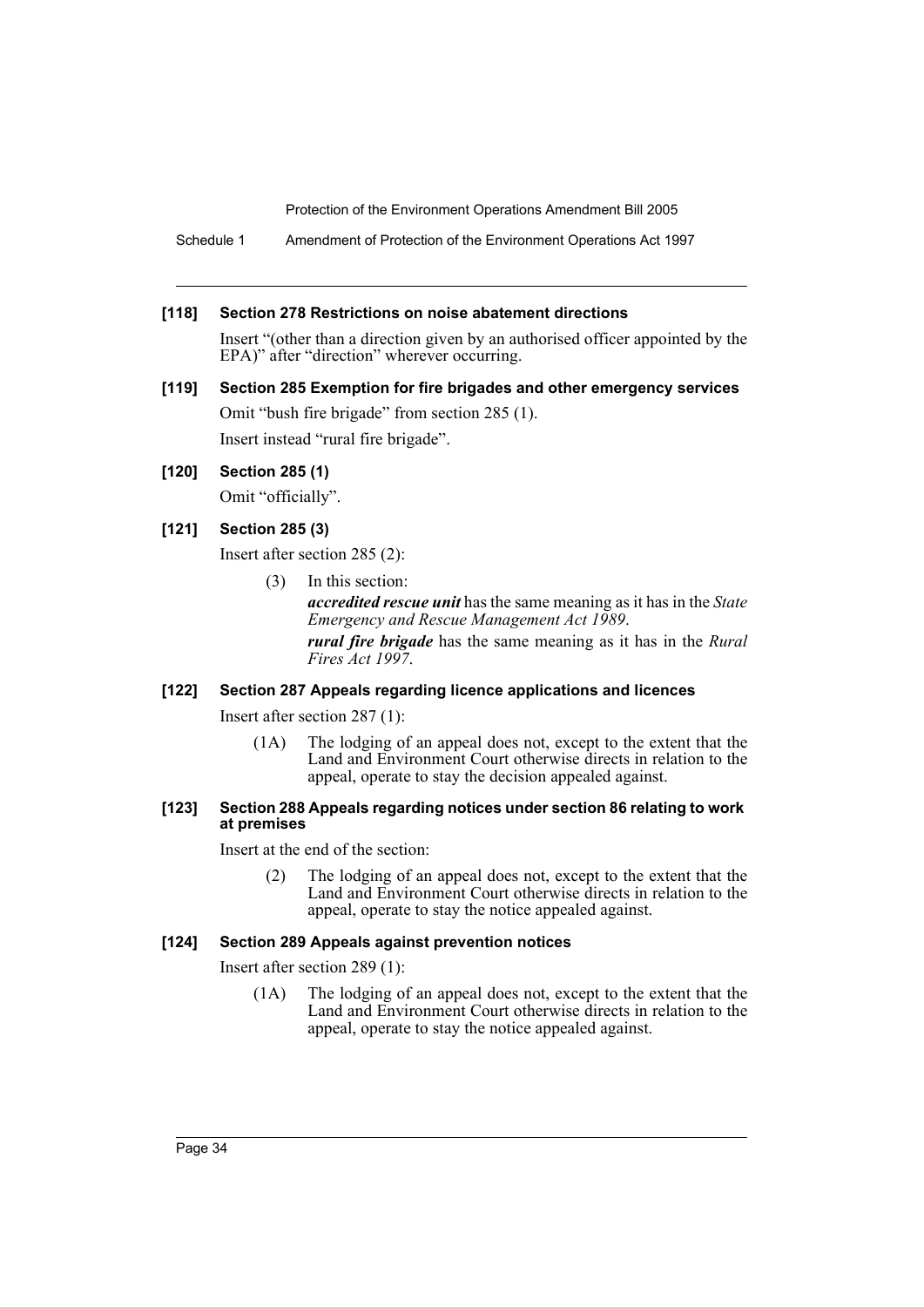Amendment of Protection of the Environment Operations Act 1997 Schedule 1

#### **[125] Section 290 Appeals regarding noise**

Insert after section 290 (1):

(1A) The lodging of an appeal does not, except to the extent that the Land and Environment Court otherwise directs in relation to the appeal, operate to stay the notice or order appealed against.

#### **[126] Section 293 Schemes for economic measures**

Insert ", or a green offset scheme, as referred to in Part 9.3B" after "Part 9.3A" in section  $29\overline{3}$  (4).

#### **[127] Section 294A Exercise of functions by Minister and EPA**

Omit "Part 9.3A". Insert instead "Parts 9.3A and 9.3B".

## **[128] Section 295 Regulations**

Omit "are set out in Part 9.3A" from the note to the section.

Insert instead "and green offsets are set out in Parts 9.3A and 9.3B, respectively".

## **[129] Part 9.3B**

Insert after Part 9.3A:

## **Part 9.3B Green offsets**

## **295M Definitions**

#### In this Part:

*licensed activity* means an activity authorised or controlled by a licence.

*participant* in a green offset scheme means:

- (a) a person who holds a green offset credit created under the scheme, or
- (b) a person who holds a licence that is subject to a condition that requires or authorises the person to participate in or contribute to the scheme, or a licence of a prescribed kind, or
- (c) a person (other than the holder of a licence) who arranges, implements or manages the scheme.

*participant* in green offset works means:

(a) a person who holds a licence that is subject to a condition that requires or authorises the person to implement or arrange the works, or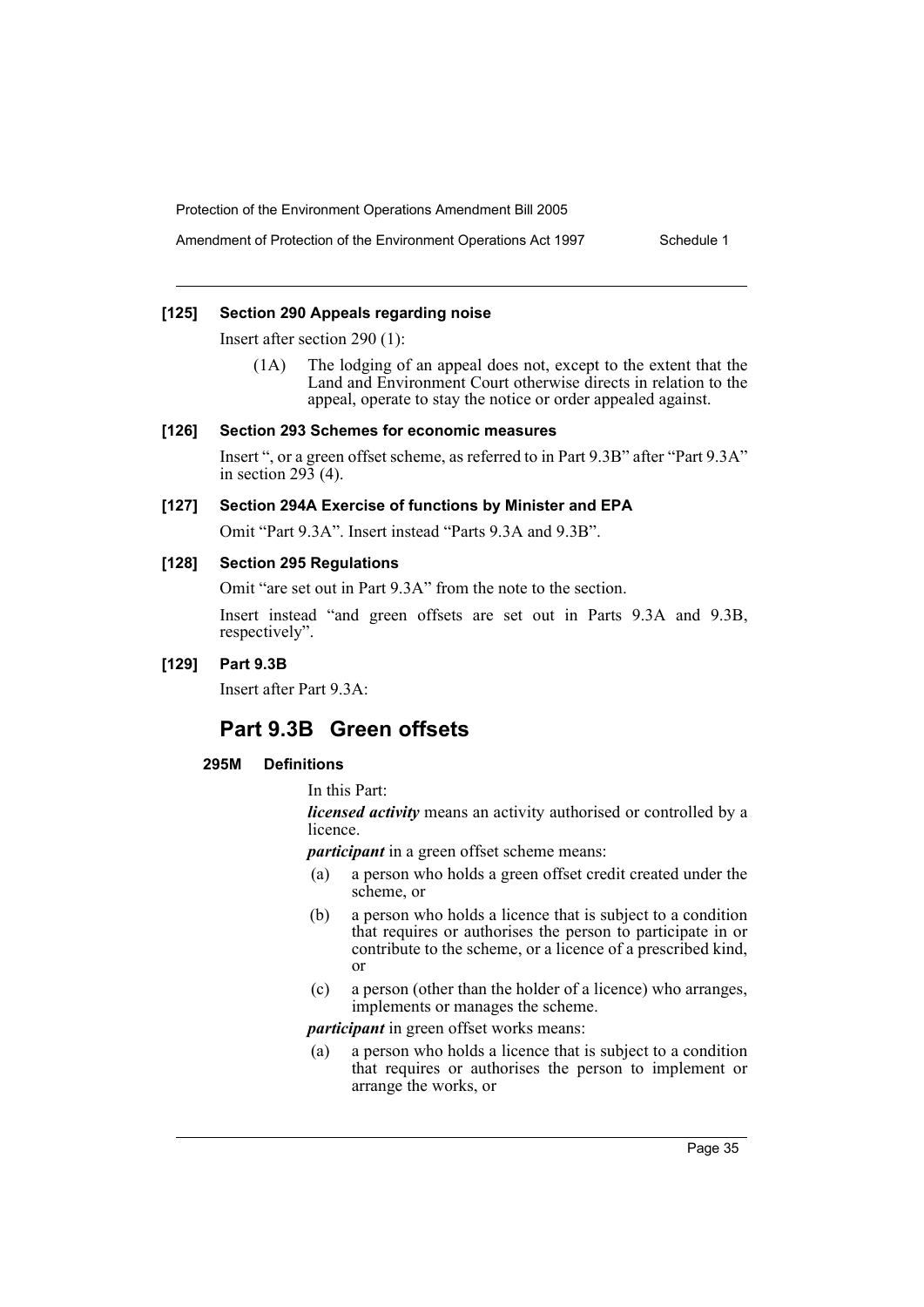Schedule 1 Amendment of Protection of the Environment Operations Act 1997

(b) a person (other than the holder of a licence) who implements or manages the works.

#### **295N Licence conditions**

- (1) A condition of a licence may be imposed in relation to a green offset scheme or work even though:
	- (a) the scheme or work does not relate to the licensed premises, or
	- (b) the scheme or work does not relate to harm arising from the activity authorised or controlled by the licence,

so long as the harm arises from the same kind of licensed activities and relates to the same types of pollutants or impacts that arise from the activity authorised or controlled by the licence.

- (2) The appropriate regulatory authority may not impose any such condition on a licence unless it is satisfied of the following:
	- (a) that the pollutants or impacts of the activity may not be otherwise prevented, controlled, abated or mitigated in a cost effective way by other measures under the licence,
	- (b) that the proposed green offset scheme or work is likely to result in at least the same or a more beneficial effect on the environment than the use of such other measures,
	- (c) that the effects and benefits of the proposed green offset scheme or work may be reliably estimated or ascertained by the authority,
	- (d) that the effects of the proposed green offset scheme or work are likely to occur wholly or partly in an area affected by the pollutants or impacts that arise from the activity,
	- (e) that the effects and benefits of the proposed green offset scheme or work are likely to last at least until the relevant impact of the activity is offset.
- (3) The regulations may, for the purpose of giving effect to a green offset scheme or works, impose conditions on licences.
- (4) Conditions of a licence that are imposed by the regulations for the purposes of this Part cannot be substituted, omitted, amended or revoked by a regulatory authority.
- (5) This section does not prevent a condition from being attached to a licence by an appropriate regulatory authority in the manner provided by Chapter 3.

**Note.** Under section 69, conditions may be imposed on licences implementing or otherwise relating to green offset schemes and green offset works.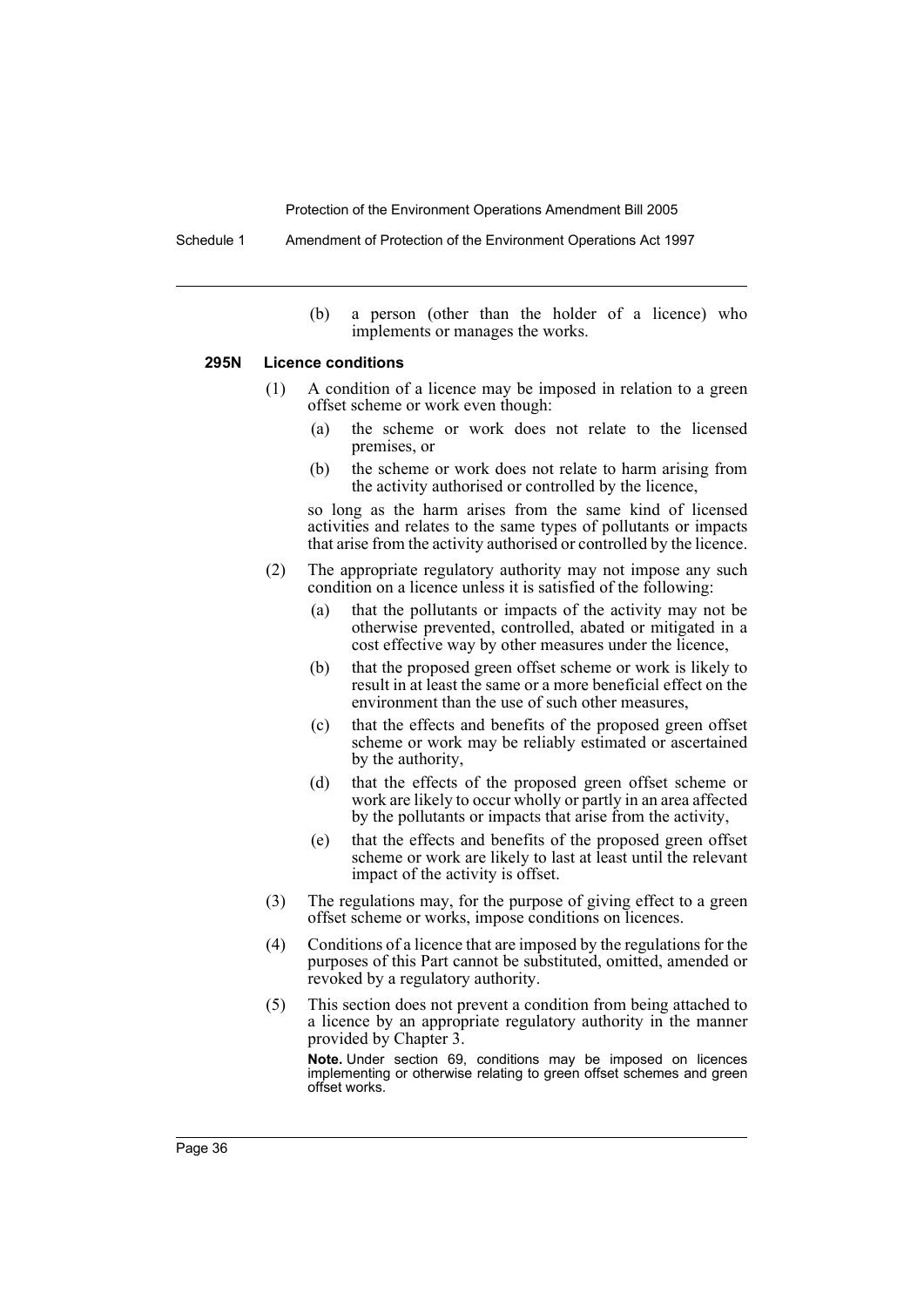#### **295O Green offset schemes**

- (1) A green offset scheme is a scheme established for any or all of the following purposes:
	- (a) to carry out a specified program for the restoration or enhancement of the environment that is related to a licensed activity,
	- (b) to prevent, control, abate, mitigate or otherwise offset any harm to the environment arising (wholly or partly) from any licensed activity,
	- (c) to make good any environmental damage arising (wholly or partly) from a licensed activity.
- (2) A green offset scheme may include any or all of the following elements:
	- (a) contractual agreements or other arrangements between the person who arranges or implements or manages a green offset scheme and other participants in the scheme,
	- (b) the creation of a market for entitlements to participate in a green offset scheme,
	- (c) the creation of green offset credits,
	- (d) the initial sale or allocation and further sale or allocation of green offset credits,
	- (e) provision for the holding of green offset credits by participants,
	- (f) the payment of contributions to the scheme for works under the scheme,
	- (g) the implementation of works by participants in the scheme,
	- (h) the payment of administrative costs relating to the scheme,
	- (i) the rights and duties of participants in the scheme,
	- (j) the trading of green offset credits or of any entitlements conferred by them (including restrictions on trading and any other dealings),
	- (k) safeguards against anti-competitive behaviour by participants in the scheme,
	- (l) the alteration, suspension, cancellation or forfeiture of green offset credits, or other rights or entitlements under the scheme,
	- (m) provision for a register of green offset credits and participants and for the circumstances in which register information may be disclosed.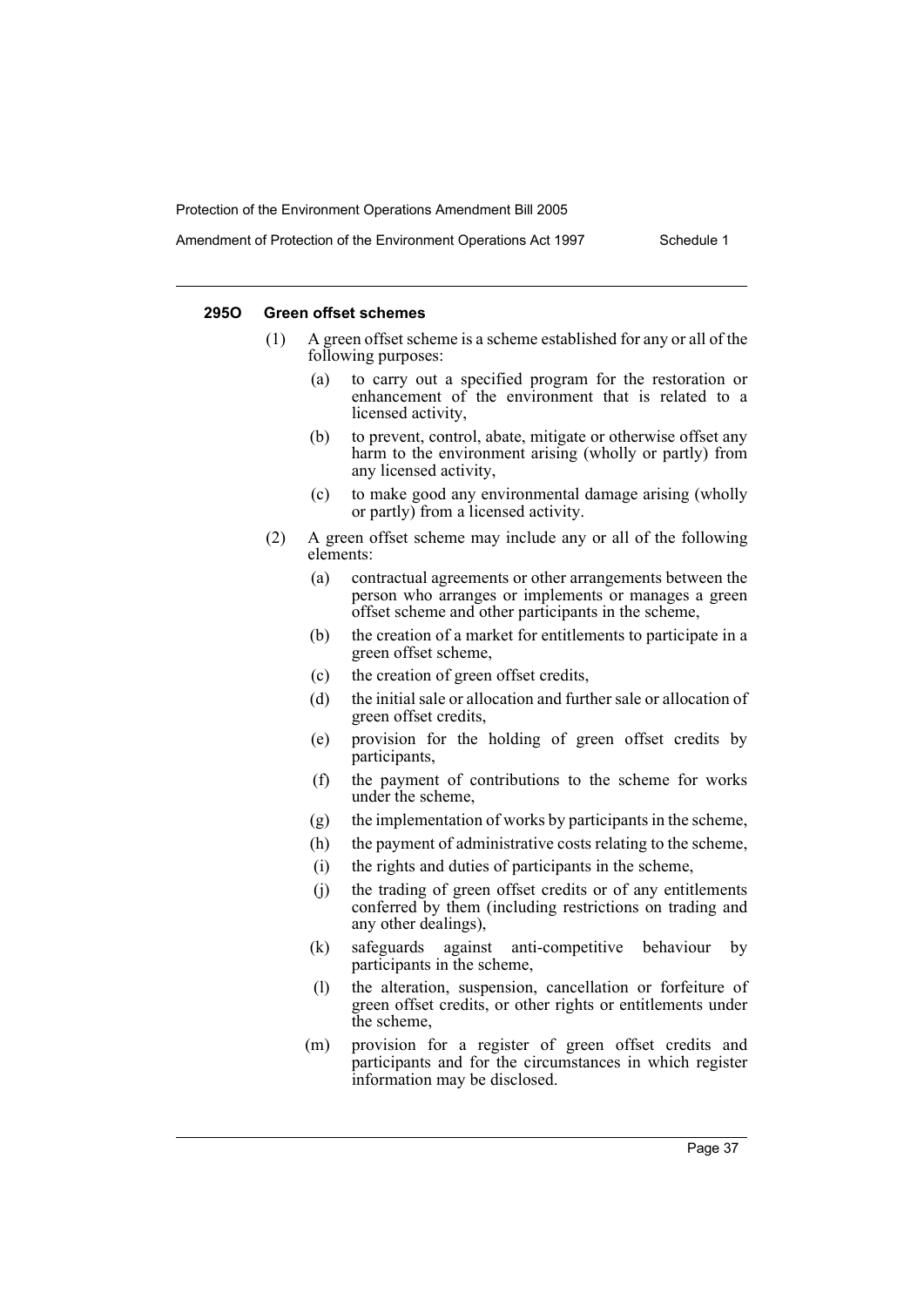- (3) A green offset scheme may include elements other than those mentioned in this section.
- (4) A green offset scheme may, subject to any applicable licence conditions:
	- (a) be arranged or implemented or managed by the holder of a licence or another person, and
	- (b) involve both participants who are licence holders and who are not licence holders.

## **295P Green offset works**

- (1) Green offset works are works established by or on behalf of the holder of a licence for any or all of the following purposes:
	- (a) to prevent, control, abate, mitigate or otherwise offset any harm to the environment arising (wholly or partly) from any licensed activity,
	- (b) to make good any environmental damage arising (wholly or partly) from a licensed activity.
- (2) Green offset works may include any or all of the following elements:
	- (a) contractual agreements or other arrangements between the holder of a licence and a person who implements or manages the works,
	- (b) the implementation or arrangement of works by participants,
	- (c) the payment of administrative costs relating to the works,
	- (d) the rights and duties of participants in the works.
- (3) Green offset works may form part of a green offset scheme.
- (4) Green offset works may include elements other than those mentioned in this section.
- (5) Green offset works may, subject to any applicable licence conditions, be implemented or managed by the holder of a licence or another person.

## **295Q Regulations relating to green offsets**

- (1) The regulations may make provision for or with respect to green offset schemes or works, including provision for or with respect to the following matters:
	- (a) any of the elements referred to in section 295O or 295P,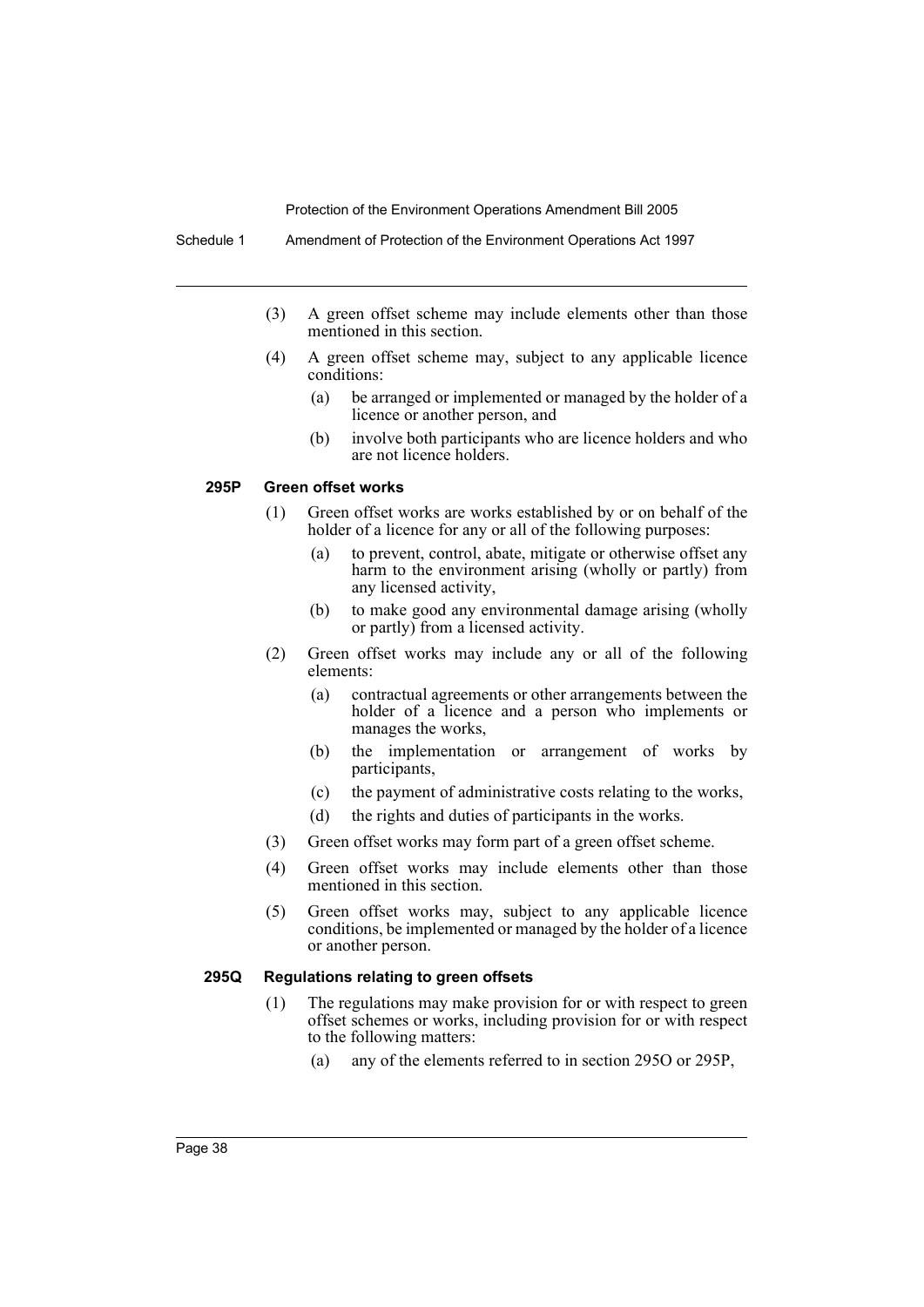Amendment of Protection of the Environment Operations Act 1997 Schedule 1

- (b) requirements for agreements or other arrangements relating to green offset schemes or works,
- (c) criteria for activities that may be covered by a green offset scheme or works,
- (d) inspection of premises at which a green offset scheme or works are carried out,
- (e) the functions of a manager of a green offset scheme or works and accountability requirements for managers.
- (2) The regulations must make provision for or with respect to the following matters:
	- (a) if appropriate criteria and methodologies are available, the criteria and methodologies for determining whether green offset schemes or works meet required outcomes specified in licence conditions,
	- (b) evaluation, on a periodic basis, of green offset schemes or works and publication of such evaluations.
- (3) A green offset regulation is not repealed by the operation of Part 3 of the *Subordinate Legislation Act 1989*.
- (4) A green offset regulation may be periodically reviewed by the Minister, in accordance with a timetable set out in the regulation. Any such review must include a review of the operation of the elements referred to in section 295O or 295P.
- (5) The Minister is to ensure that the public is given an opportunity to make submissions with respect to the review, and that any submissions with respect to the review that are received within the period allowed for the receipt of submissions are appropriately considered.
- (6) In order to give the public an opportunity to make submissions with respect to the review, the Minister must:
	- (a) cause notice of the review to be published in the Gazette and in a newspaper circulating throughout the State or in the locality in which any relevant green offset scheme operates or relevant green offset works are located, and
	- (b) in that notice, invite the public to make submissions with respect to the review, and
	- (c) allow a period of not less than 21 days for the receipt of those submissions.
- (7) For the purposes of this section, a *green offset regulation* is a regulation that contains only the following provisions: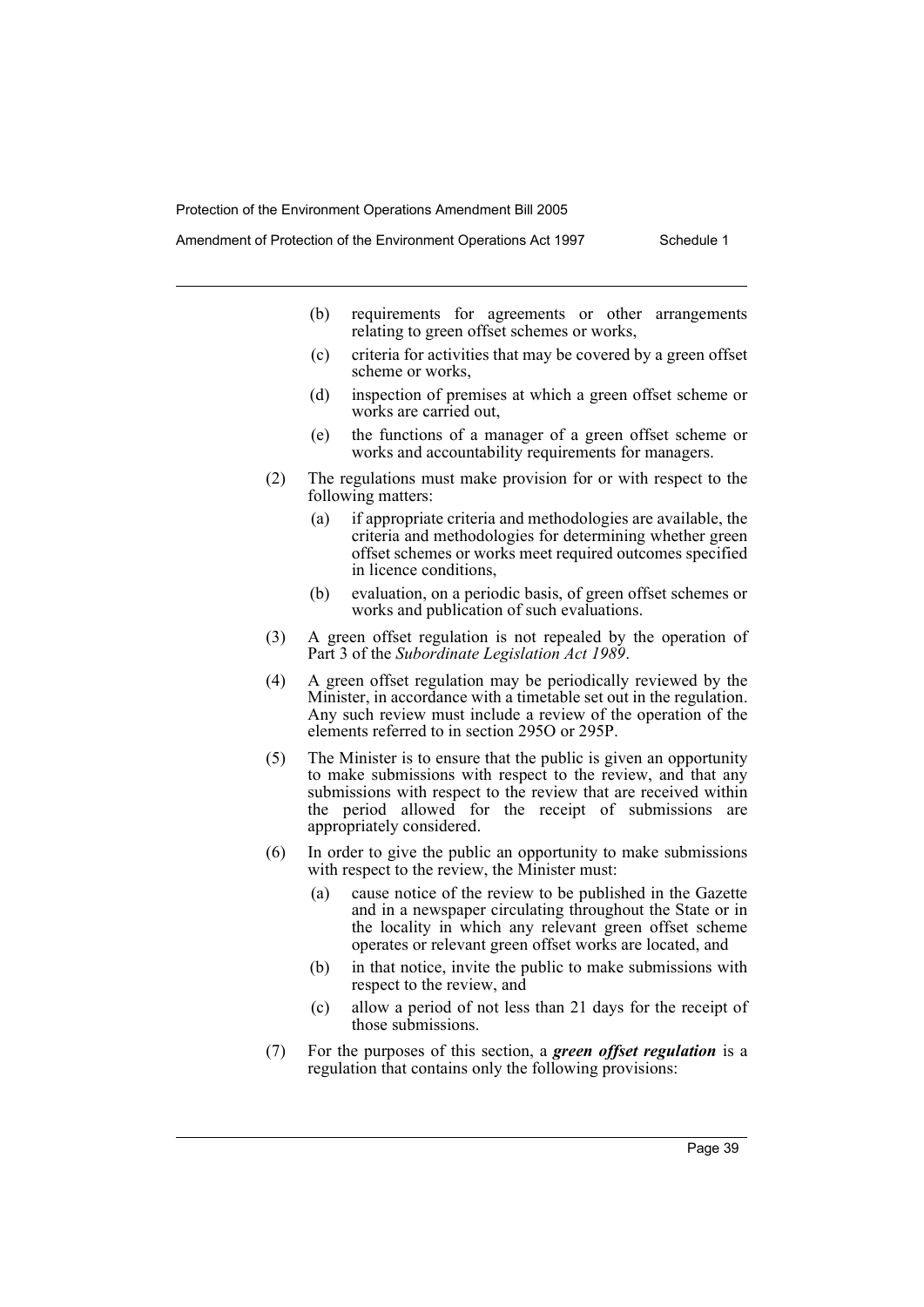Schedule 1 Amendment of Protection of the Environment Operations Act 1997

- (a) provisions that relate to green offset schemes or works (including any ancillary, consequential, savings or transitional provisions),
- (b) provisions that deal with the citation and commencement of the regulation, or other provisions of a machinery nature.
- (8) This section does not limit the generality of section 295.

#### **295R Action that may be taken by EPA in relation to green offset schemes or works**

- (1) The regulations may authorise the EPA, or a person exercising functions under a green offset scheme on behalf of the EPA, to do any or all of the following, in the circumstances set out in the regulations:
	- (a) cancel or suspend green offset credits, or any entitlement that they confer,
	- (b) order the forfeiture of green offset credits to the EPA,
	- (c) cancel or suspend a person's right to participate in a green offset scheme, or impose conditions or other restrictions on the right.
- (2) The EPA may appoint a person to manage a green offset scheme or works on behalf of the EPA.
- (3) The EPA may manage or participate in a green offset scheme, including by holding, creating and trading in green offset credits, and may manage or participate in green offset works.

## **295S Administrative costs**

- (1) The regulations may require participants in a green offset scheme to pay to the EPA a contribution towards the following:
	- (a) the costs of management and administration of the scheme (including payment for services provided by any person or body exercising functions under the scheme),
	- (b) the costs of ensuring compliance with the scheme,
	- (c) any other costs relating to the scheme.
- (2) The regulations may require participants in green offset works to pay to the EPA a contribution towards the following:
	- (a) the costs of management and administration of the works (including payment for services provided by any person or body providing or managing the works),
	- (b) the costs of ensuring compliance with the works,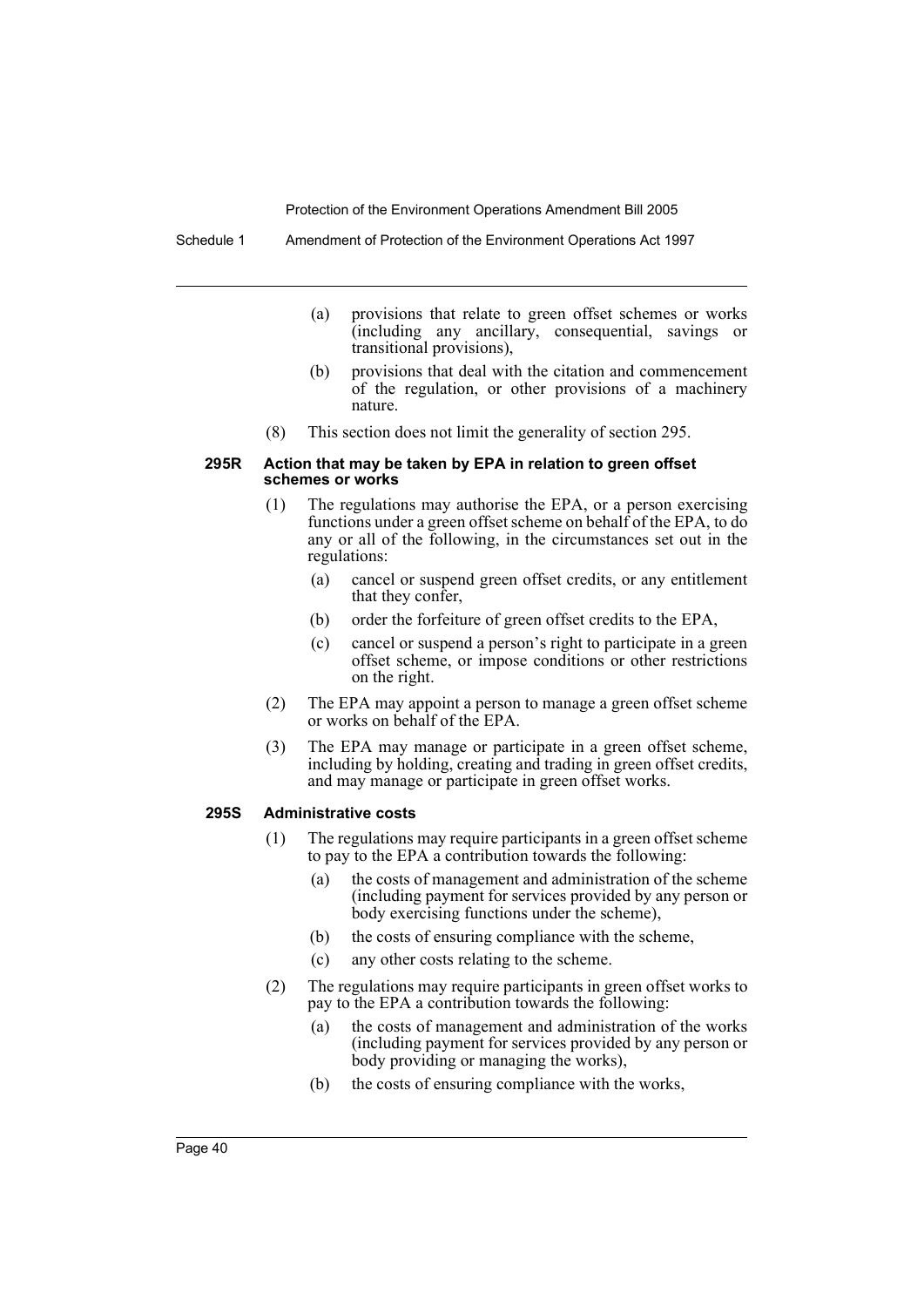- (c) any other costs relating to the works.
- (3) The regulations may:
	- (a) require a person to continue to make a contribution referred to in this section in respect of a green offset credit that has been forfeited until the credit is sold or re-allocated, and
	- (b) exempt any person or class of persons from payment of a contribution referred to in this section.
- (4) The EPA is not required to pay a contribution referred to in this section.
- (5) This section does not apply to contributions for works under green offset schemes.

## **295T Payment of contributions**

- (1) A contribution payable under this Part is recoverable by the EPA as a debt in a court of competent jurisdiction.
- (2) The regulations may provide for matters concerning the payment of a contribution payable under this Part.
- (3) The regulations may authorise the payment of a contribution payable under this Part by instalments. If an instalment is not paid by the due date, the balance then becomes due and payable (together with any interest or other penalty for late payment prescribed by the regulations).

#### **295U Green Offsets Fund**

- (1) There is to be established in the Special Deposits Account an account called the Green Offsets Fund.
- (2) Money in the Fund is under the control of the EPA and can be expended by the EPA only for the purposes authorised by this section.
- (3) There is to be paid into the Fund:
	- (a) all contributions for green offset schemes paid by the holders of licences, and
	- (b) all contributions paid by participants in a green offset scheme or works under a regulation referred to in section 295S, and
	- (c) the proceeds of any auction or other sale of credits, or any entitlement conferred by them, under a green offset scheme, and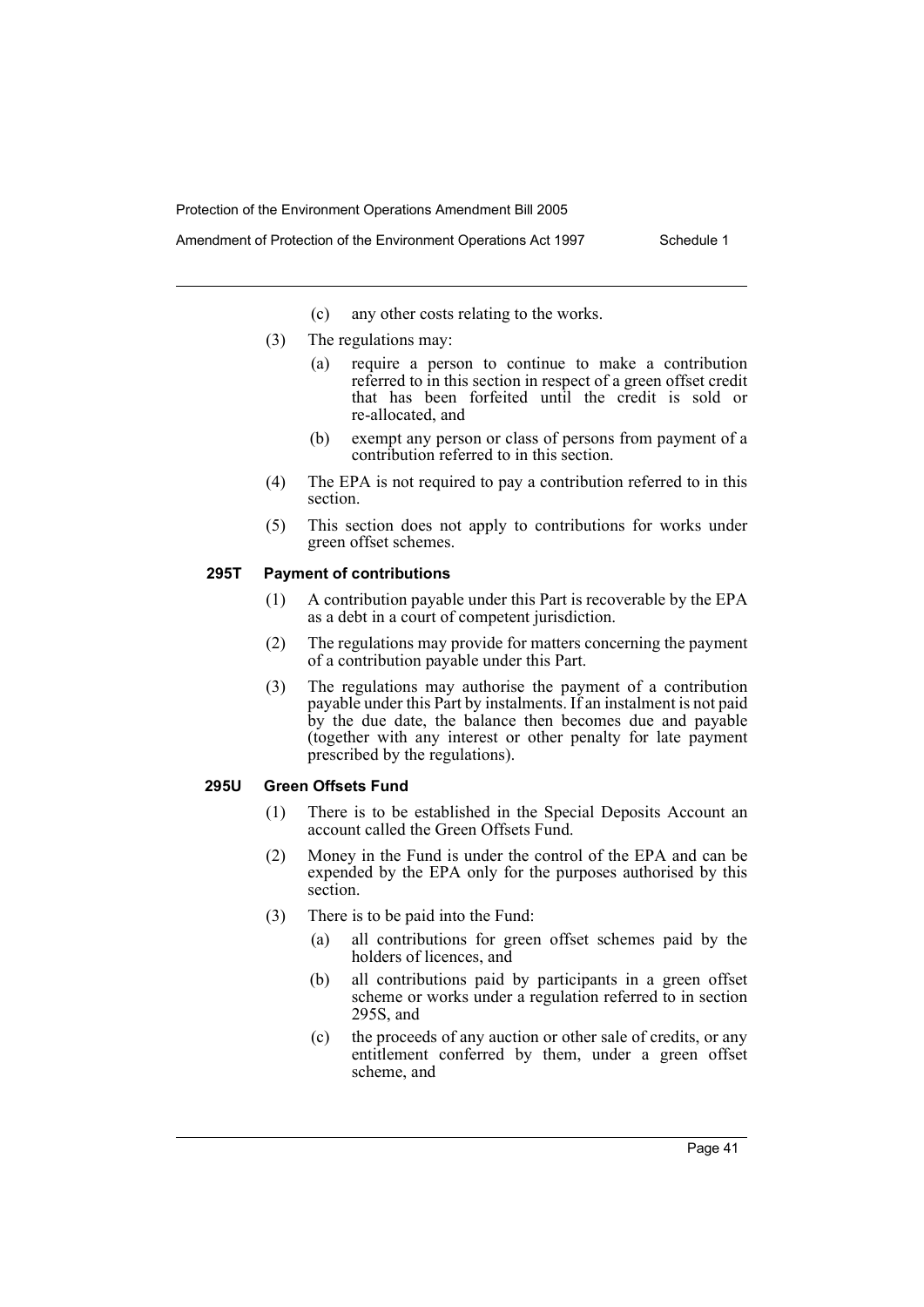- (d) the proceeds of investment of money in the Fund, and
- (e) any gift or bequest of money for the purposes of the Fund, and
- (f) any other money appropriated by Parliament for the purposes of the Fund or required by law to be paid into the Fund.
- (4) There may be paid out of the Fund:
	- (a) the costs of green offset schemes, including management and administration of schemes and payment for works under the scheme and services provided by any person or body exercising functions under the scheme, and
	- (b) the costs of green offset works, including management of works and payment for services by any person or body providing or managing the works, and
	- (c) the costs of ensuring compliance with green offset schemes or the provision of green offset works, and
	- (d) such other costs relating to green offset schemes or works as the EPA directs to be paid out of the Fund.
- (5) There may be paid out of the Fund to the Consolidated Fund any amount in the Fund that, in the opinion of the EPA, is in excess of the amounts required to meet the costs referred to in subsection (4).
- (6) A separate account is to be established in the Fund for each green offset scheme.
- (7) If more than one account in the Fund is established under this Part, money in the accounts may be invested as a common pool. The proceeds of investments are to be distributed rateably among the accounts that contributed money to the common pool according to the amount contributed.
- (8) This section does not apply to or in respect of contributions, proceeds, money or costs payable in respect of a green offset scheme implemented or managed by a public authority and approved for the purposes of this subsection by the EPA.
- (9) The EPA may not approve a green offset scheme for the purposes of subsection (8) unless it is satisfied that appropriate provision is made for managing and auditing the funds of the scheme.

#### **295V Exercise of scheme functions by other persons and bodies**

(1) The EPA may enter into agreements and other arrangements with a person or body in respect of the exercise of the functions of the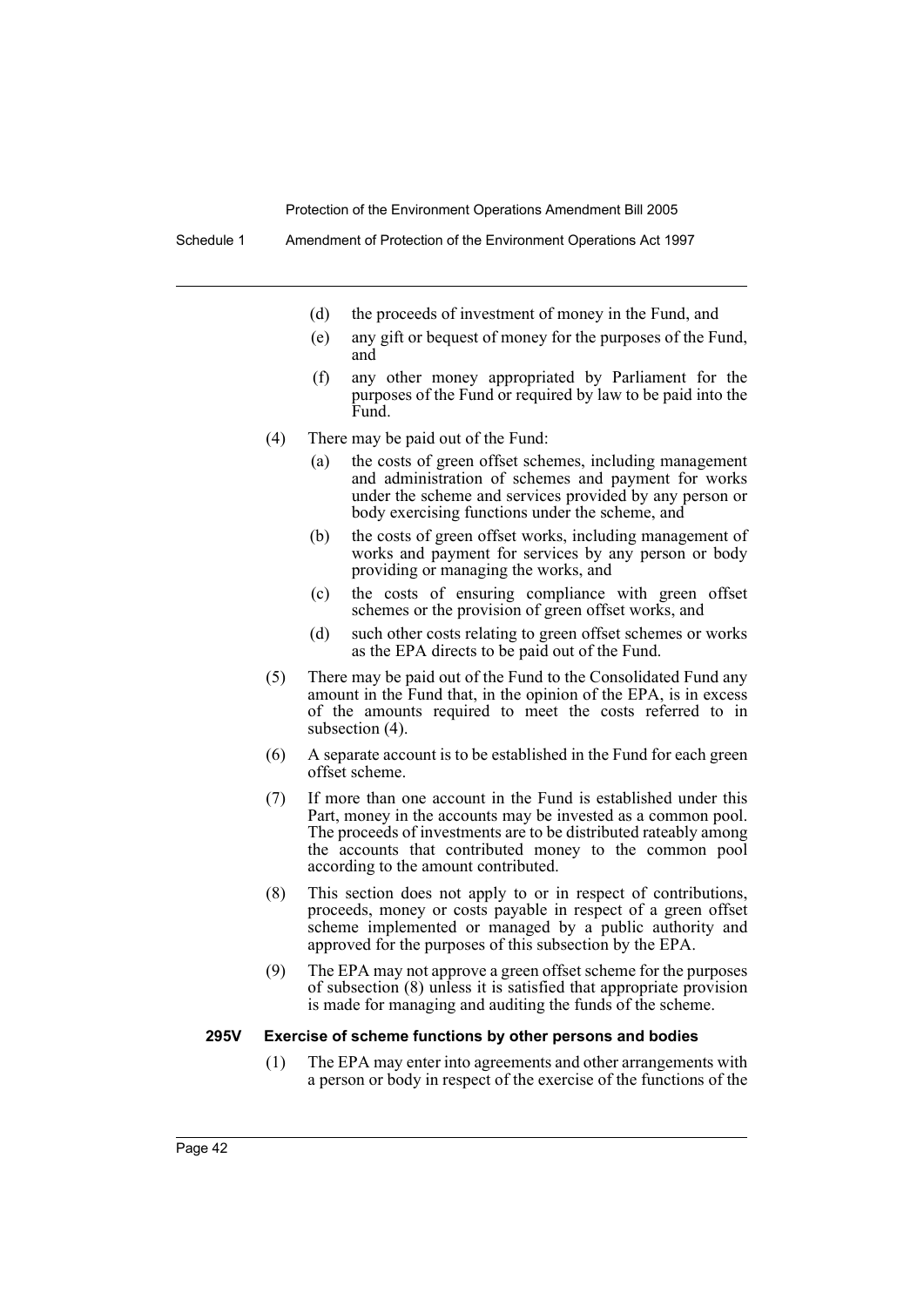Amendment of Protection of the Environment Operations Act 1997 Schedule 1

EPA under a green offset scheme or in relation to green offset works by the person or body on behalf of the EPA.

- (2) The regulations may provide for the constitution of committees (as incorporated or unincorporated bodies):
	- (a) to provide advice on green offset schemes, and
	- (b) to exercise any other functions conferred on them by the EPA or by the regulations in connection with green offset schemes or works.
- (3) A matter or thing done or omitted to be done by such a committee, a member of the committee or a person acting under the direction of the committee does not, if the matter or thing was done or omitted to be done in good faith for the purpose of executing this or any other Act or the regulations, subject a member or a person so acting personally to any action, liability, claim or demand.

## **295W Liability for operation of scheme**

- (1) The Crown does not incur any liability (including liability for compensation) in respect of anything done or omitted to be done in good faith by the EPA, or by a person exercising functions on behalf of the EPA, in connection with the operation of a green offset scheme or works.
- (2) Without limiting subsection (1), that subsection applies to anything done or omitted to be done in connection with the operation of any register or other system by which green offset credits, or other entitlements, are traded under a green offset scheme.
- (3) This section does not limit the generality of section 294.
- (4) In this section:

*compensation* includes damages or any other form of monetary compensation.

*the Crown* means the Crown within the meaning of the *Crown Proceedings Act 1988*, and includes any officer, employee or agent of the Crown.

## **295X Application of Duties Act 1997**

A green offset credit, or any other entitlement, created under a green offset scheme is not dutiable property for the purposes of the *Duties Act 1997*.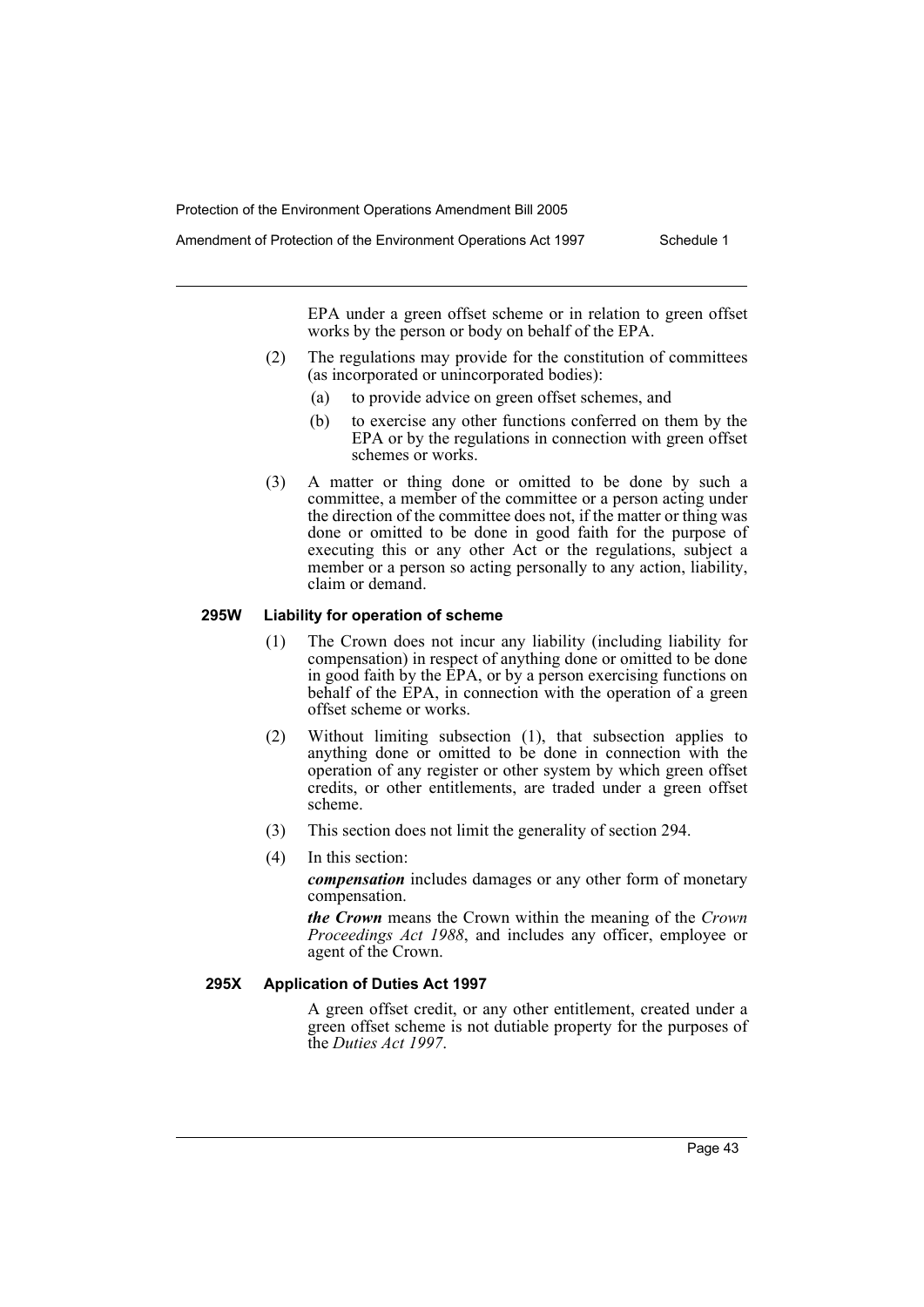Schedule 1 Amendment of Protection of the Environment Operations Act 1997

## **[130] Section 300 Amount of financial assurances**

Insert after section 300 (2):

#### (3) **Costs of assessment**

The appropriate regulatory authority may require the holder or former holder of a licence who is required to give a financial assurance to provide to the authority an independent assessment of the cost of the relevant work or program for which the assurance is required.

#### **[131] Section 301 Guidelines about financial assurances**

Insert "and in relation to the calculation of the amount of financial assurances required" after "assurances".

## **[132] Section 308 Public register**

Omit "the following" from section 308 (2).

Insert instead "such of the following matters as are applicable to the regulatory authority".

#### **[133] Section 319 Disclosure of information**

Insert "this State," before "the Commonwealth" in section 319 (1) (e).

#### **[134] Section 319 (2A)**

Insert after section 319 (2):

- (2A) A person cannot be required:
	- (a) to produce in any court any document or other thing that has come into the person's possession, custody or control because of, or in the course of, the exercise of the person's functions under this Act or the *Protection of the Environment Administration Act 1991*, or
	- (b) to disclose to any court any information obtained in the exercise of the person's functions under this Act,

if the EPA certifies in writing that it is not in the public interest that the document or thing be produced or the information be disclosed.

## **[135] Section 319 (3) (a)**

Insert ", or formerly required," after "required".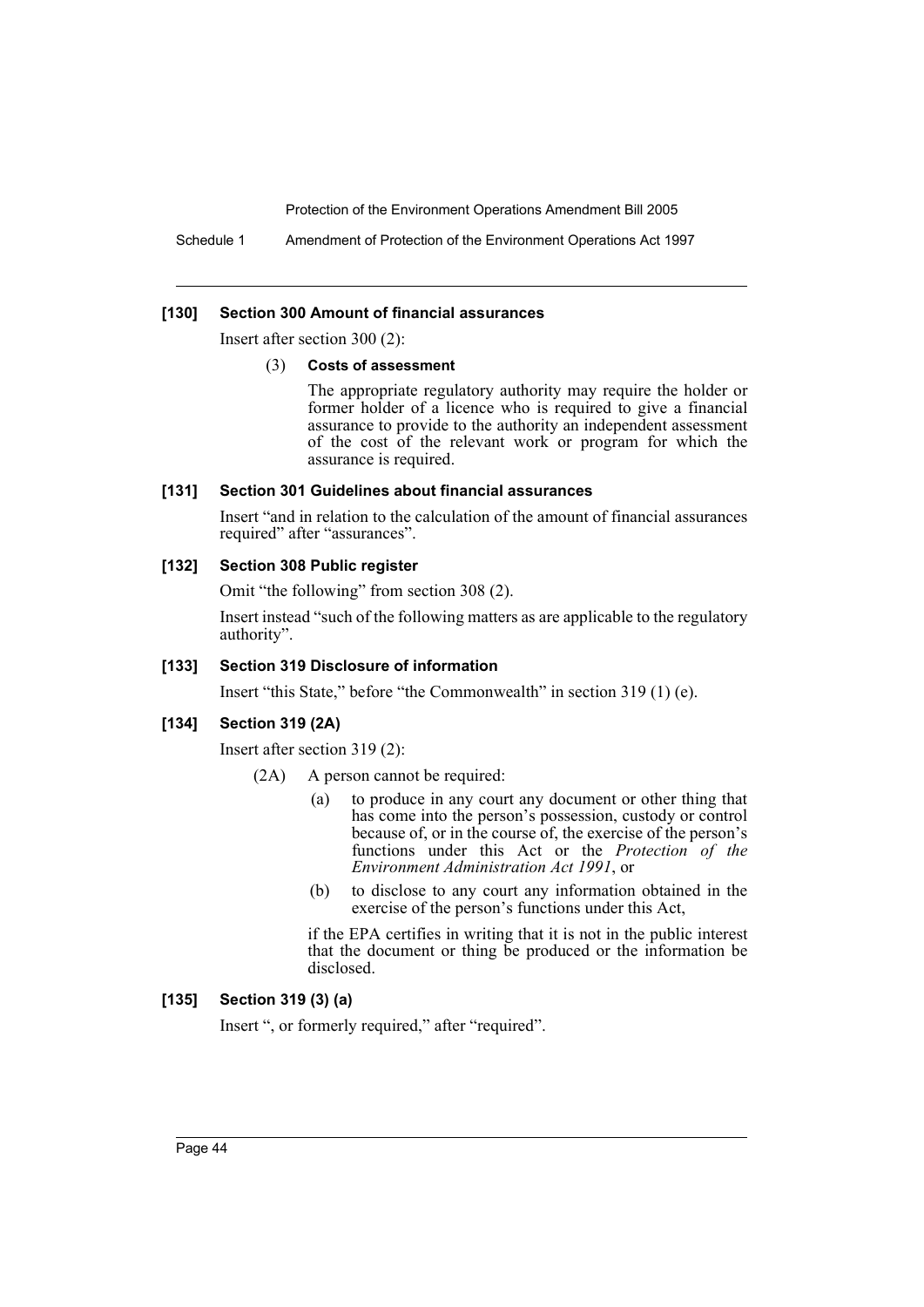Amendment of Protection of the Environment Operations Act 1997 Schedule 1

## **[136] Section 319A Continuing effect of notices and conditions**

Insert ", or a condition of a licence imposed," after "notice given" in section 319A $(i)$ .

## **[137] Section 319A (1)**

Insert "or condition" after "the notice" wherever occurring.

## **[138] Section 319A (3) and (4)**

Insert "or a condition of a licence" after "notice" wherever occurring.

#### **[139] Section 320A False representations as to EPA approval, use or recommendation and licences**

Insert "or represents that the person holds a licence that permits certain activities" after "EPA" in section 320A (1).

## **[140] Section 323 Regulations**

Insert after section 323 (5):

(5A) Despite subsection (5), a condition of a licence may be inconsistent with a requirement of the same kind in a regulation, but only to the extent that the condition imposes a more stringent requirement than the regulation.

## **[141] Schedule 1 Schedule of EPA-licensed activities**

Omit "**Composting and related reprocessing**" from Part 1.

Insert instead "**Composting and related processing**".

## **[142] Schedule 1, Part 1**

Omit ", processing or reprocessing" from the item relating to mineral processing or metallurgical works.

Insert instead "or processing".

## **[143] Schedule 1, Part 2**

Omit ", processing or reprocessing" from the item relating to mobile waste processing.

Insert instead "or processing".

## **[144] Schedule 1, Part 3, Division 2 (1)**

Omit the definitions of *recycling* and *reprocessing*.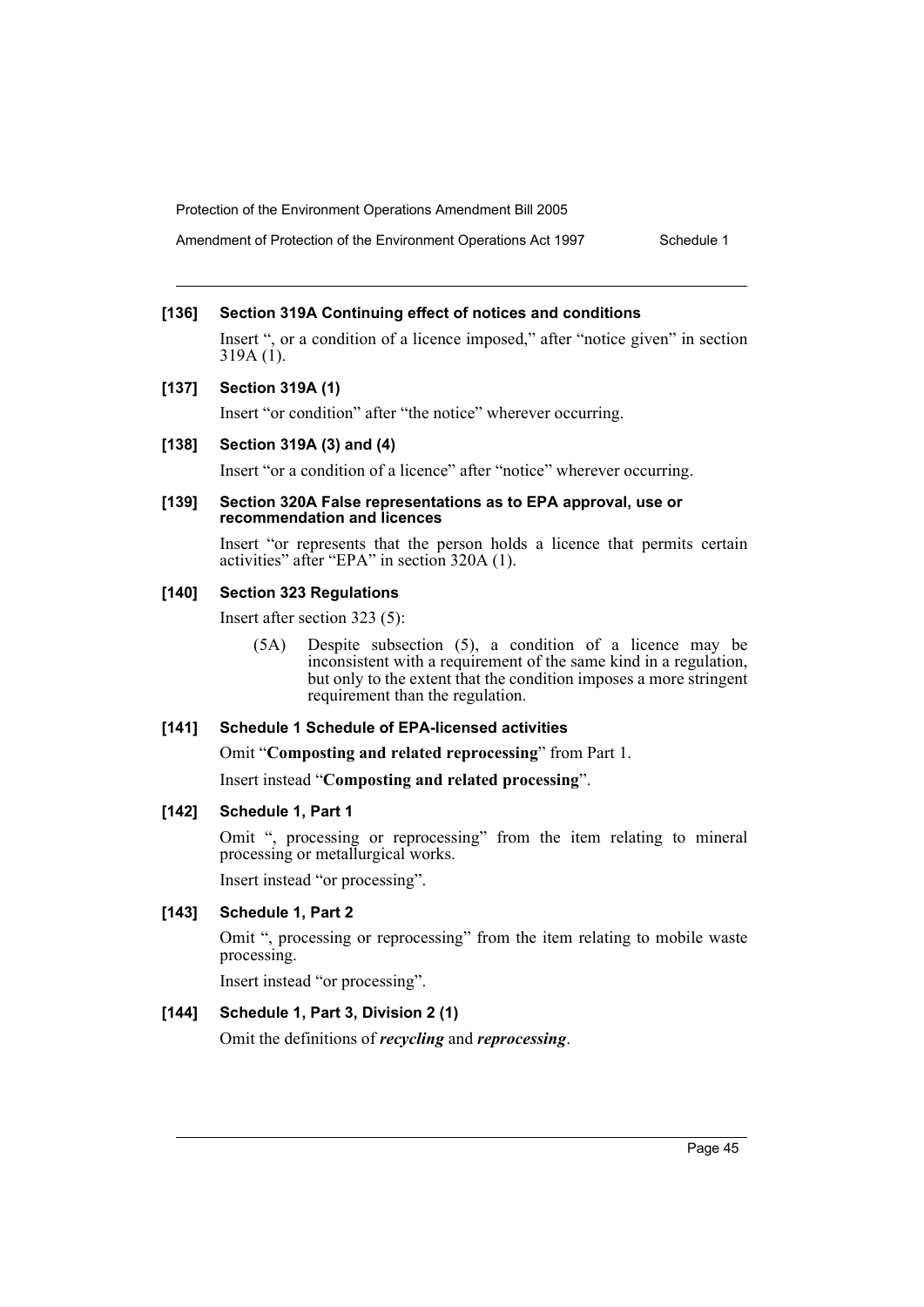Schedule 1 Amendment of Protection of the Environment Operations Act 1997

#### **[145] Schedule 2 Regulation-making powers**

Omit "reprocessing, recycling" from clause 5 (1) and (3) wherever occurring. Insert instead "processing, recovery, recycling, re-use".

#### **[146] Schedule 2, clause 5 (6)**

Omit the subclause. Insert instead:

(6) Prohibiting or regulating the storage, processing, recovery, recycling, re-use or disposal of any waste.

## **[147] Schedule 2, clause 7**

Insert "and other appropriate regulatory authorities (including, but not limited to, the administrative costs of services provided under this Act and the costs associated with the functions of the EPA and other appropriate regulatory authorities under this Act)" after "EPA".

## **[148] Schedule 2, clause 9A**

Insert after clause 9:

#### **9A Establishment of scheme for independent certification of load-based licences**

- (1) Requiring a person who holds a licence which requires the payment of a load-based fee to obtain independent certification of compliance with this Act, the regulation or licence conditions where the licence requires the holder of the licence to submit an annual return.
- (2) Prescribing a scheme for any such independent certification and in particular (but not limited to):
	- (a) the persons or classes of persons who may provide independent certification for the purposes of the scheme and the qualifications or experience that those persons or classes of persons are required to have, and
	- (b) the standards or methods to be used, or other requirements in respect of, determining compliance, and
	- (c) the information to be provided to the EPA following independent certification and the manner or form in which it is to be provided, and
	- (d) the general nature, requirements and operation of the scheme.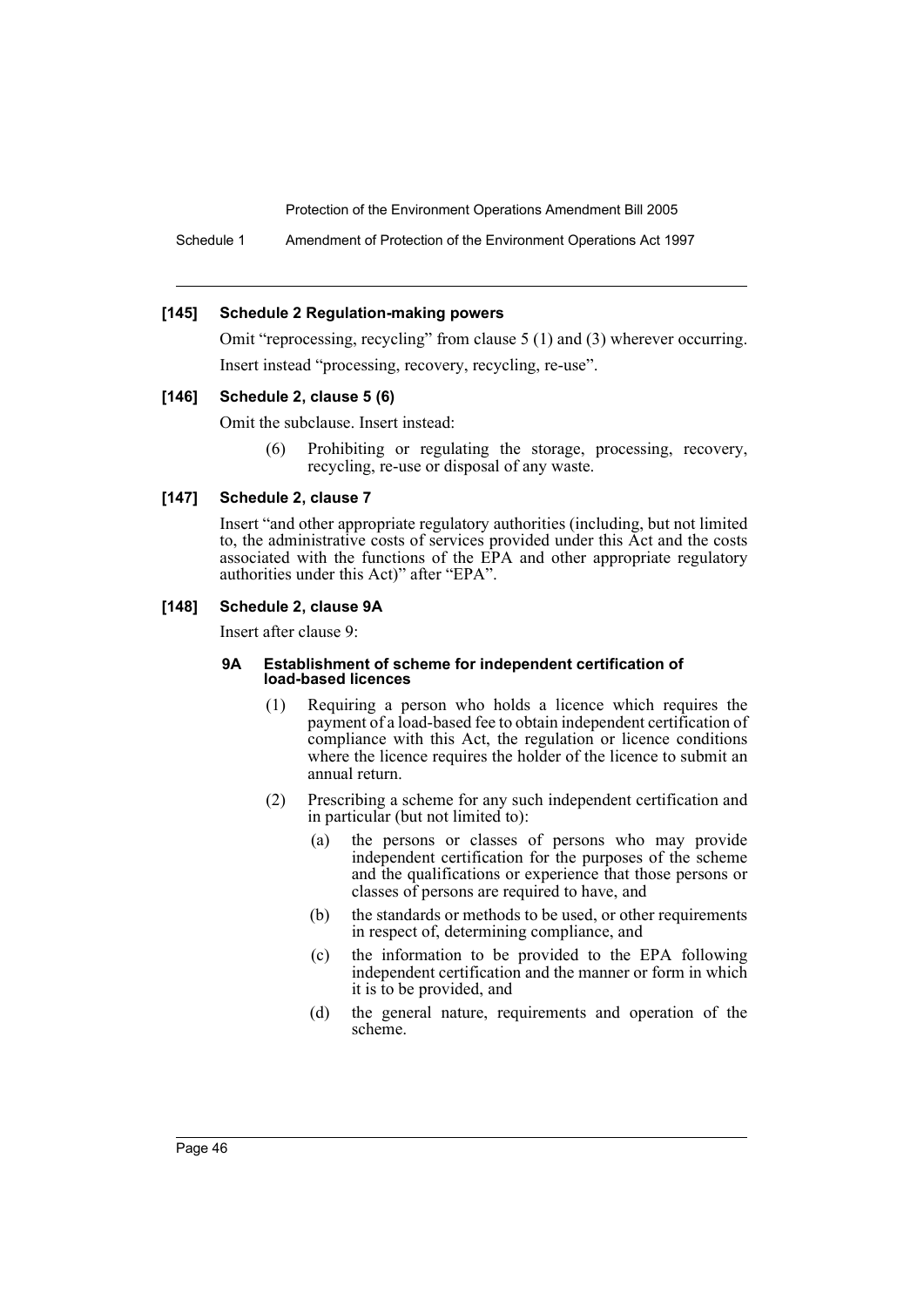Amendment of Protection of the Environment Operations Act 1997 Schedule 1

## **[149] Schedule 5 Savings, transitional and other provisions**

Insert at the end of clause 2 (1):

*Protection of the Environment Operations Amendment Act* 2005—to the extent it amends this Act

## **[150] Schedule 5, clause 6**

Omit the clause.

## **[151] Schedule 5**

Insert at the end of the Schedule with appropriate Part and clause numbering:

## **Part Provisions consequent on enactment of Protection of the Environment Operations Amendment Act 2005**

## **Definition**

In this Part:

*amending Act* means the *Protection of the Environment Operations Amendment Act 2005*.

## **Review of licences**

- (1) This clause applies to licences in force at the commencement of the amendment to section 78 (1) by the amending Act, being licences that had been reviewed under that section before that commencement.
- (2) A licence is to be reviewed under section 78 not later than 5 years after the date of the last review before that commencement and, after that, at intervals not exceeding 5 years after each review.

#### **Appeals**

Sections 84 (2), 86 (2), 99 (1), 267 (1) and 271 (1), as substituted by the amending Act, and sections  $86$  (2A),  $287$  (1A), 288 (2),  $289$  (1A) and  $290$  (1A), as inserted by the amending Act, apply only to appeals in respect of which a decision was made, a notice was issued or an order was made after the commencement of those subsections.

## **Recovery of costs**

(1) Section 107 (8), as inserted by the amending Act, applies only where a compliance cost notice is issued after the commencement of that subsection (whether or not the compliance cost notice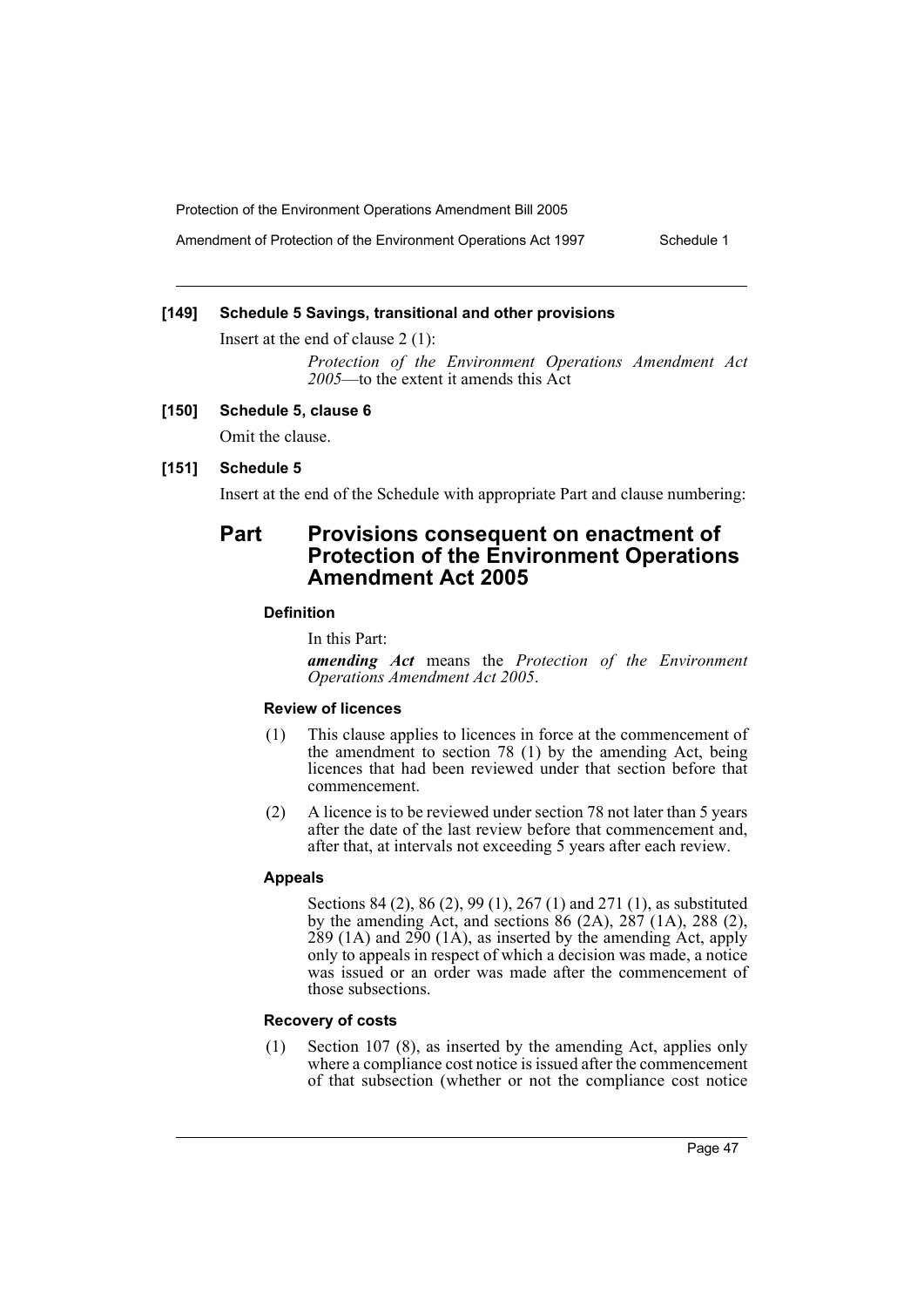Schedule 1 Amendment of Protection of the Environment Operations Act 1997

relates to costs and expenses incurred before that commencement).

- (2) Section 237A, as inserted by the amending Act, applies only where the restraining order to which the charge relates was made after the commencement of that section (whether or not the restraining order relates to proceedings commenced before that commencement).
- (3) Section 237B, as inserted by the amending Act, applies only where the restraining order to which the caveat relates was made after the commencement of that section (whether or not the restraining order relates to proceedings commenced before that commencement).
- (4) Sections 267A and 267B, as inserted by the amending Act, apply only where the noise control notice is issued after the commencement of those sections.

#### **Proceedings instituted by agents**

Any proceedings instituted under section 217 or 218 by an agent of, or a person appointed by, an appropriate regulatory authority or any other authority or person before the commencement of section 218A are as valid as they would have been if instituted after that commencement.

#### **Continuing licence conditions**

Section 319A, as amended by the amending Act, extends to conditions of a licence in force on the commencement of the amendments.

#### **Existing licence conditions**

Section 323 (5A), as inserted by the amending Act, extends to a condition that was attached to a licence before the commencement of that subsection.

#### **[152] Dictionary**

Insert in alphabetical order:

*environmental values of water* means the environmental values of water specified in the *Australian and New Zealand Guidelines for Fresh and Marine Water Quality 2000*, published by the Australian and New Zealand Environment and Conservation Council and the Agriculture and Resource Management Council of Australia and New Zealand, as in force from time to time.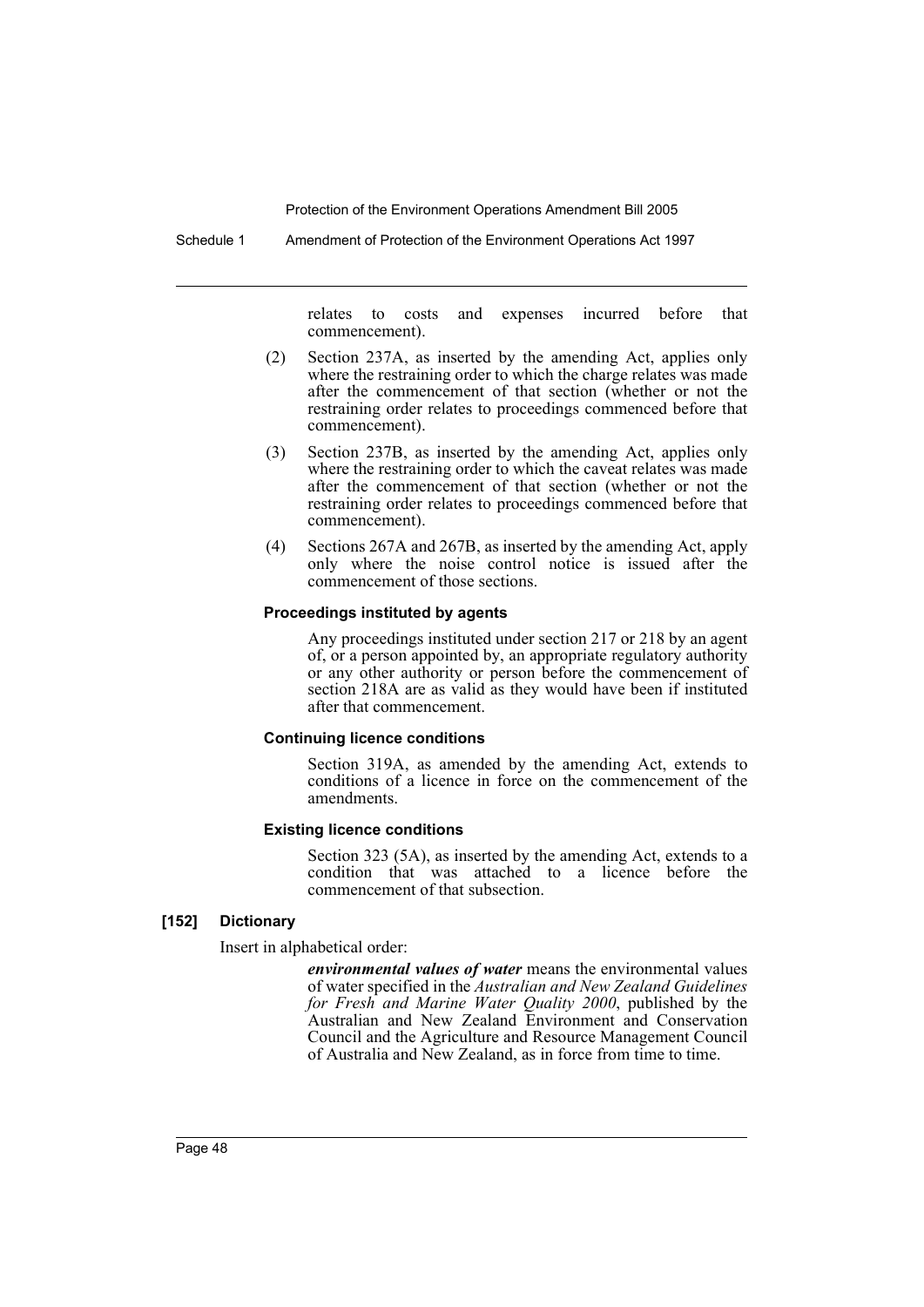Amendment of Protection of the Environment Operations Act 1997 Schedule 1

## **[153] Dictionary**

Insert in alphabetical order:

*green offset scheme*—see section 295O.

*green offset works*—see section 295P.

*Green Offsets Fund* means the Fund established under section 295U.

#### **[154] Dictionary, definition of "land pollution"**

Omit the definition. Insert instead:

*land pollution* or *pollution of land* means placing in or on, or otherwise introducing into or onto, the land (whether through an act or omission) any matter, whether solid, liquid or gaseous:

- (a) that causes or is likely to cause degradation of the land, resulting in actual or potential harm to the health or safety of human beings, animals or other terrestrial life or ecosystems, or actual or potential loss or property damage, that is not trivial, or
- (b) that is of a prescribed nature, description or class or that does not comply with any standard prescribed in respect of that matter,

but does not include placing in or on, or otherwise introducing into or onto, land any substance excluded from this definition by the regulations.

## **[155] Dictionary**

Insert in alphabetical order:

*marine park* has the same meaning as in the *Marine Parks Act 1997*.

## **[156] Dictionary, definition of "pollution incident"**

Omit the definition. Insert instead:

*pollution incident* means an incident or set of circumstances during or as a consequence of which there is or is likely to be a leak, spill or other escape or deposit of a substance, as a result of which pollution has occurred, is occurring or is likely to occur. It includes an incident or set of circumstances in which a substance has been placed or disposed of on premises, but it does not include an incident or set of circumstances involving only the emission of any noise.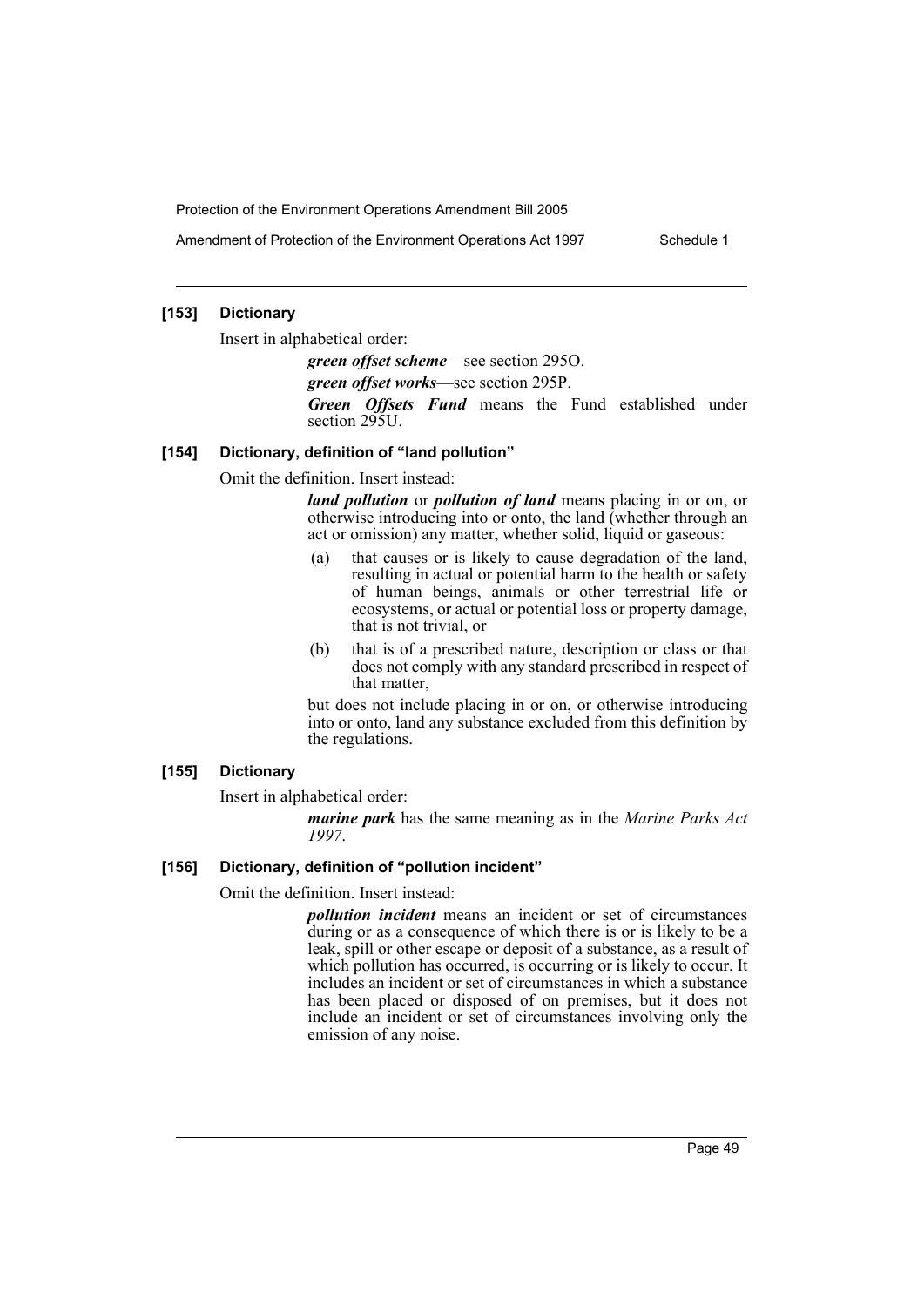Schedule 1 Amendment of Protection of the Environment Operations Act 1997

#### **[157] Dictionary, definition of "waste"**

Omit the definition. Insert instead:

*waste* includes:

- (a) any substance (whether solid, liquid or gaseous) that is discharged, emitted or deposited in the environment in such volume, constituency or manner as to cause an alteration in the environment, or
- (b) any discarded, rejected, unwanted, surplus or abandoned substance, or
- (c) any otherwise discarded, rejected, unwanted, surplus or abandoned substance intended for sale or for recycling, processing, recovery or purification by a separate operation from that which produced the substance, or
- (d) any processed, recycled, re-used or recovered substance produced wholly or partly from waste that is applied to land, or used as fuel, but only in the circumstances prescribed by the regulations, or
- (e) any substance prescribed by the regulations to be waste.

A substance is not precluded from being waste for the purposes of this Act merely because it is or may be processed, recycled, re-used or recovered.

#### **[158] Dictionary, definition of "waste facility"**

Omit "reprocessing". Insert instead "processing".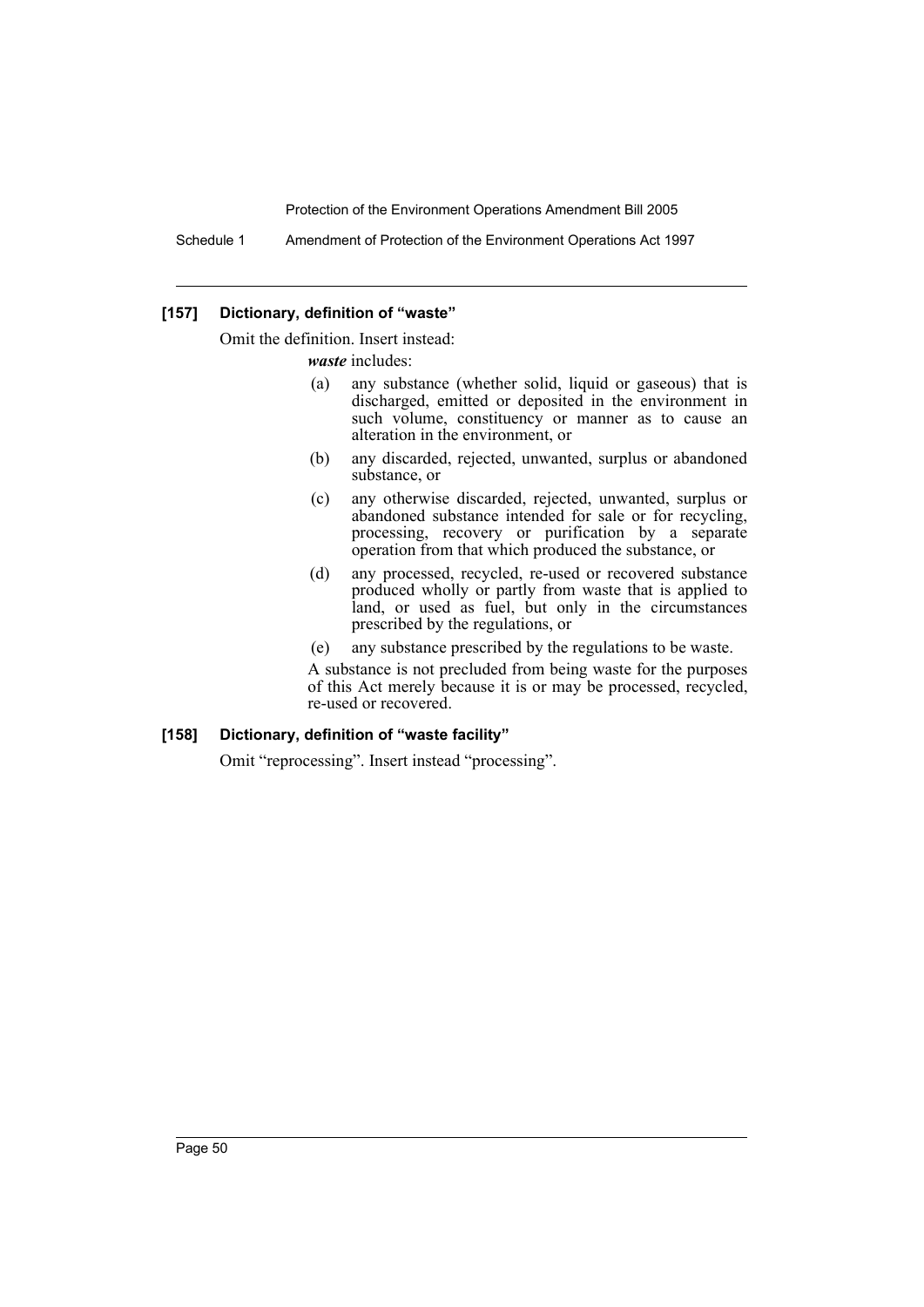Amendment of other Acts and regulation Schedule 2

## **Schedule 2 Amendment of other Acts and regulation**

(Section 4)

- **2.1 Environmentally Hazardous Chemicals Act 1985 No 14**
- **[1] Section 55 Power to order contravention to be remedied** Omit the section.
- **[2] Section 56 Proceedings for offences** Omit the section.
- **[3] Section 57 Restraint etc of breaches of this Act** Omit the section.

## **2.2 Pesticides Act 1999 No 80**

**[1] Section 116 Exemption for fire brigades and other emergency services** Omit "officially" from section 116 (1).

## **[2] Section 116 (3)**

Insert after section 116 (2):

(3) In this section: *accredited rescue unit* has the same meaning as it has in the *State Emergency and Rescue Management Act 1989*.

## **[3] Section 118A**

Insert after section 118:

## **118A Continuing effect of notices, orders and conditions**

- (1) A notice given or order made, or a condition of a licence or certificate of competency, under this Act or the regulations that specifies a time by which, or a period within which, it must be complied with continues to have effect until it is complied with even though the time has passed or the period has expired.
- (2) A notice or order that does not specify a time by which, or period within which, the notice or order must be complied with continues to have effect until the notice or order is complied with.
- (3) This section does not apply to the extent that any requirement under a notice or order is revoked or a condition of a licence or certificate of competency is revoked.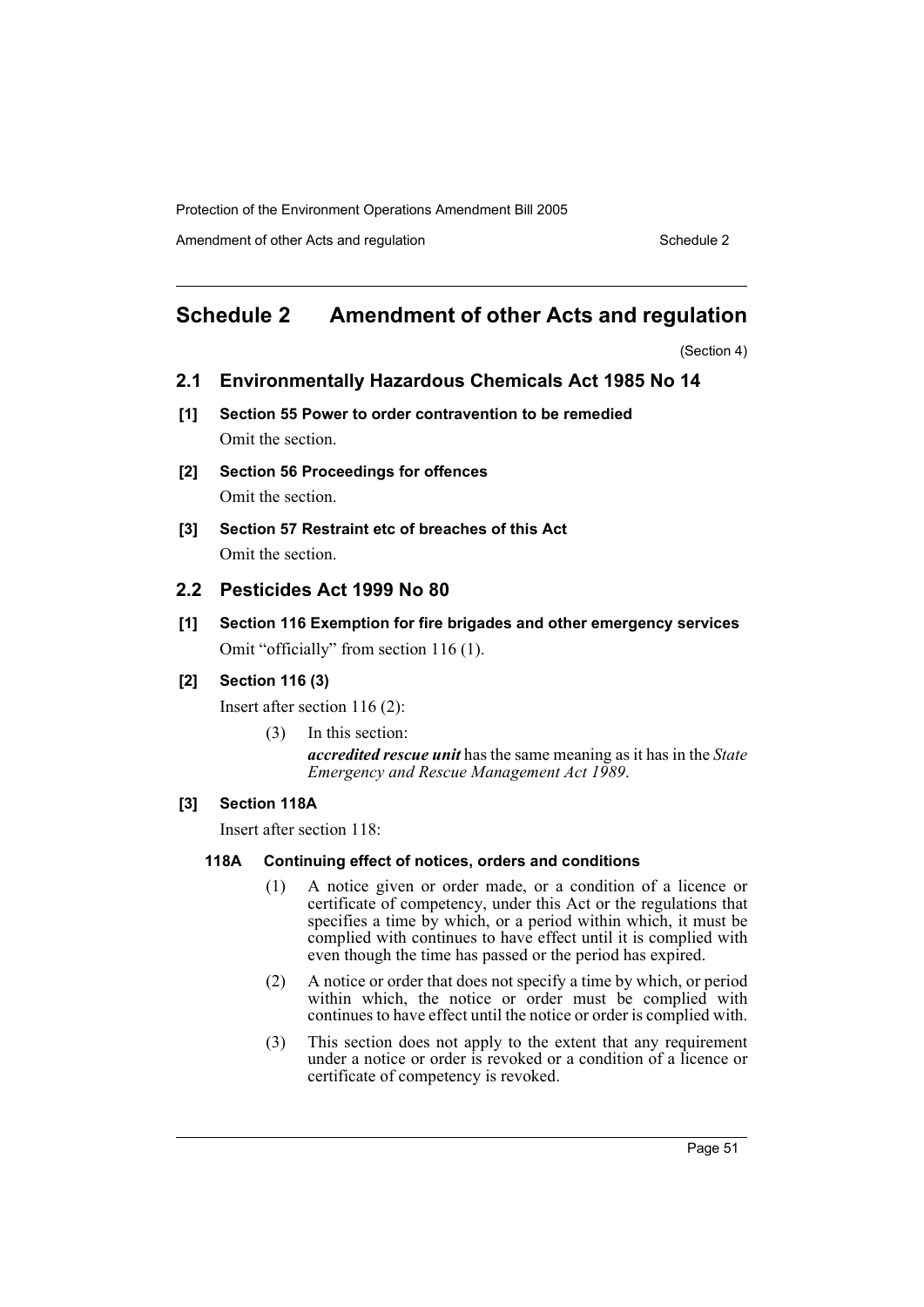- (4) Nothing in this section affects the powers of the Environment Protection Authority with respect to the enforcement of a notice or order.
- (5) This section extends to a condition of a licence or a certificate of competency in force on the commencement of this section.

#### **[4] Schedule 2 Savings and transitional provisions**

Omit "this Act" from clause 1 (1). Insert instead:

this Act and the following Acts:

*Protection of the Environment Operations Amendment Act 2005* (but only to the extent that it amends this Act)

#### **[5] Schedule 2, clause 1 (2)**

Omit "this Act". Insert instead "the Act concerned".

## **2.3 Protection of the Environment Operations (General) Regulation 1998**

#### **[1] Clause 30 Penalty for late payment of administrative fee**

Omit ", and the increased amount becomes payable when notice is given under section 57 (4) of the default in payment and the requirement to pay the increased amount" from clause  $30(2)$ .

#### **[2] Clause 32 Penalty for late payment of load-based fee**

Omit ", and the increased amount becomes payable when notice is given under section 57 (4) of the default in payment and the requirement to pay the increased amount" from clause  $32(2)$ .

## **[3] Clause 63 Additional matters to be included in public register: sec 308**

Insert after clause 63 (d):

- (e) any information relating to actual load, agreed load or weighted load of an assessable pollutant reported by a licensee in an annual return to the appropriate regulatory authority,
- (f) details or summaries of undertakings given under section 253A of the Act,
- (g) details or summaries of load reduction agreements entered into in accordance with clause 25.
- (2) In this clause *actual load*, *agreed load* and *weighted load* have the same meaning as in Part  $2.1$ .